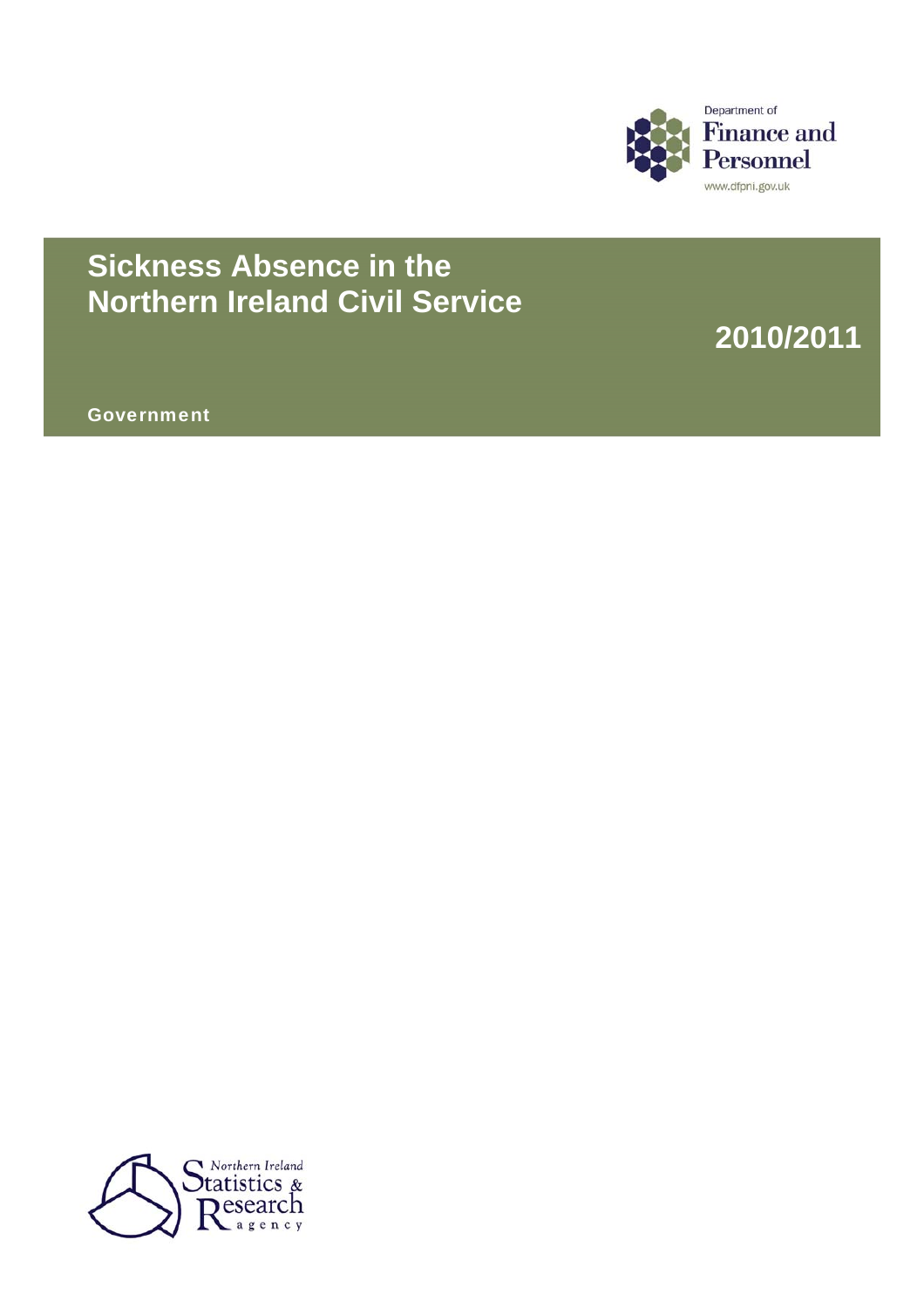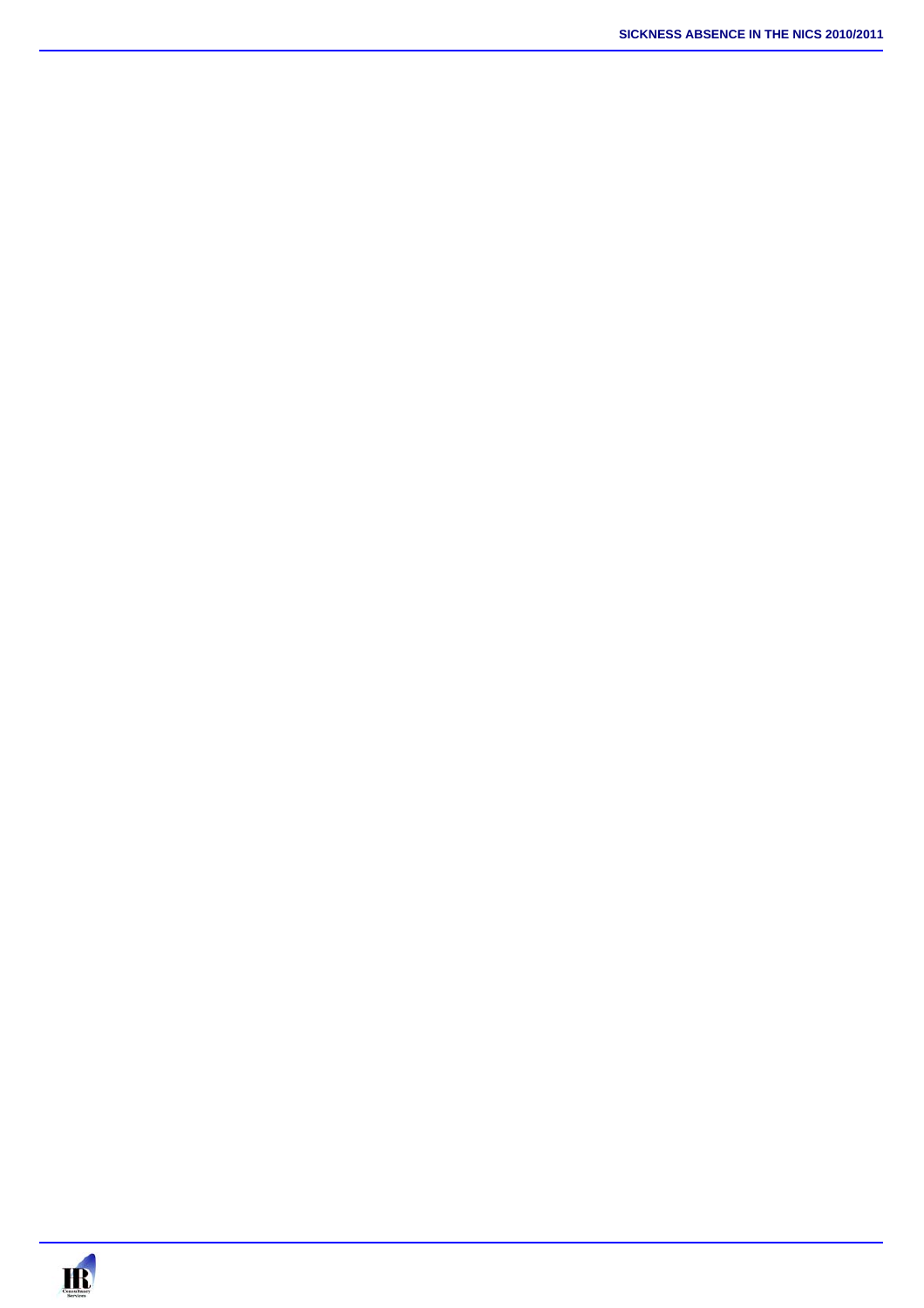# **Contents**

<span id="page-2-0"></span>

|                                     |                                                                    | <b>Executive Summary</b>                                                                              | Page<br>3       |
|-------------------------------------|--------------------------------------------------------------------|-------------------------------------------------------------------------------------------------------|-----------------|
|                                     |                                                                    | <b>Key Facts</b>                                                                                      | 5               |
|                                     |                                                                    | 1. Working Days Lost Through Sickness<br><b>Absence</b>                                               |                 |
|                                     |                                                                    | Introduction                                                                                          | 9               |
|                                     |                                                                    | Departmental Variation                                                                                | 10 <sup>°</sup> |
|                                     |                                                                    | Grade Level                                                                                           | 11              |
|                                     |                                                                    | Gender                                                                                                | 12              |
|                                     |                                                                    | Age Group<br>Length of Service                                                                        | 13<br>14        |
|                                     |                                                                    | 2. Spells of Sickness Absence                                                                         |                 |
|                                     |                                                                    | Introduction                                                                                          | 17              |
|                                     |                                                                    | Number of Absence Spells                                                                              | 17              |
|                                     |                                                                    | <b>Duration of Absence Spells</b>                                                                     | 17              |
|                                     |                                                                    | <b>Absence Certification</b>                                                                          | 18              |
|                                     |                                                                    | 3. Reason for Sickness Absence                                                                        |                 |
|                                     |                                                                    | Introduction                                                                                          | 21              |
|                                     |                                                                    | Overall<br>Grade Level                                                                                | 21<br>22        |
|                                     |                                                                    | Gender                                                                                                | 23              |
|                                     |                                                                    | Age Group                                                                                             | 24              |
|                                     |                                                                    | 4. Long-term Sickness Absence                                                                         |                 |
|                                     |                                                                    | Introduction                                                                                          | 27              |
|                                     |                                                                    | Prevalence of Long-term Absence                                                                       | 27              |
|                                     |                                                                    | Grade Level                                                                                           | 27              |
|                                     |                                                                    | Gender                                                                                                | 28<br>28        |
|                                     |                                                                    | Age Group<br>Reason for Long-term Absence                                                             | 29              |
|                                     | 5. Targets                                                         |                                                                                                       |                 |
|                                     |                                                                    | Introduction                                                                                          | 33              |
|                                     |                                                                    | Absence Targets - NICS Overall                                                                        | 34              |
|                                     |                                                                    | Days Lost per Staff Year by Department                                                                | 35              |
|                                     |                                                                    | Long-term Frequency                                                                                   | 36              |
|                                     |                                                                    | Long-term Duration                                                                                    | 37              |
| This report was compiled by:        | <b>Appendix 1. Data Quality</b><br><b>Appendix 2. Calculations</b> |                                                                                                       | 39<br>43        |
| Human Resource Consultancy Services |                                                                    | Appendix 3. Tables Relating to Chapter 1                                                              | 47              |
| NISRA                               |                                                                    | Appendix 4. Seasonal Effects on the Onset of Absence                                                  | 53              |
| Level 7A                            |                                                                    | <b>Appendix 5. Illustrative Standardised Departmental Absence</b>                                     | 57              |
| Royston House                       |                                                                    | Levels                                                                                                |                 |
| Upper Queen Street                  |                                                                    | Appendix 6. Tables Relating to Chapter 2                                                              | 61              |
| Belfast                             |                                                                    | Appendix 7. Tables Relating to Chapter 3                                                              | 65              |
| Services<br>BT1 6FD                 |                                                                    | Appendix 8. Tables Relating to Chapter 4                                                              | 71              |
| Contact:<br><b>Trevor Campbell</b>  |                                                                    | Appendix 9. Impact of including DOJ, PPS and Industrial staff<br>in the NICS Sickness Absence figures | 77              |
| 028 90 572359                       |                                                                    | Appendix 10. List of Abbreviations                                                                    | 81              |

Contact: Trevor Campbell trevor.campbell@dfpni.gov.uk

*This report can be downloaded at www.nisra.gov.uk/publications/Analysis\_of\_Sickness\_Absence\_1011.html* 



BT1 6FD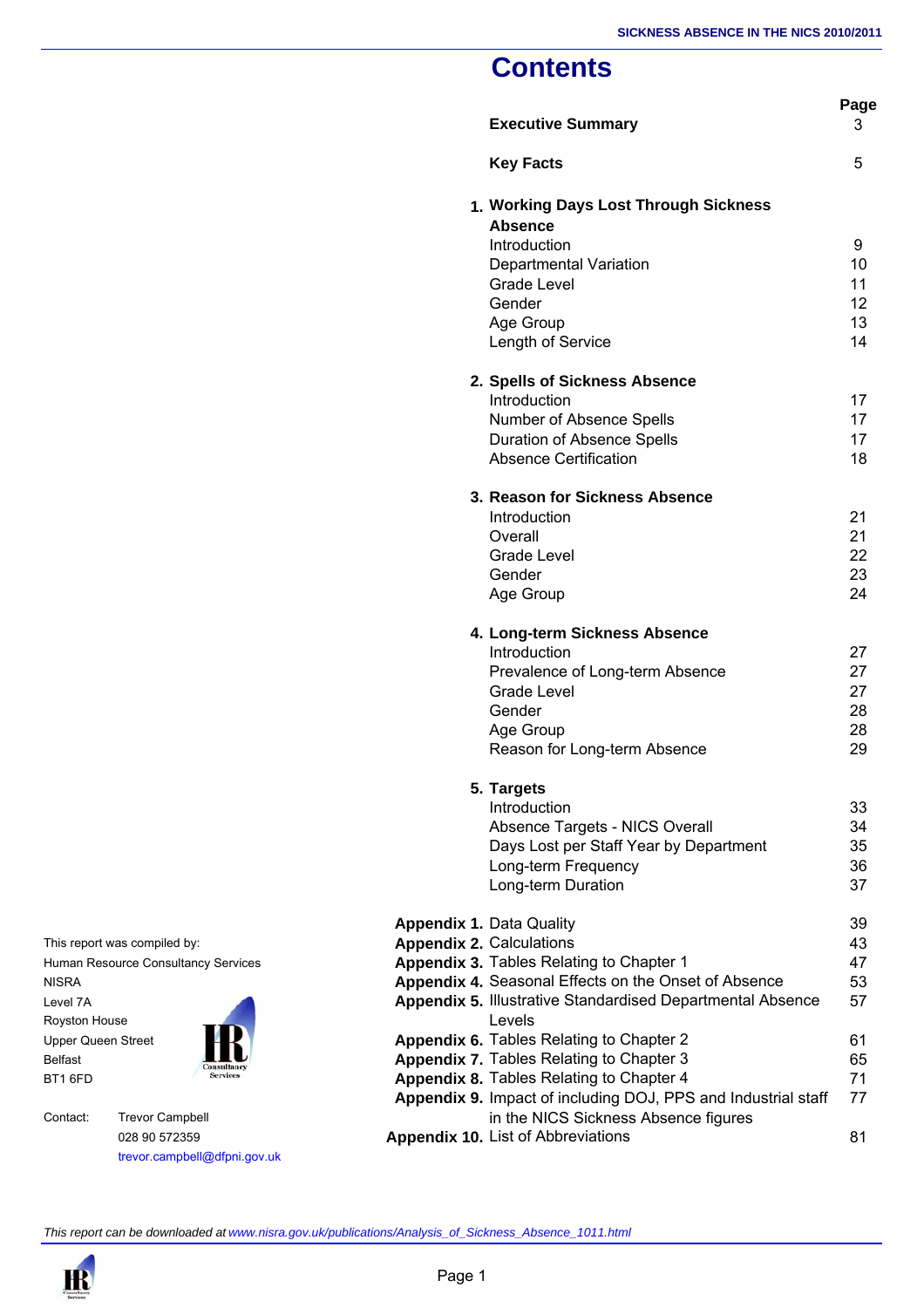<span id="page-3-0"></span>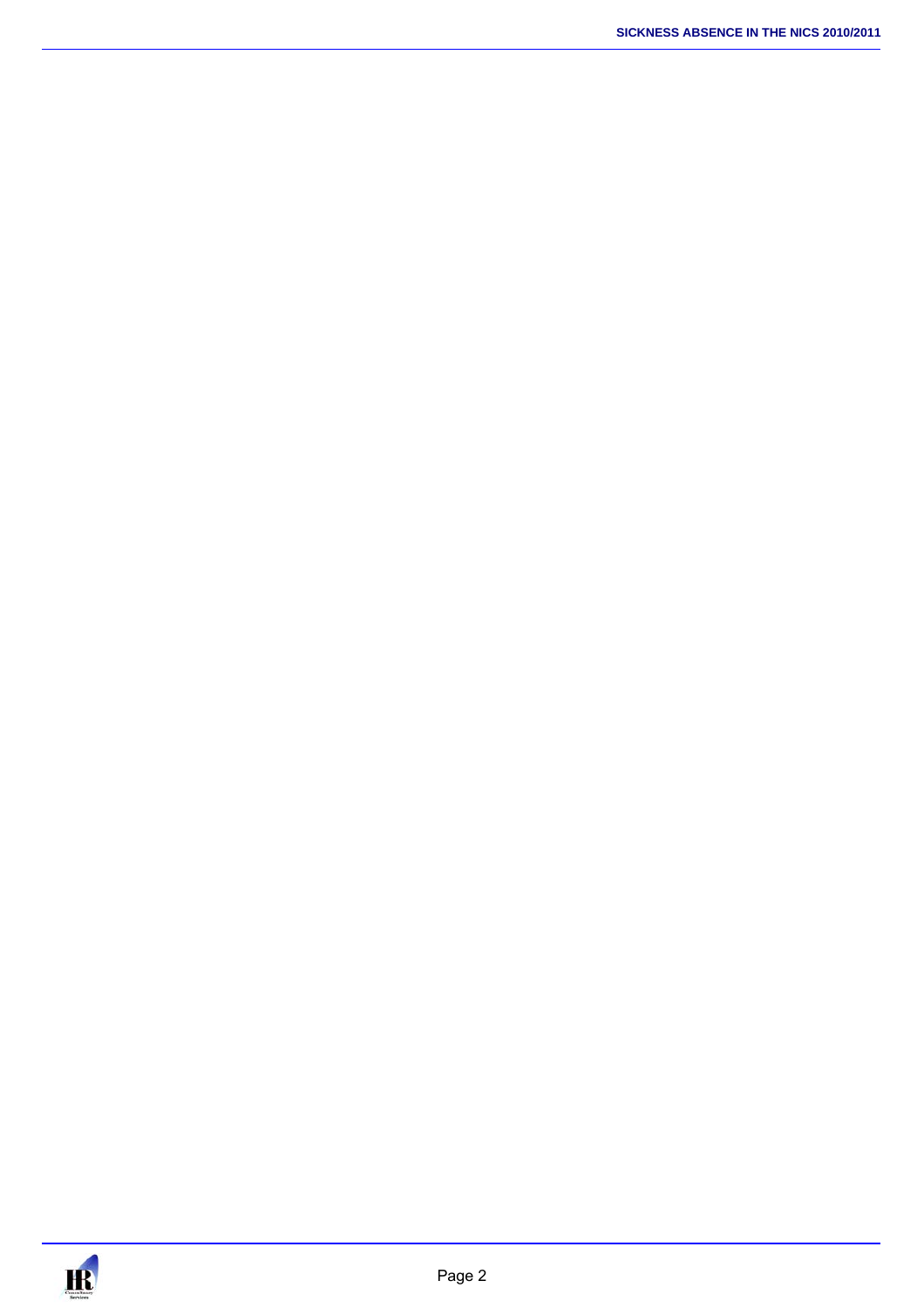# **Executive Summary**

- ► This annual report provides a detailed analysis of sickness absence for staff in the Northern Ireland Civil Service over the 2010/2011 financial year. It contains analyses of trends over the last five years and an evaluation of the progress that has been made towards absence targets.
- ► This is the first report to include information on industrial staff, and staff in the Department of Justice and the Public Prosecution Service which are now part of the Northern Ireland Civil Service.
- $\blacktriangleright$  In 2010/2011 the headline absence figure was 10.4 days (average days lost per staff year), down from 11.0 days in the previous year. The NICS absence target of 10.5 days was therefore met.
- ► The headline absence level represents 4.7% of available working days lost and equates to approximately £25.5 million of lost production.
- ► The proportion of staff with no recorded spells of absence increased from 50.1% in 2009/2010 to 51.5%.
- ► Analysis by Department revealed that the level of absence ranged from 5.4 days in OFMDFM to 13.4 days in DSD. A large part of this Departmental variation was attributable to differences between Departments in terms of their grade, gender and age profiles.
- ► As in previous years, the level of absence was highest at the Administrative Officer (AO) grade level (13.2 days).
- ► The absence level of females reduced from 14.2 days in 2009/2010 to 12.9 days in 2010/2011 but was still markedly higher than that of males (8.1 days). It remained higher (11.7 days) even when *Pregnancy Related Disorders* were taken into account.
- ► The level of absence was highest for staff aged 55+ (11.2 days). At 9.9 days, staff aged 16-24 had the lowest level of absence.
- ► The main reason for absence was *Anxiety/Stress/Depression/Other Psychiatric Illnesses* . The proportion of working days lost due to illnesses of this type was 30.4%, a similar proportion to the previous year (30.5%).
- ► The level of absence in the NICS was due, in large part, to a relatively small group of staff (10.3%) being absent from work on a long-term basis for an average of 61.7 working days. This group of staff accounted for 71.0% of the total days lost.
- ► Staff within their first year of employment lost significantly fewer days to sickness absence (5.4 days) than staff who had been employed for one year or more (10.5 days).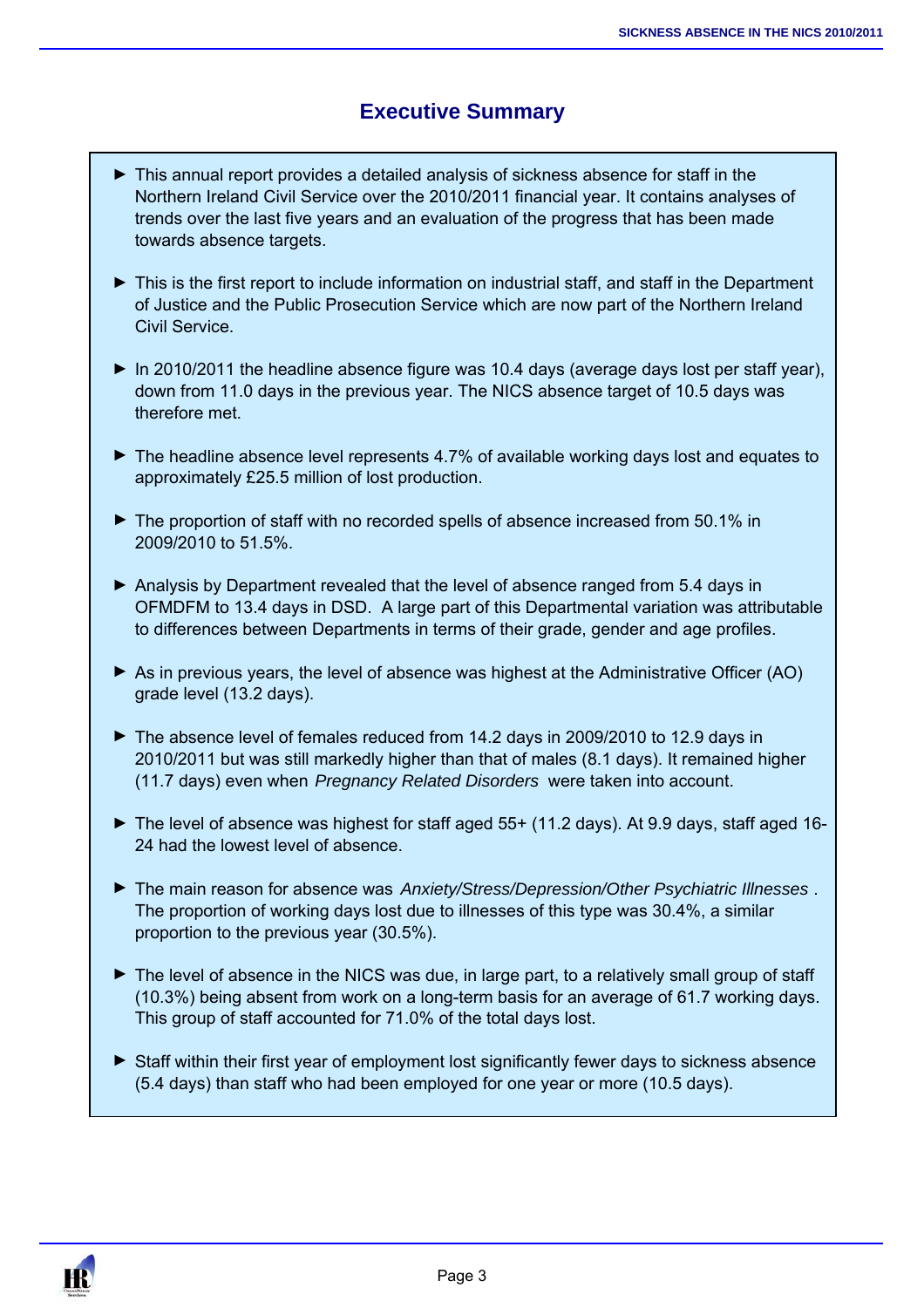<span id="page-5-0"></span>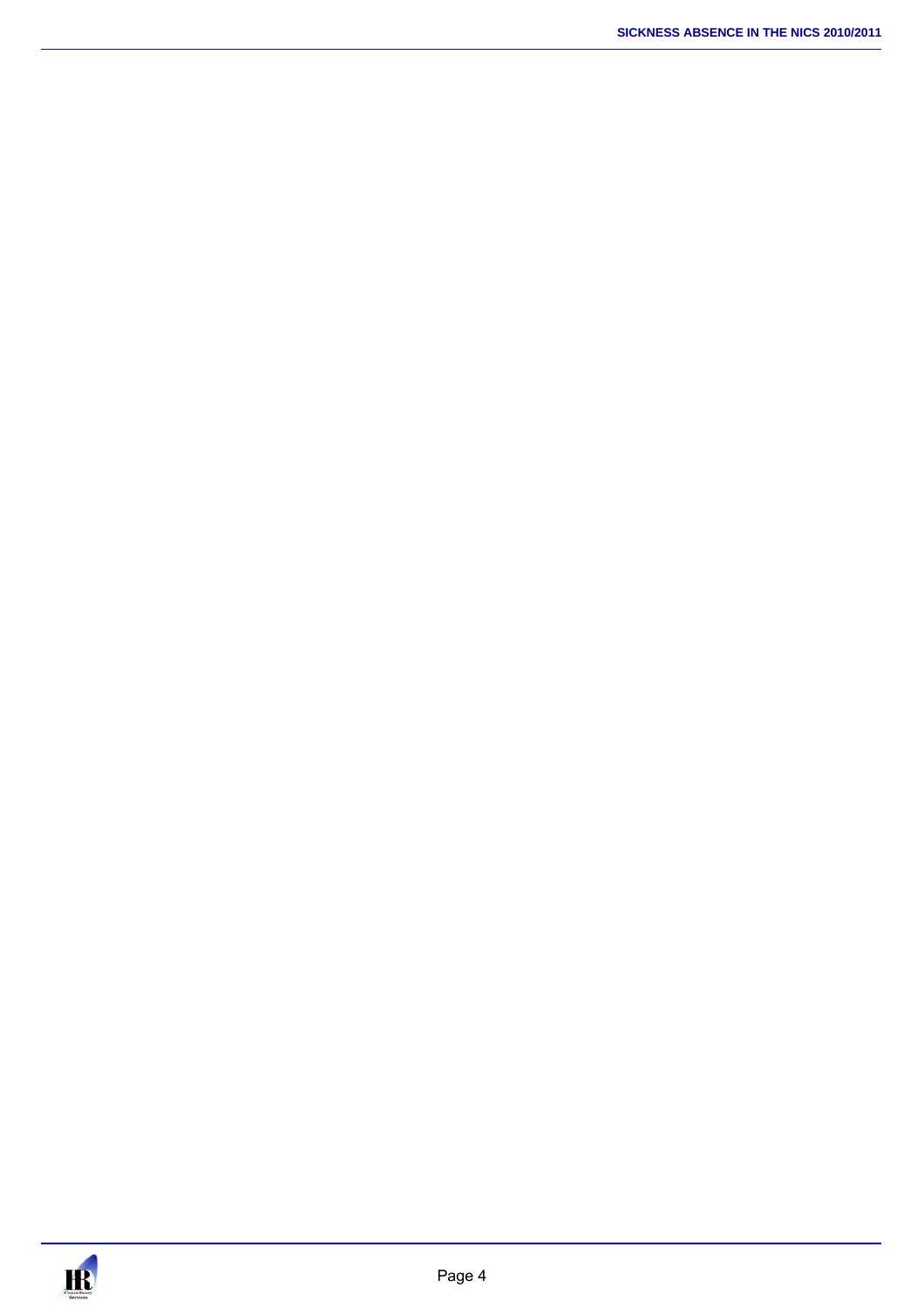|                                                                         | 2005/<br>2006 | 2006/<br>2007 | 2007/<br>2008 | 2008/<br>2009 | 2009/<br>2010 | 2010/<br>2011          |                         |
|-------------------------------------------------------------------------|---------------|---------------|---------------|---------------|---------------|------------------------|-------------------------|
| <b>Proportion of Staff with No</b><br><b>Recorded Spells of Absence</b> | 41.0%         | 40.7%         | 43.1%         | 49.8%         | 50.1%         | 51.5%                  |                         |
| <b>Working Days Lost per Staff Year</b>                                 | 13.4          | 13.7          | 12.9          | 11.0          | 11.0          | 10.4                   |                         |
| <b>Percentage of Available Working</b><br><b>Days Lost</b>              | 6.0%          | 6.2%          | 5.8%          | 4.9%          | 4.9%          | 4.7%                   |                         |
| <b>Total Number of Working Days</b><br>Lost                             | 328,141       | 322,640       | 284,833       | 246,806       | 245,590       | $256,663$ <sup>2</sup> |                         |
| <b>Estimated Lost Production<sup>1</sup></b><br>(£ Million)             | 25.4          | 25.6          | 24.5          | 21.0          | 22.9          | 25.5                   | $\overline{\mathbf{c}}$ |
| <b>Average Number of Spells per</b><br><b>Staff Year</b>                | 1.2           | 1.2           | 1.1           | 0.9           | 0.9           | 0.8                    |                         |
| <b>Proportion of Working Days Lost</b><br>by Certification <sup>3</sup> |               |               |               |               |               |                        |                         |
| Certified                                                               | 83.3%         | 83.7%         | 83.1%         | 79.4%         | 66.7%         | 68.5%                  |                         |
| Self-Certified                                                          | 16.7%         | 16.3%         | 16.9%         | 17.1%         | 24.4%         | 23.8%                  |                         |
| <b>Long-term Absence</b>                                                |               |               |               |               |               |                        |                         |
| Proportion of Working Days Lost<br>due to Long-term Absence             | 68.4%         | 69.3%         | 69.4%         | 70.6%         | 70.0%         | 71.0%                  |                         |
| Frequency Rate <sup>4</sup>                                             | 13.0%         | 13.7%         | 12.5%         | 10.9%         | 10.9%         | 10.8%                  |                         |
| <b>Average Duration</b><br>(Working Days)                               | 62.0          | 60.5          | 62.0          | 61.7          | 62.8          | 61.7                   |                         |
| <b>Short-term Absence</b>                                               |               |               |               |               |               |                        |                         |
| Average Number of Spells per Staff<br>Year                              | 1.04          | 1.00          | 0.95          | 0.76          | 0.75          | 0.69                   |                         |

# **Key Facts**

 $1/1$  Any information provided in this report that relates to lost production, is calculated where possible on the basis of each individual's actual salary.

 $^2$  The increase in total working days lost and the estimated value of lost production in 2010/2011 is due, in large part, to the inclusion of industrial staff and staff in the Department of Justice and the Public Prosecution Service.

<sup>3</sup> Since moving to HRConnect in 2008/2009, the proportion of working days lost by certification shown here may not sum to 100%. This is due to absence spells which were uncertified or for which the certification type was missing.

4 Frequency Rate is the average number of long-term spells per employee, expressed as a percentage. (No of spells of long-term absence in the period/No of employees) x 100

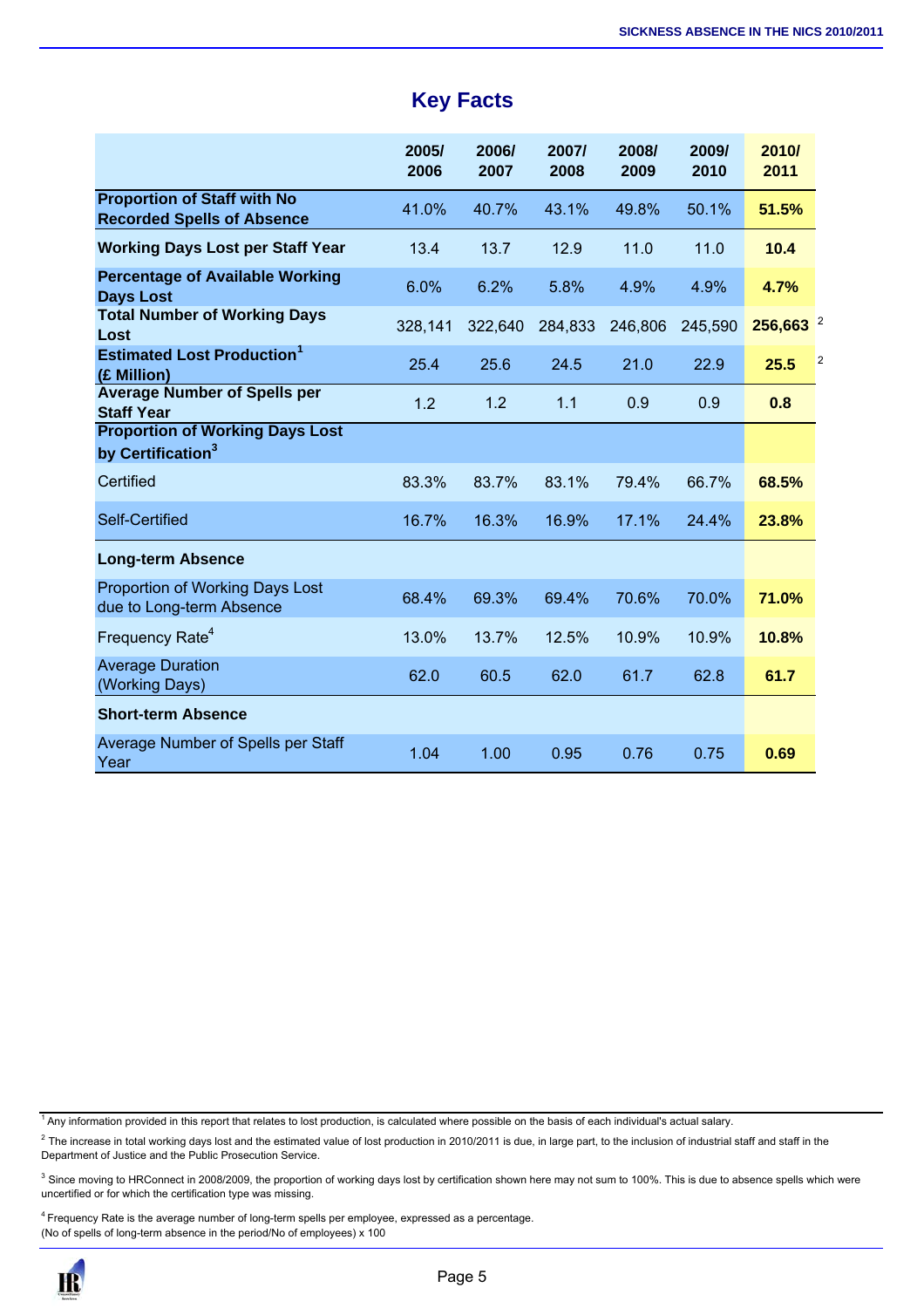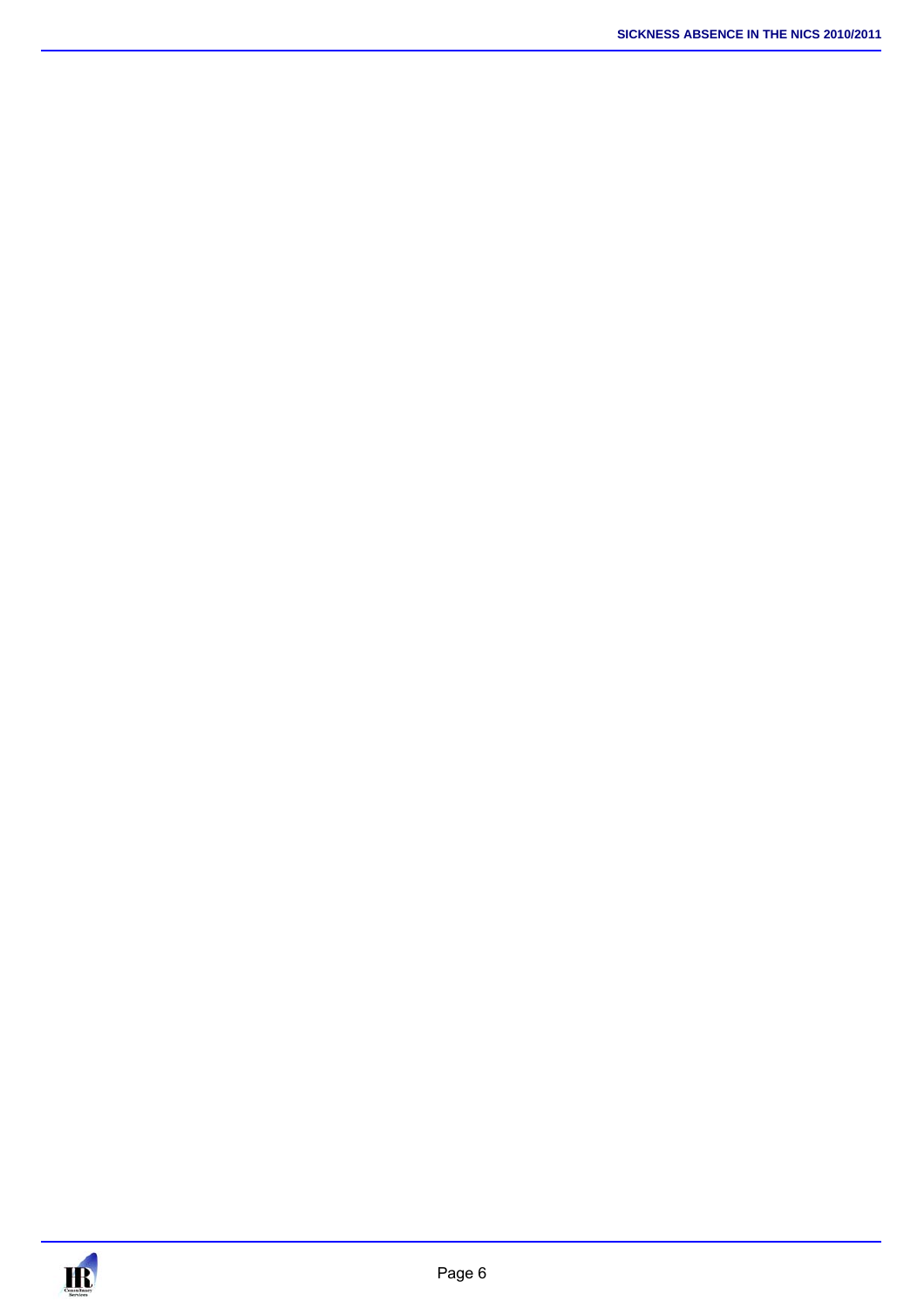# **[Chapter 1](#page-2-0) Working Days Lost Through Sickness Absence**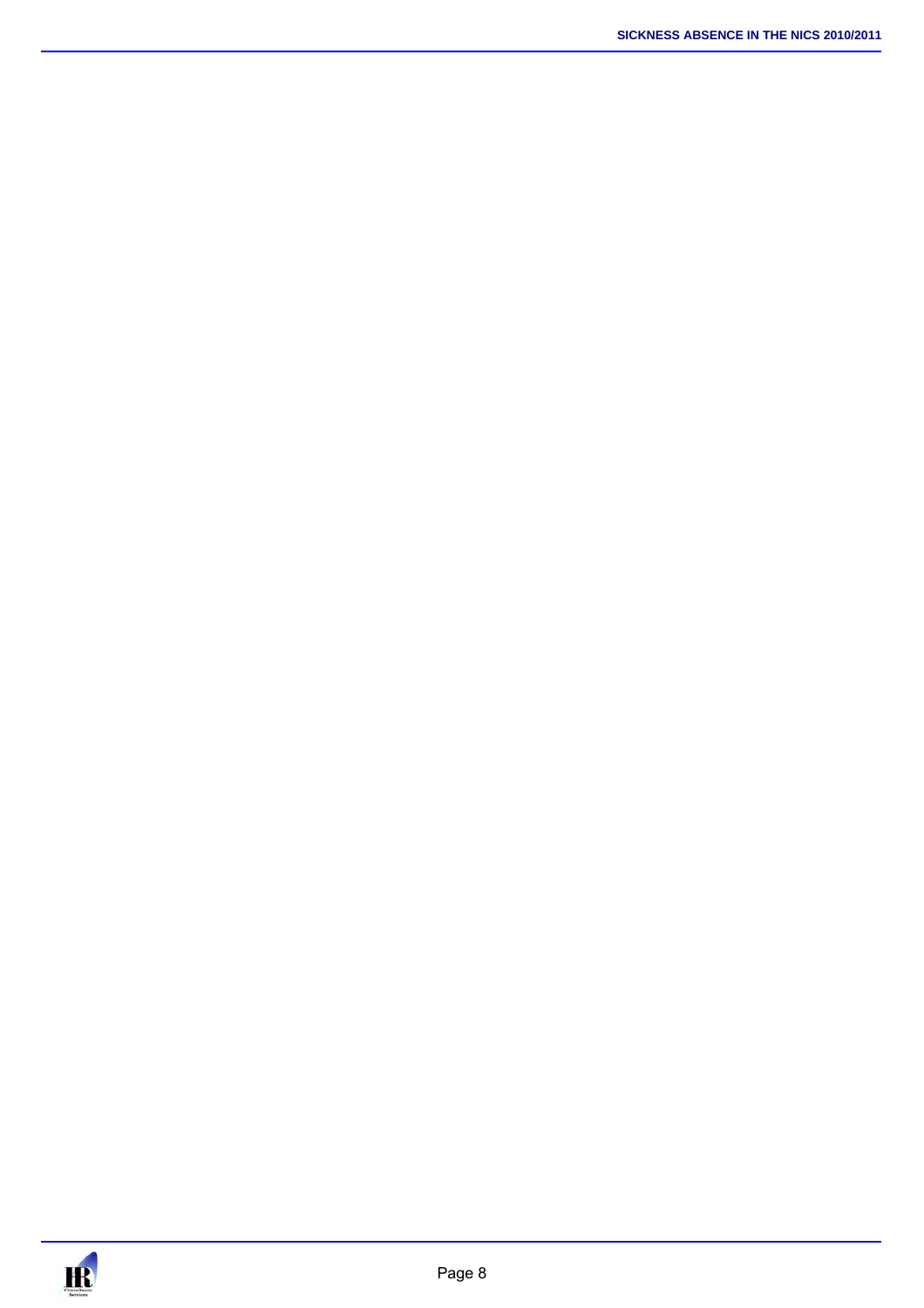# <span id="page-10-0"></span>**1. Working Days Lost Through Sickness Absence**

# **1.1 Introduction**

In 2010/2011 an average of 10.4 days were lost by staff in the NICS as a result of sickness absence and this is lower than in the previous year (11.0 days). This overall level of absence represents 4.7% of available working days and constitutes approximately £25.5 million in terms of lost production.

The following pages look at the variation in the levels of absence over time across Departments, grade levels, genders, age groups and by length of service.

This is the first annual sickness absence report to include statistics on the Department of Justice<sup>1</sup> and the Public Prosecution Service. It is also the first report to include information on industrial staff. The inclusion of these groups of staff means that the overall NICS statistics for 2010/2011 are not directly comparable with those presented for previous years. That said, the analyses presented in Appendix 9 show that these changes have had little effect on the overall level of absence.

<sup>1</sup> Information on the Northern Ireland Prison Service was not available in sufficient time to meet the publication deadline for this report and these staff therefore do not feature in any of the statistics presented.

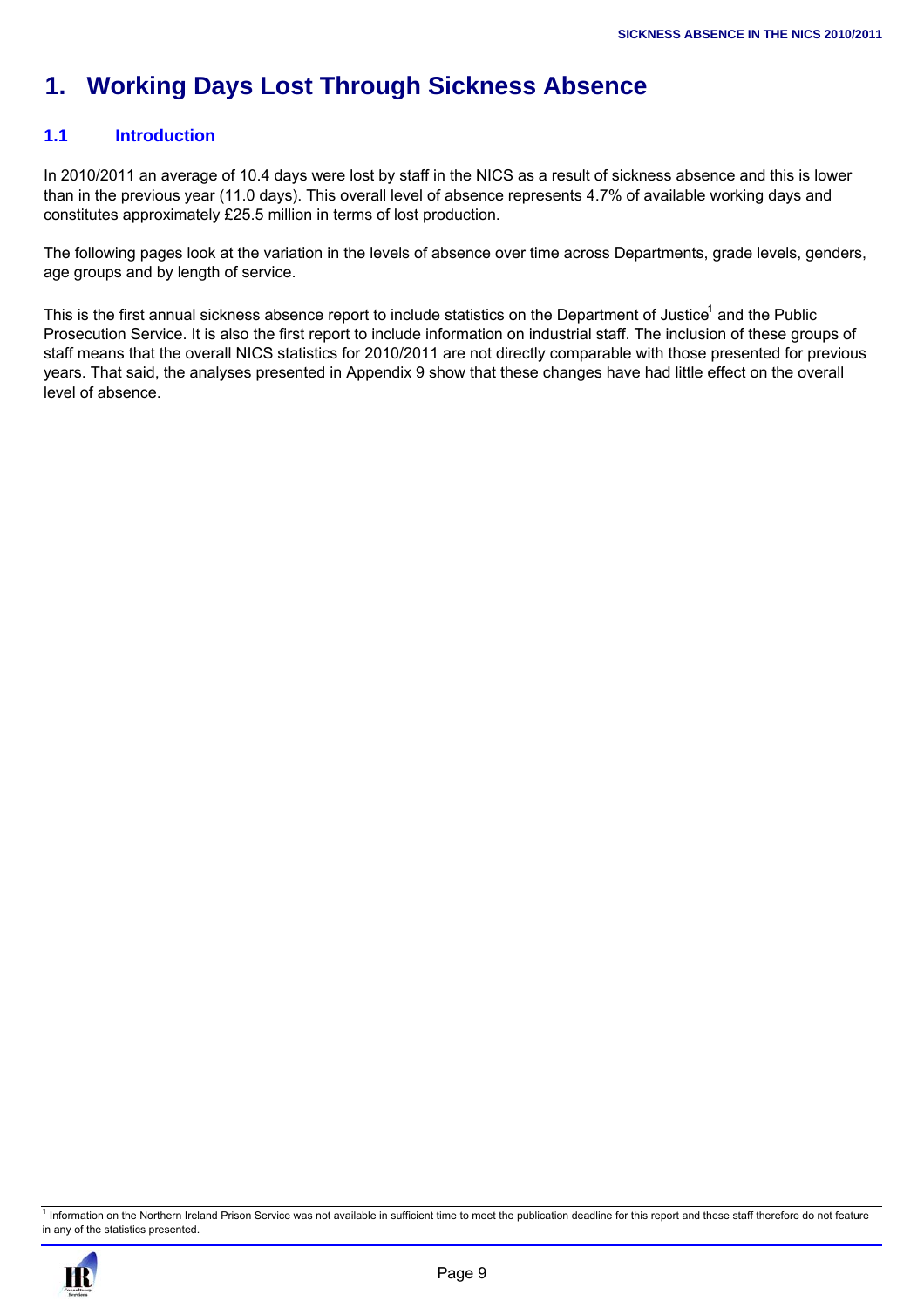# <span id="page-11-0"></span>**1.2 Departmental Variation**

Of the eleven Departments with trend information available, nine achieved a reduction in the average number of days lost. In percentage terms, the greatest reductions were in OFMDFM (29.1%) and DE (21.1%). The two Departments (DCAL and DRD) that had the lowest levels of absence in 2009/2010 are the only ones that showed an increase in 2010/2011.

The level of absence ranged from 13.4 days in DSD to 5.4 days in OFMDFM. The absence rate in OFMDFM was equivalent to a loss of 2.4% of available working days, whereas the rate in DSD amounted to 6.1% of available working days (Table 3, Appendix 3).

When making Departmental comparisons, it is important to consider that absence levels differ by grade level, gender and age. Consequently, the staffing profile of a Department can have a major bearing on its absence rate. The extent to which a Department's staffing profile can influence its overall absence rate, most notably in the case of DSD and DEL, is illustrated by the analysis presented in Appendix 5.

### **Figure 11**



#### **Average Number of Working Days Lost per Staff Year by Department 2005/2006 - 2010/2011**

<sup>1</sup> Staff in AOCC, HSENI, NIAUR and OAGNI are included in the Overall figure.

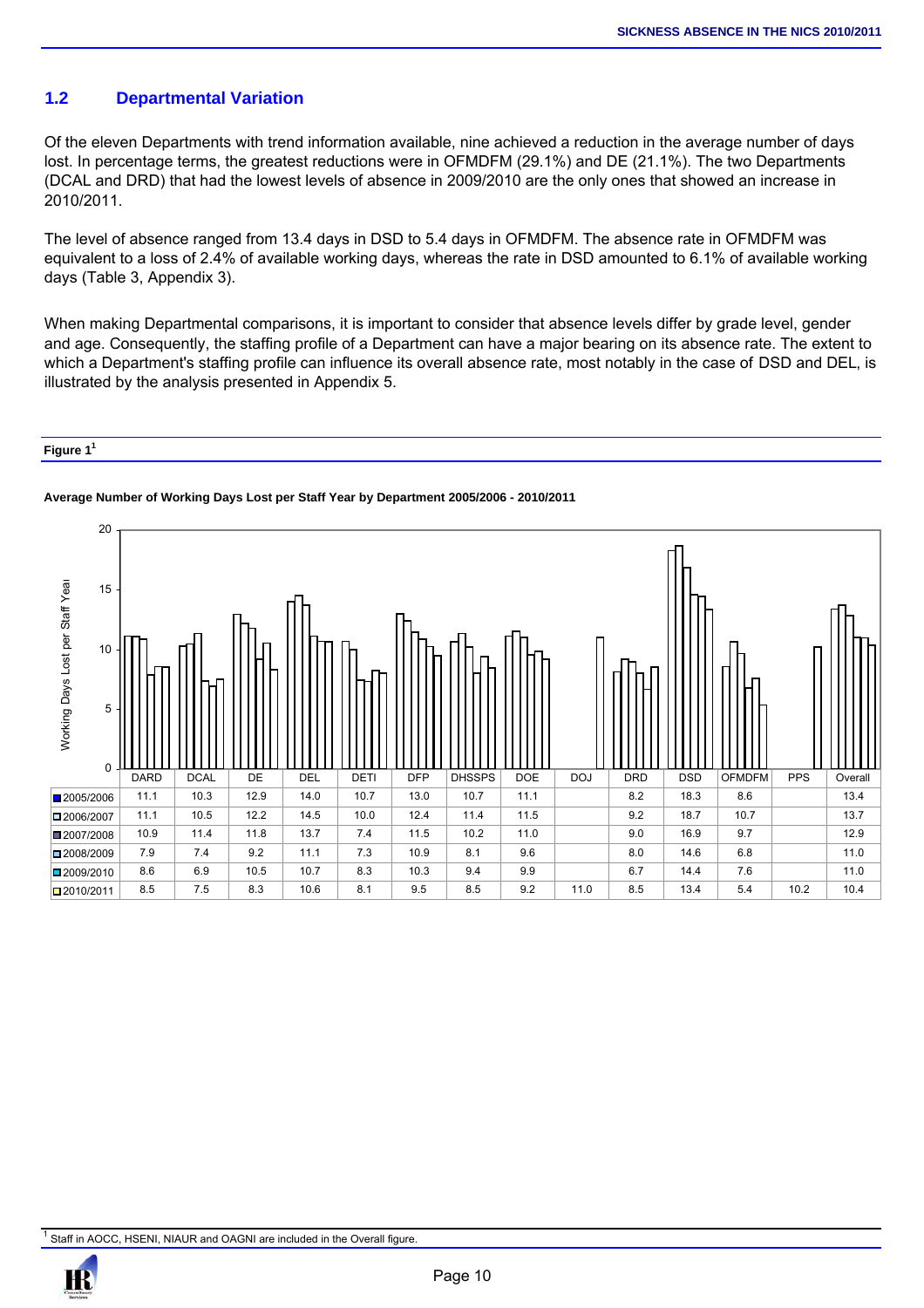## <span id="page-12-0"></span>**1.3 Grade Level**

As with previous years, the level of absence was highest for staff at, or analogous to, the Administrative Officer (AO) grade (13.2 days lost). The level has, however, reduced in each of the last four years. Female officers at this grade level had a particularly high level of absence, 15.1 days lost on average. Analysis by Department revealed that the level of absence among female AOs ranged from 5.4 days in OFMDFM to 17.8 days in DSD (Table 11, Appendix 3).

From AO level upwards, the average number of days lost decreased at each successive grade level to a low of 3.8 days at Grade 6. The level of absence for Industrial staff (11.8 days) was lower than for staff at both AA and AO levels (12.5 and 13.2 days respectively).

Compared with the previous financial year, four of the nine grade levels showed a decrease in the average number of days lost during 2009/2010. The largest decrease (10.8%) occurred at AO level.

#### **Figure 21**



#### **Average Number of Working Days Lost per Staff Year by Analogous Grade Level 2005/2006 - 2010/2011**

<sup>1</sup> For the purpose of this analysis all former Northern Ireland Office staff at the Band C grade level have been classified as analogous to the EOII grade level.

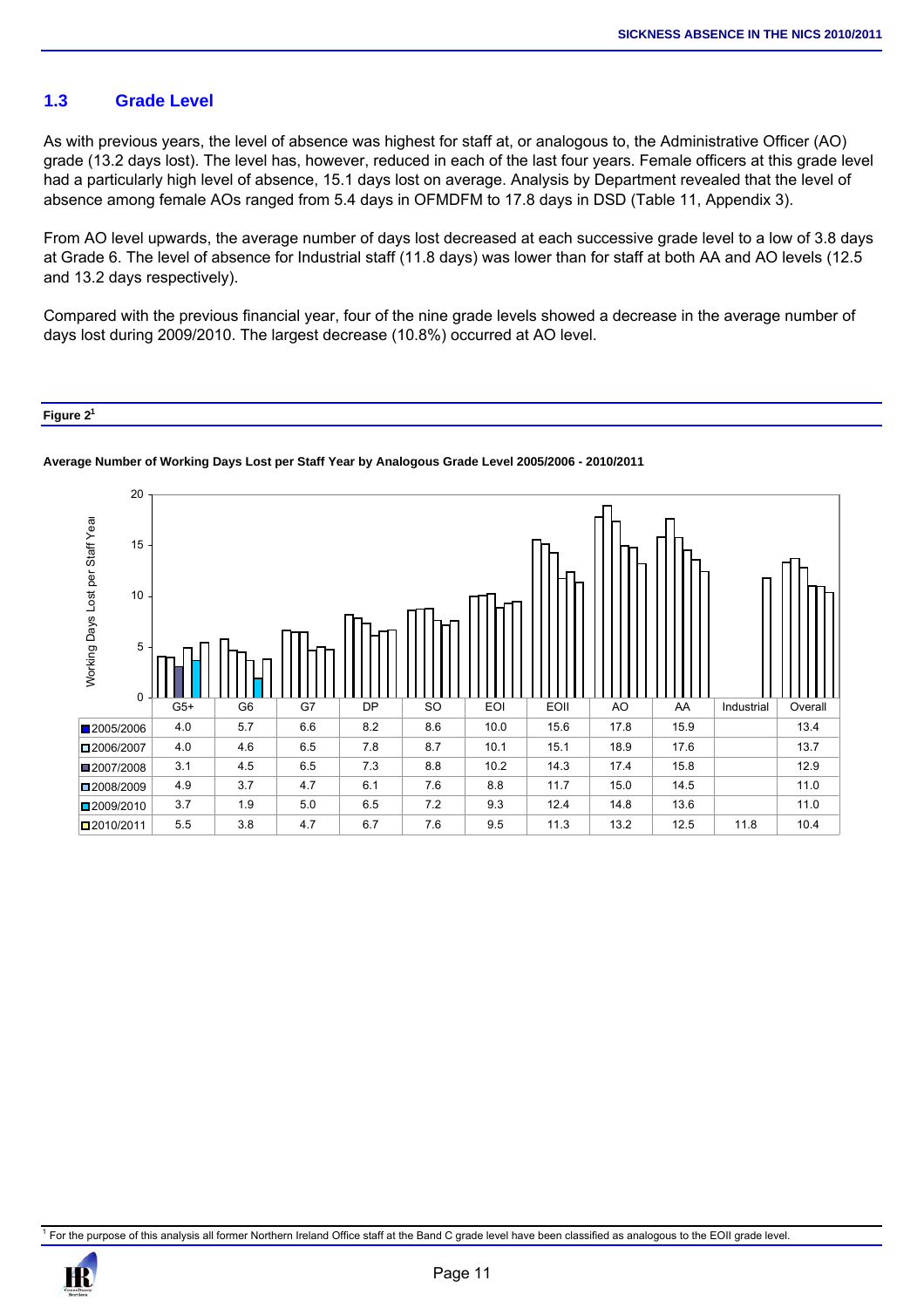## <span id="page-13-0"></span>**1.4 Gender**

The level of absence for females reduced from 14.2 days to 12.9 days in 2010/2011. In contrast, the level of absence for males increased slightly to 8.1 days. Despite this, the level of absence for females was still markedly higher than the level for males, even when absences due to *Pregnancy Related Disorders* were removed from the calculations (11.7 days lost).



#### **Average Number of Working Days Lost per Staff Year by Gender 2005/2006 - 2010/2011**



\* Excludes absences due to *Pregnancy Related Disorders.* Prior to 2008/2009, excludes *Pregnancy Related/Postnatal* absences.

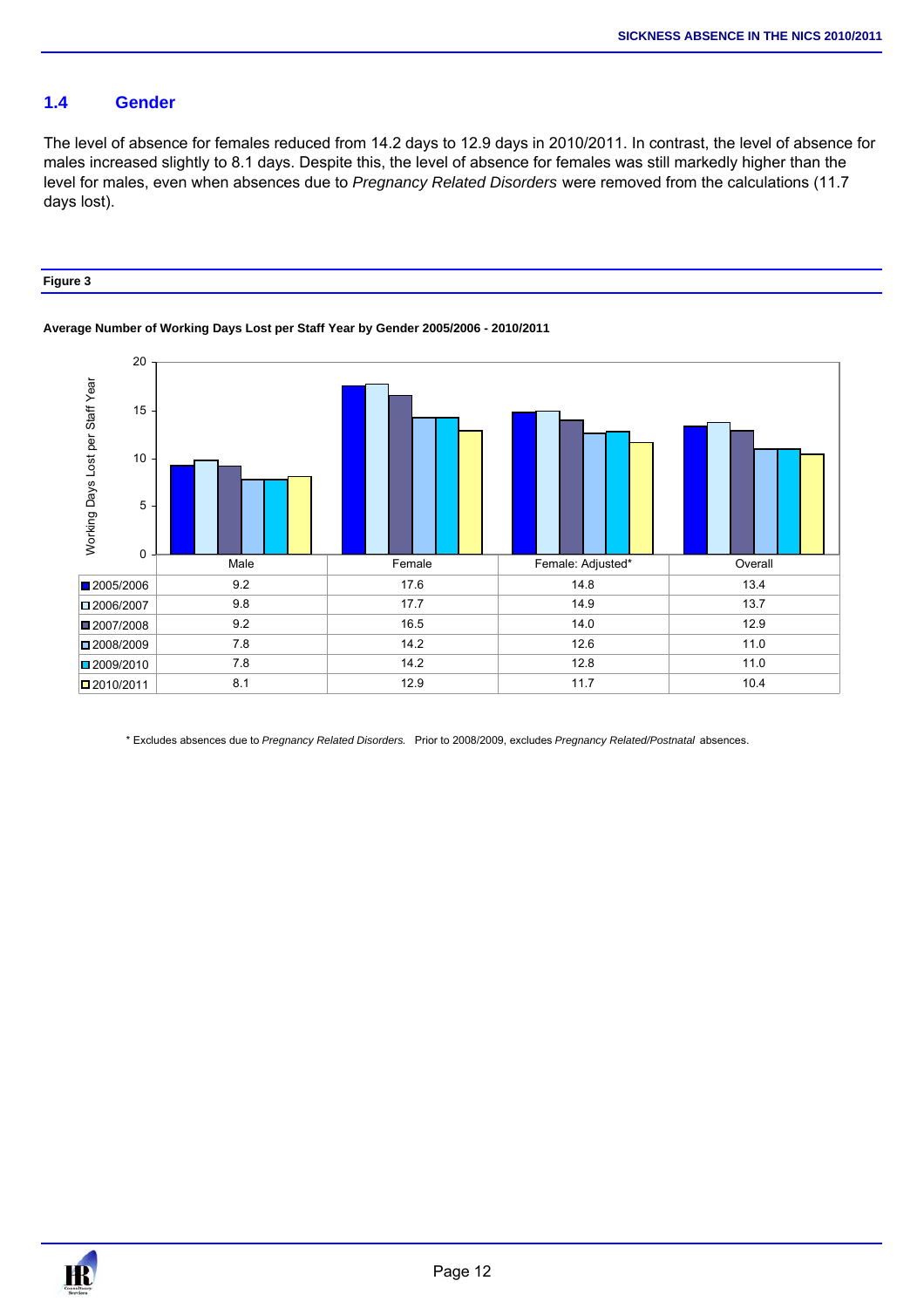# <span id="page-14-0"></span>**1.5 Age Group**

The absence level decreased for all age groups apart from those aged 35-44 where it remained the same. The largest decrease (13.3%) was recorded for those aged 16-24. The absence level of staff ranged from 9.9 days for those aged 16 24, to 11.2 days for those aged 55+.

Certified absence levels generally increased with age group from 6.0 days for staff in the youngest age category to 8.2 days for staff aged 55+ (Table 6, Appendix 3).

#### **Figure 4**



#### **Average Number of Working Days Lost per Staff Year by Age Group 2005/2006 - 2010/2011**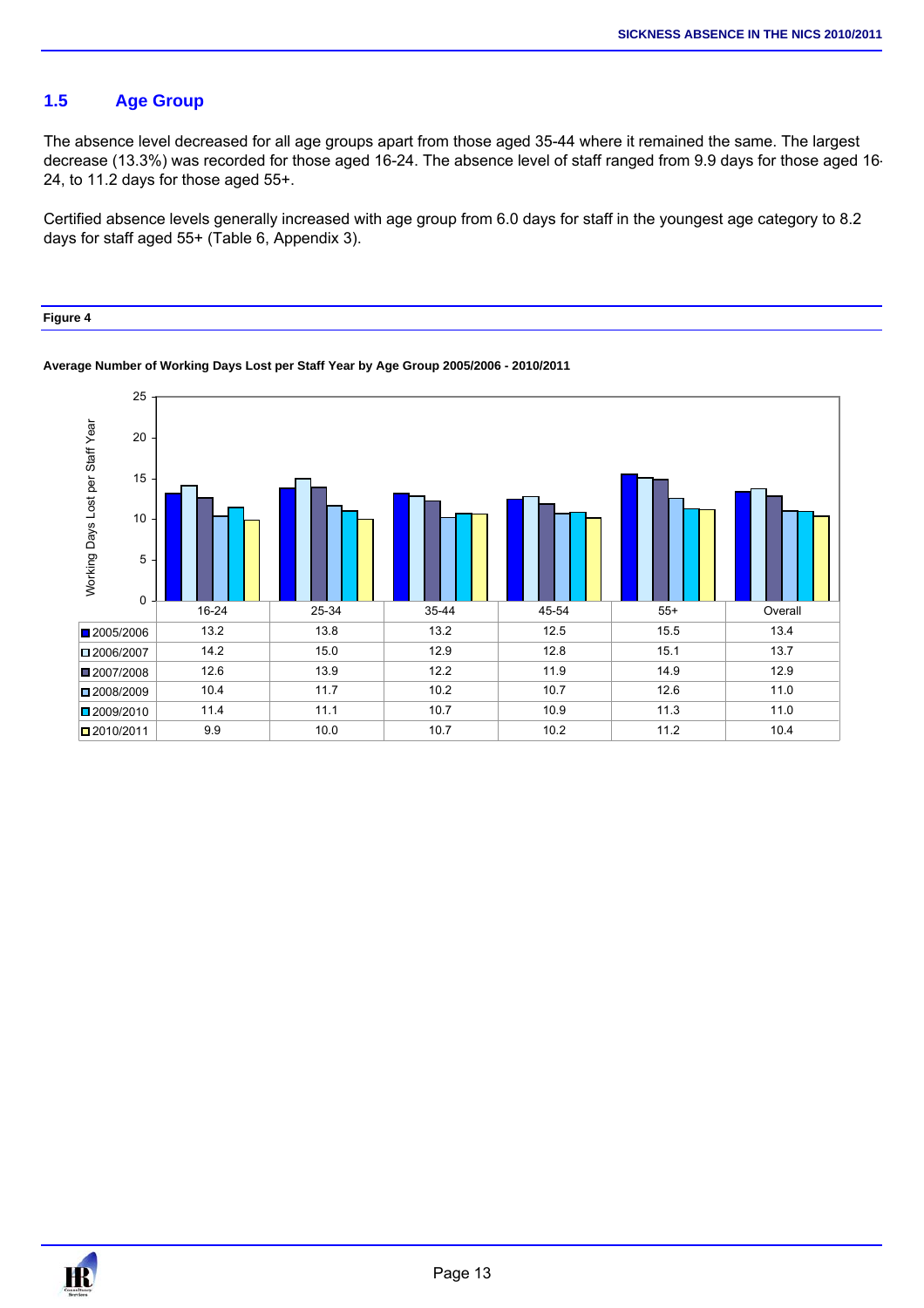| <b>Length of Service</b>     | <b>Working Days Lost per</b><br><b>Staff Year</b> |  |  |  |
|------------------------------|---------------------------------------------------|--|--|--|
| Less than 6 months           | 5.1                                               |  |  |  |
| 6 months to less than 1 year | 5.5                                               |  |  |  |
| Less than 1 year             | 5.4                                               |  |  |  |
| 1 to less than 2 years       | 74                                                |  |  |  |
| 2 to less than 3 years       | 10.7                                              |  |  |  |
| 3 to less than 4 years       | 10.4                                              |  |  |  |
| 4 to less than 5 years       | 10.7                                              |  |  |  |
| 5 years or more              | 10.6                                              |  |  |  |
| 1 year or more               | 10.5                                              |  |  |  |
| Overall                      | 10.4                                              |  |  |  |

# Table 1 **1.6** Length of Service

**Average Number of Working Days Lost per Staff Year by** There was a marked difference in the number of days lost Length of Service **Per staff year by length of service.** Staff within their first year of employment lost significantly fewer days to sickness absence (5.4 days) than staff who had been employed for one year or more (10.5 days).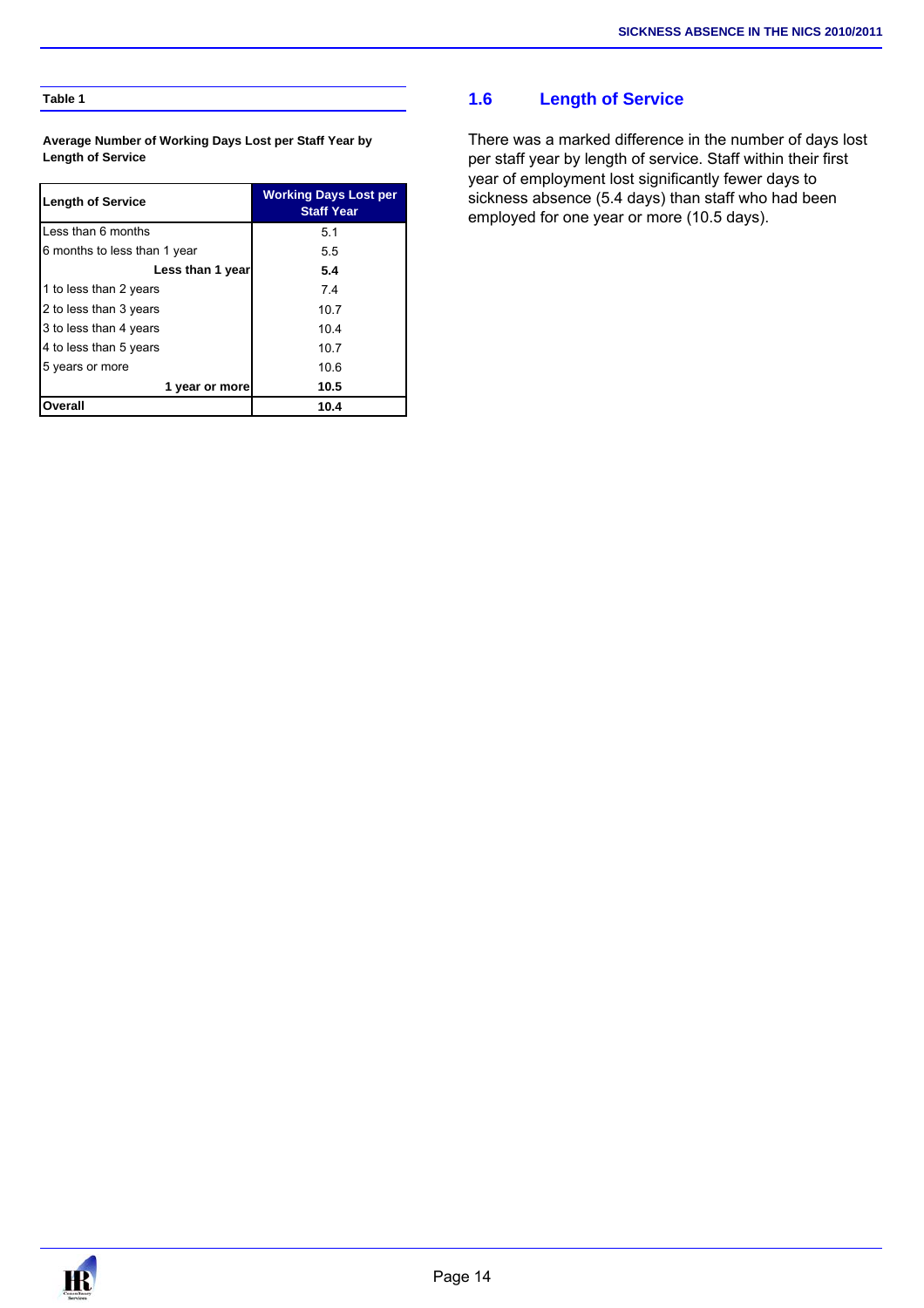# **[Chapter 2](#page-3-0) Spells of Sickness Absence**

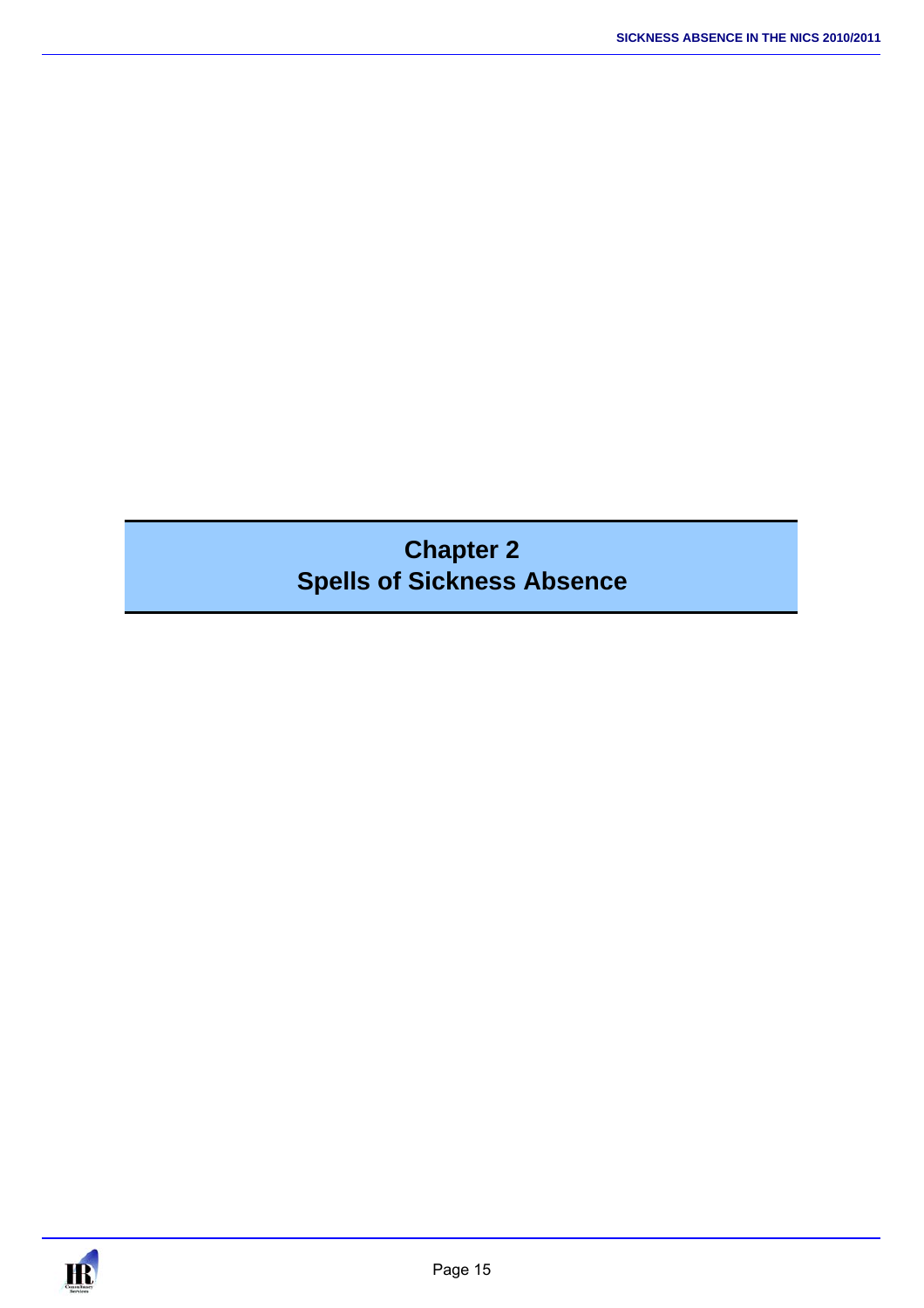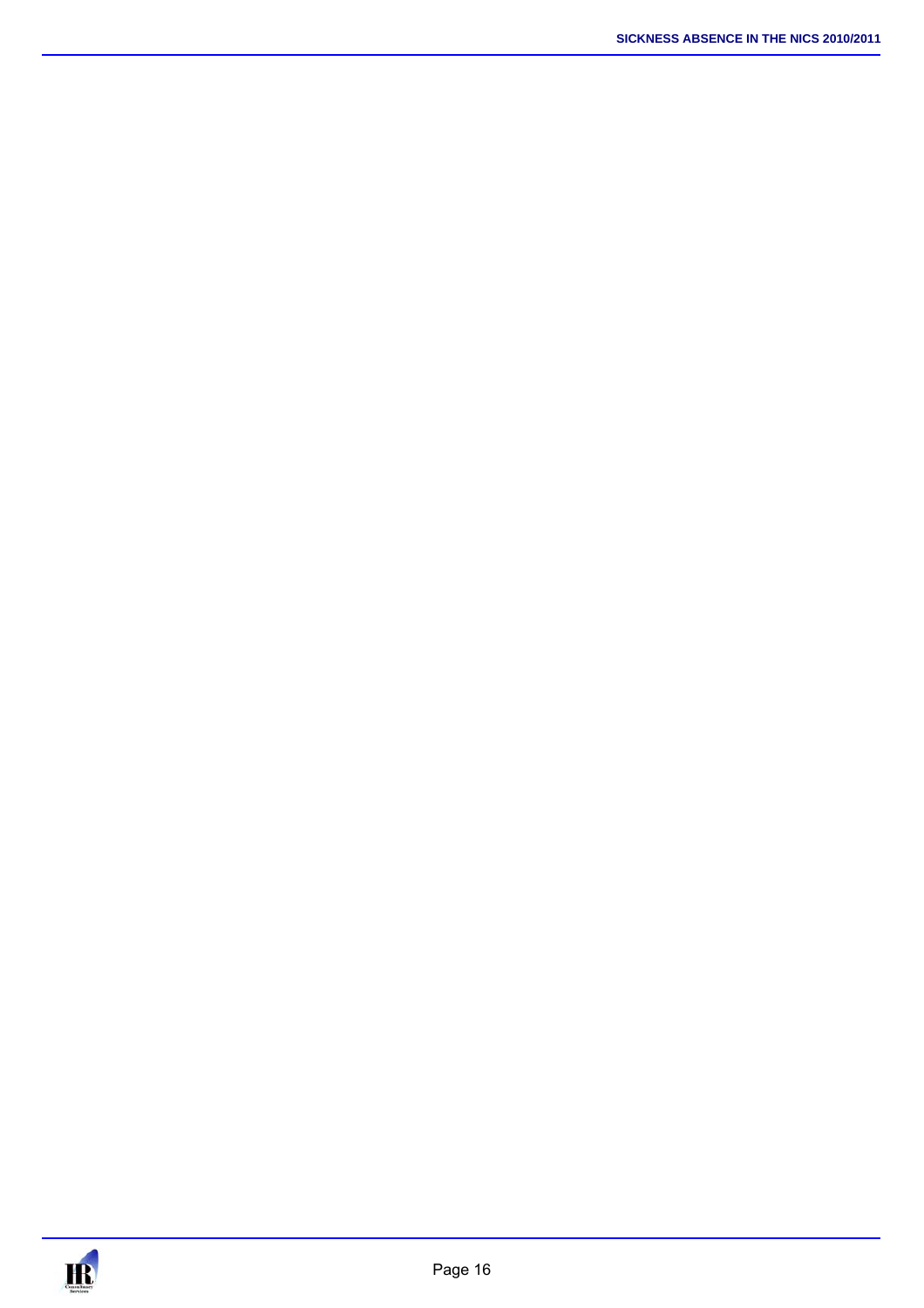# <span id="page-18-0"></span>**2. Spells of Sickness Absence**

# **2.1 Introduction**

This chapter considers the number and average duration of recorded spells of sickness absence. Supporting information can be found in Appendix 6.

# **2.2 Number of Absence Spells**

The proportion of staff with no sickness absence in 2010/2011 was 51.5%, compared to 50.1% in 2009/2010. A further 31.7% of staff had only one recorded absence and 12.1% were absent on two separate occasions during the year. The remaining 4.7% of staff were absent from work through illness on three or more occasions.

Staff in the NICS had an average of just under one spell of sickness absence (0.8), down slightly from 0.9 in the previous financial year.

Figure 6 shows that, while 51.5% of staff had no spells of sickness absence, 23.9% were absent between one and five days in 2010/2011. Some 11.3% of staff were absent for

60  $51.5$ 50 40 % of Staff 31.7 % of Staff 30 20 12.1 10 3.3 0.8 0.3 0.3  $\overline{0}$ 0 1 2 3 4 5 6+ No. of Spells of Sickness Absence

**Figure 6** 

**Figure 7** 

**Figure 5** 

**Number of Absence Spells** 



## **2.3 Duration of Absence Spells**

more than 20 days in total during 2010/2011.

As shown in Figure 7, the majority of absence spells were short-term in nature, with 70.0% of absence spells lasting for five working days or less. These absences accounted for 15.3% of the total working days lost. Long-term spells of absence (i.e. those lasting for more than 20 consecutive working days) accounted for 14.8% of all spells of absence. These absence spells accounted for 71.0% of the total working days lost.

#### **Duration of Absence Spells**



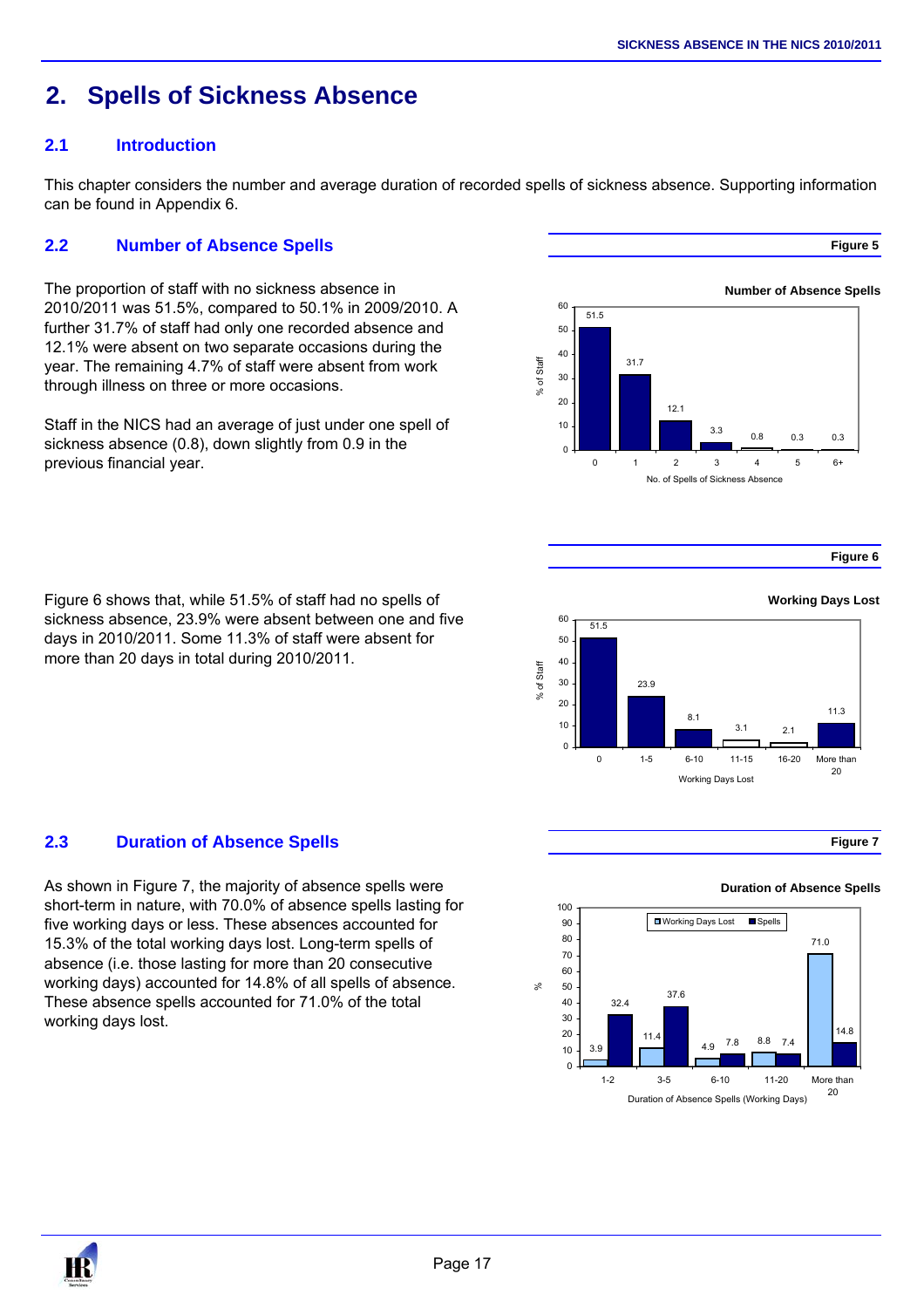<span id="page-19-0"></span>

**Proportion of Absence Spells by Certification** 



#### **Figure 9**

#### **Proportion of Working Days Lost by Certification**



# **2.4 Absence Certification**

Self-certified absences made up just under two thirds (65.2%) of all spells of sickness absence. This was up slightly from the 2009/2010 figure of 64.0%. Absence spells that were covered by a medical certificate accounted for just over a quarter (25.8%) of spells. This was similar to the 2009/2010 figure.

Absences which were uncertified, or where the certification was missing, accounted for 9.0% of spells.

Figure 9 shows that over two thirds (68.5%) of the working days lost were certified by a medical certificate, giving rise to 7.1 days lost per staff year (3.2% of available working days). Shorter term absences covered by self-certification accounted for 23.8% of the working days that were lost, resulting in 2.5 days lost per staff year (1.1% of available working days).

Absences which were uncertified, or where the certification was missing, accounted for 7.7% of the working days lost.

On average, self-certified absences lasted 4.7 working days (down slightly from 4.8 days in 2009/2010), whereas certified absences lasted 34.2 working days (up from 33.6 days).

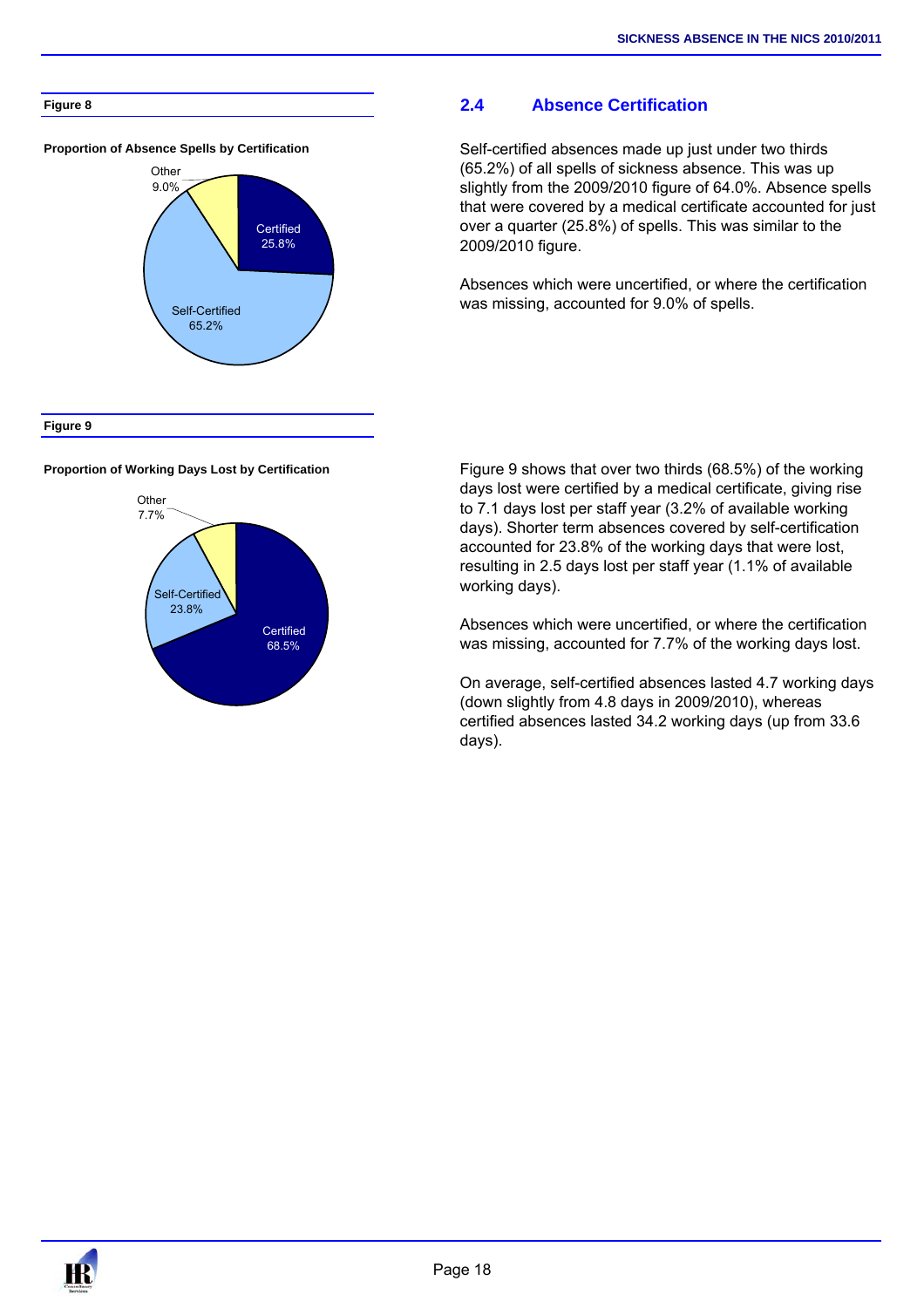# **Chapter 3 Reason For Sickness Absence**

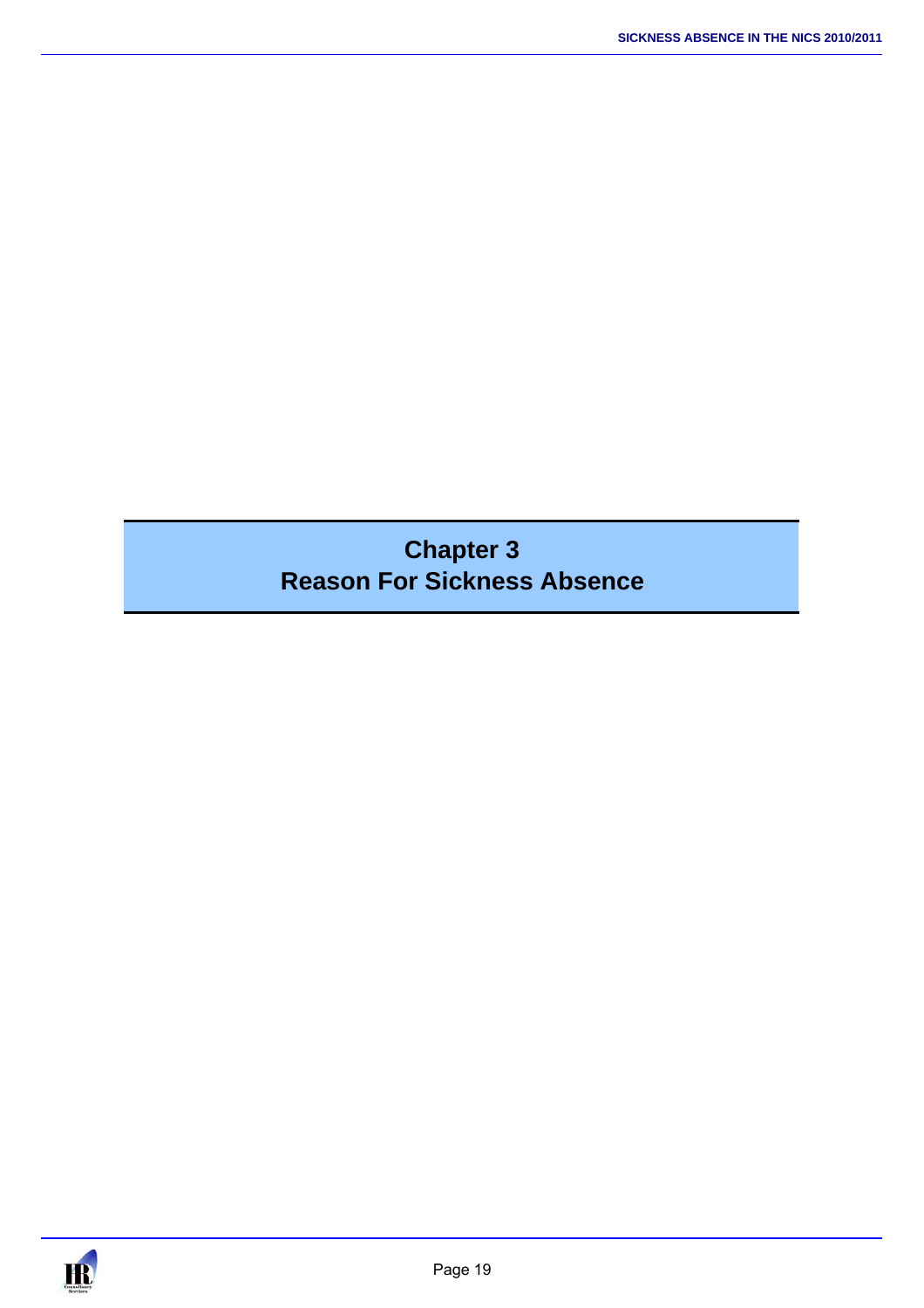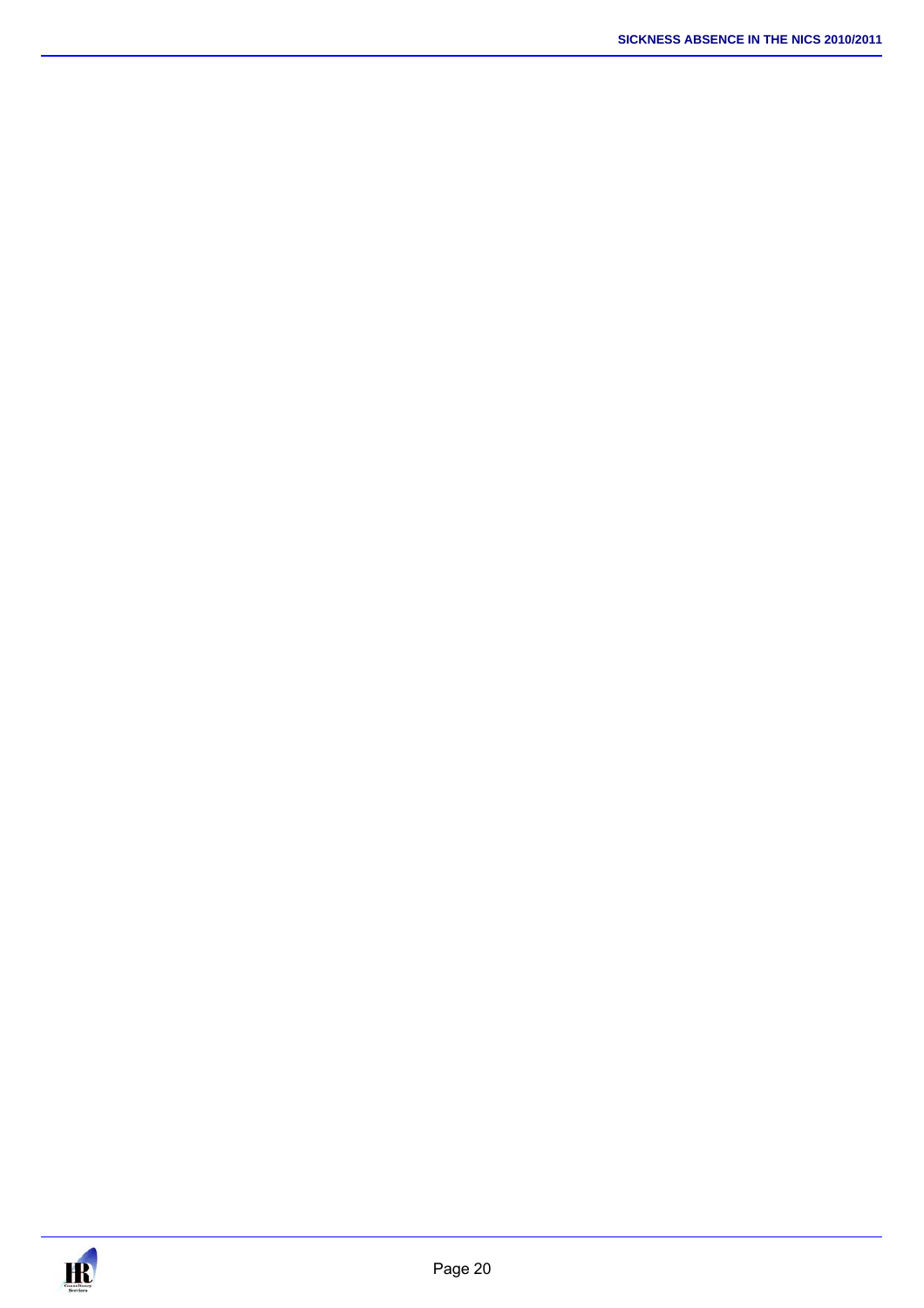# **3. Reason for Sickness Absence**

# **3.1 Introduction**

This chapter looks at the reason for sickness absence. More analyses are presented in Appendix 7.

### **Figure 101,2**

#### **Reason for Absence**



# **3.2 Overall**

The highest proportion of working days lost in 2010/2011 was accounted for by *Anxiety/Stress/Depression/Other*  30.4 *Psychiatric Illnesses* (30.4%). Absences in this category tended to be long-term, lasting an average of 38.2 days.

*Cold, Cough, Flu, Influenza* accounted for the largest proportion of absence spells (23.6%). These spells were generally short-term in nature, lasting an average of 3.7 working days. *Gastrointestinal Problems* acounted for the second largest proportion of spells (18.5%).

### Table 2<sup>2</sup>

| <b>Reason for Absence</b>                             | <b>Average Duration</b><br>(Working Days) |
|-------------------------------------------------------|-------------------------------------------|
| Benign and Malignant Tumours, Cancers                 | 59.3                                      |
| <b>Substance Abuse</b>                                | 41.4                                      |
| Anxiety/Stress/Depression/Other Psychiatric Illnesses | 38.2                                      |
| Heart, Cardiac and Circulatory Problems               | 35.7                                      |
| Nervous System Disorders                              | 35.5                                      |
| <b>Blood Disorders</b>                                | 22.9                                      |
| Other Musculoskeletal Problems                        | 22.7                                      |
| Injury, Fracture                                      | 20.9                                      |
| <b>Endocrine/Glandular Problems</b>                   | 19.3                                      |
| Genitourinary and Gynaecological Disorders            | 17.4                                      |
| Other Known Causes - Not Elsewhere Classified         | 16.8                                      |
| <b>Back Problems</b>                                  | 15.5                                      |
| <b>Skin Disorders</b>                                 | 14.1                                      |
| <b>Eve Problems</b>                                   | 12.6                                      |
| <b>Pregnancy Related Disorders</b>                    | 12.0                                      |
| <b>Infectious Diseases</b>                            | 9.3                                       |
| Asthma                                                | 8.0                                       |
| <b>Chest and Respiratory Problems</b>                 | 7.9                                       |
| Ear, Nose, Throat                                     | 6.2                                       |
| Headache/Migraine                                     | 5.7                                       |
| Burns, Poisoning, Frostbite, Hypothermia              | 5.5                                       |
| <b>Gastrointestinal Problems</b>                      | 5.0                                       |
| Cold, Cough, Flu, Influenza                           | 3.7                                       |
| Dental and Oral Problems                              | 3.1                                       |
| No Reason Specified                                   | 14.2                                      |

<sup>1</sup> The category 'Other' contains any absence with a reason that is not shown elsewhere in the analysis.

<sup>2</sup> The category 'No Reason Specified' contains any absence for which the reason was 'Not Specified', 'Awaiting Reason' or missing.

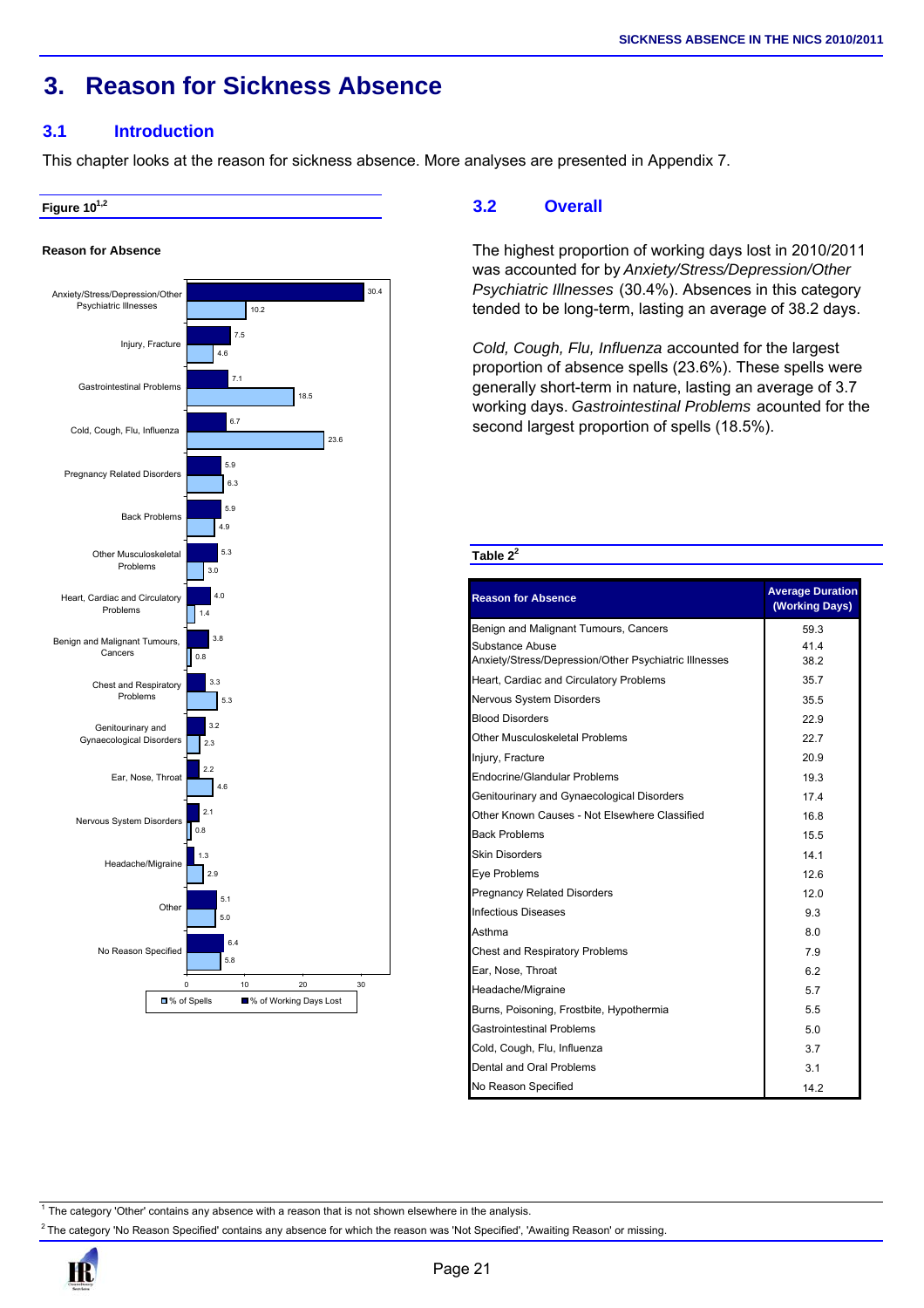The following tables show the percentage of the total working days lost attributable to each reason for absence, disaggregated by grade level, gender and age group. Shading has been used in each table to highlight the illness category which accounted for the largest proportion of the working days lost.

## **3.3 Grade Level**

*Anxiety/Stress/Depression/Other Psychiatric Illnesses* accounted for the largest proportion of the working days lost across all grade levels apart from Industrial staff where the main reason was *Injury, Fracture* .

#### $T$ able  $3<sup>1</sup>$

#### **Reason for Absence by Grade Level**

|                                                       | % of Working Days Lost   |           |                          |                          |             |           |       |                   |
|-------------------------------------------------------|--------------------------|-----------|--------------------------|--------------------------|-------------|-----------|-------|-------------------|
| <b>Reason for Absence</b>                             | $G7+$                    | <b>DP</b> | <b>SO</b>                | <b>EOI</b>               | <b>EOII</b> | <b>AO</b> | AA    | <b>Industrial</b> |
| Anxiety/Stress/Depression/Other Psychiatric Illnesses | 35.3                     | 28.4      | 25.3                     | 28.0                     | 30.0        | 34.1      | 32.6  | 14.2              |
| Asthma                                                | $\overline{\phantom{a}}$ | 0.2       | 0.1                      | 0.1                      | 0.2         | 0.2       | 0.2   |                   |
| <b>Back Problems</b>                                  | 5.2                      | 3.8       | 5.4                      | 7.9                      | 5.4         | 5.7       | 6.3   | 7.9               |
| Benign and Malignant Tumours, Cancers                 | 8.1                      | 3.8       | 4.3                      | 6.9                      | 4.4         | 2.4       | 2.9   |                   |
| <b>Blood Disorders</b>                                | 1.2                      | 1.5       | 0.6                      | 0.9                      | 1.2         | 0.6       | 0.5   |                   |
| Burns, Poisoning, Frostbite, Hypothermia              | n/a                      | n/a       | $\overline{\phantom{0}}$ | n/a                      | 0.0         | 0.1       | 0.1   | 0.2               |
| <b>Chest and Respiratory Problems</b>                 | 2.4                      | 3.6       | 3.2                      | 4.7                      | 2.9         | 3.1       | 2.4   | 5.1               |
| Cold, Cough, Flu, Influenza                           | 5.7                      | 7.4       | 6.9                      | 5.7                      | 6.9         | 7.2       | 7.1   | 3.5               |
| Dental and Oral Problems                              | 0.0                      | 0.0       | 0.1                      | 0.1                      | 0.2         | 0.3       | 0.4   | 0.1               |
| Ear, Nose, Throat                                     |                          | 2.2       | 2.2                      | 1.5                      | 1.9         | 3.0       | 1.6   | 1.0               |
| Endocrine/Glandular Problems                          |                          | 1.3       | 0.8                      | $\overline{\phantom{a}}$ | 1.1         | 0.5       | 0.3   | 1.1               |
| Eye Problems                                          |                          | 1.1       | 0.2                      | 1.0                      | 0.9         | 1.0       | 0.3   | 1.0               |
| <b>Gastrointestinal Problems</b>                      |                          | 4.5       | 9.2                      | 5.6                      | 8.4         | 7.1       | 6.4   | 5.4               |
| Genitourinary and Gynaecological Disorders            |                          | 3.5       | 4.3                      | 4.1                      | 3.3         | 2.8       | 3.3   | 1.6               |
| Headache/Migraine                                     |                          | 1.0       | 1.6                      | 3.2                      | 1.5         | 0.9       | 0.6   | 0.1               |
| Heart, Cardiac and Circulatory Problems               |                          | 9.3       | 7.1                      | 3.6                      | 4.4         | 1.8       | 3.4   | 5.5               |
| <b>Infectious Diseases</b>                            | $\overline{a}$           | 0.3       | 0.1                      | 0.4                      | 0.4         | 0.5       | 0.5   |                   |
| Injury, Fracture                                      | 5.9                      | 7.6       | 6.2                      | 6.8                      | 6.6         | 7.0       | 6.5   | 21.0              |
| Nervous System Disorders                              | 1.3                      | 3.0       | 3.1                      | 2.1                      | 2.1         | 2.1       | 2.1   | 0.2               |
| Other Known Causes - Not Elsewhere Classified         | 0.5                      | 0.8       | 2.0                      | 0.8                      | 0.8         | 0.8       | 0.1   |                   |
| <b>Other Musculoskeletal Problems</b>                 | 3.8                      | 3.6       | 5.1                      | 4.2                      | 3.9         | 4.7       | 7.6   | 15.9              |
| <b>Pregnancy Related Disorders</b>                    | 2.6                      | 4.7       | 6.5                      | 4.8                      | 6.5         | 7.1       | 5.9   | n/a               |
| <b>Skin Disorders</b>                                 | $\overline{a}$           | 0.9       | 0.5                      | 1.1                      | 0.9         | 0.4       | 0.7   | 0.4               |
| Substance Abuse                                       | n/a                      | n/a       | $\overline{\phantom{0}}$ | $\overline{\phantom{a}}$ | 0.7         | 0.7       | 0.7   | n/a               |
| No Reason Specified                                   | 7.9                      | 7.5       | 5.1                      | 6.1                      | 5.3         | 5.9       | 7.4   | 13.3              |
| Overall                                               | 100.0                    | 100.0     | 100.0                    | 100.0                    | 100.0       | 100.0     | 100.0 | 100.0             |

Note: Cells with small numbers of occurrences have been suppressed (-)

n/a: No cases recorded

<sup>1</sup> The category 'No Reason Specified' contains any absence for which the reason was 'Not Specified', 'Awaiting Reason' or missing.

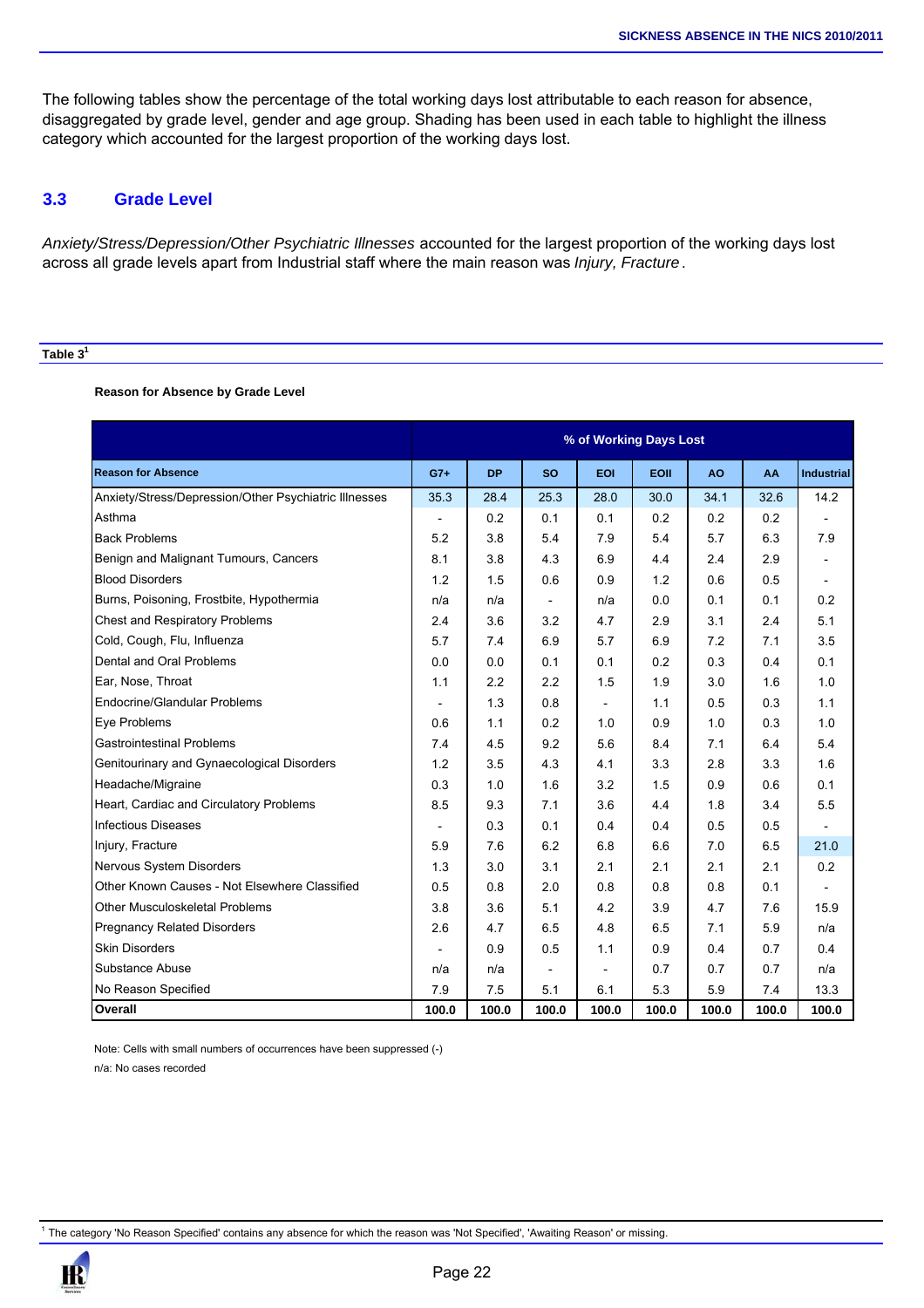# **3.4 Gender**

*Anxiety/Stress/Depression/Other Psychiatric Illnesses* accounted for the largest proportion of the total working days lost among both males and females (28.5% and 31.6% respectively).

### **Table 41**

#### **Reason for Absence by Gender**

|                                                       |             | % of Working Days Lost |
|-------------------------------------------------------|-------------|------------------------|
| <b>Reason for Absence</b>                             | <b>Male</b> | <b>Female</b>          |
| Anxiety/Stress/Depression/Other Psychiatric Illnesses | 28.5        | 31.6                   |
| Asthma                                                | 0.2         | 0.2                    |
| <b>Back Problems</b>                                  | 7.2         | 5.0                    |
| Benign and Malignant Tumours, Cancers                 | 2.9         | 4.4                    |
| <b>Blood Disorders</b>                                | 0.9         | 0.7                    |
| Burns, Poisoning, Frostbite, Hypothermia              | 0.1         | 0.1                    |
| <b>Chest and Respiratory Problems</b>                 | 4.0         | 2.8                    |
| Cold, Cough, Flu, Influenza                           | 8.3         | 5.7                    |
| Dental and Oral Problems                              | 0.3         | 0.2                    |
| Ear, Nose, Throat                                     | 2.1         | 2.3                    |
| Endocrine/Glandular Problems                          | 0.5         | 0.7                    |
| Eye Problems                                          | 1.0         | 0.7                    |
| <b>Gastrointestinal Problems</b>                      | 8.0         | 6.5                    |
| Genitourinary and Gynaecological Disorders            | 1.0         | 4.7                    |
| Headache/Migraine                                     | 1.0         | 1.4                    |
| Heart, Cardiac and Circulatory Problems               | 6.6         | 2.2                    |
| <b>Infectious Diseases</b>                            | 0.5         | 0.3                    |
| Injury, Fracture                                      | 10.3        | 5.6                    |
| Nervous System Disorders                              | 1.5         | 2.5                    |
| Other Known Causes - Not Elsewhere Classified         | 0.9         | 0.8                    |
| <b>Other Musculoskeletal Problems</b>                 | 5.9         | 4.8                    |
| <b>Pregnancy Related Disorders</b>                    | n/a         | 9.9                    |
| <b>Skin Disorders</b>                                 | 0.8         | 0.6                    |
| Substance Abuse                                       | 0.8         | 0.3                    |
| No Reason Specified                                   | 6.9         | 6.1                    |
| Overall                                               | 100.0       | 100.0                  |

n/a: No cases recorded

<sup>1</sup> The category 'No Reason Specified' contains any absence for which the reason was 'Not Specified', 'Awaiting Reason' or missing.

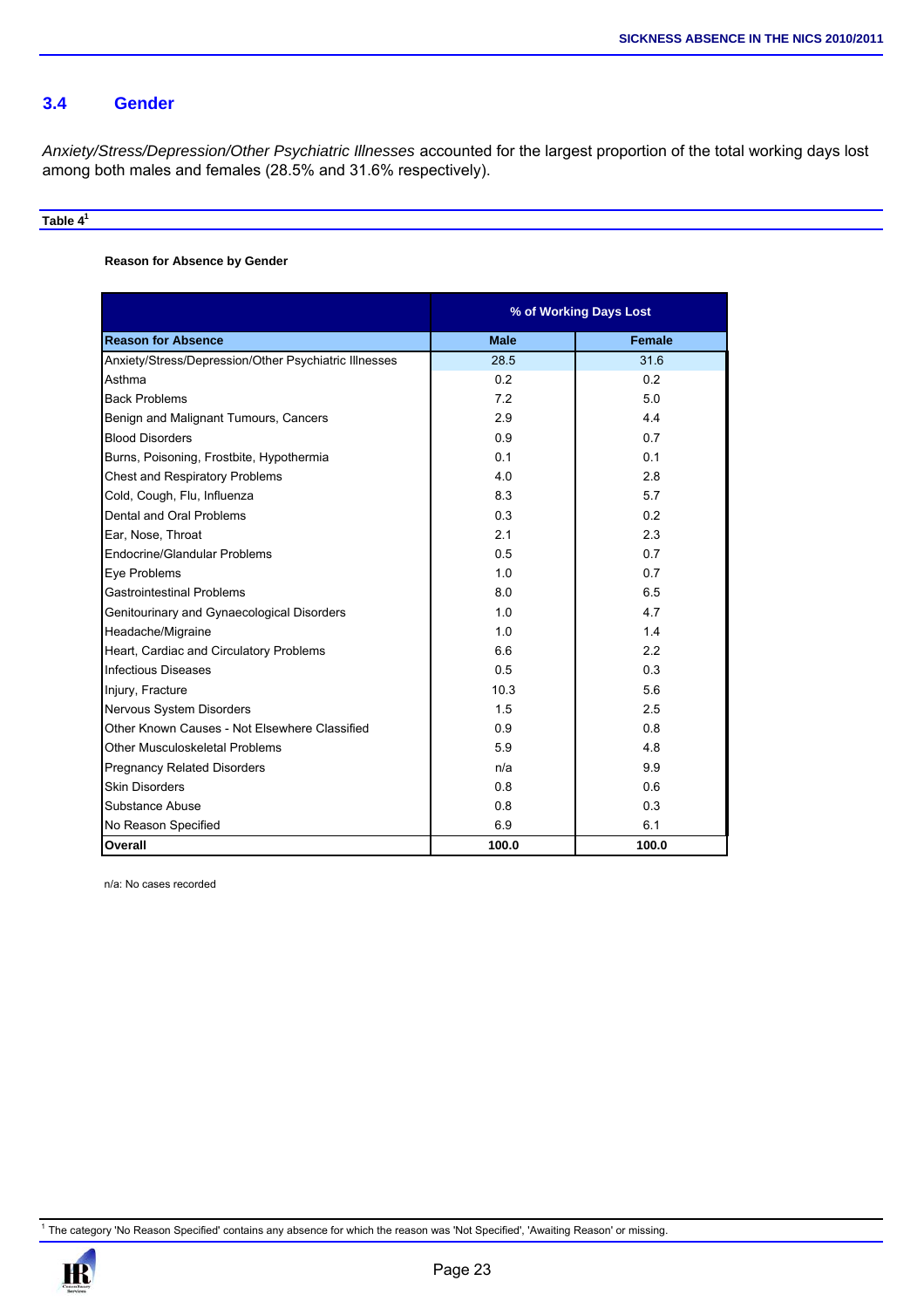## **3.5 Age Group**

*Anxiety/Stress/Depression/Other Psychiatric Illnesses* accounted for the largest proportion of working days lost in all age groups during 2010/2011. The second largest proportion for 25-34 year olds was accounted for by *Pregnancy Related Disorders* (15.5%).

## **Table 51**

#### **Reason for Absence by Age Group**

|                                                       | % of Working Days Lost   |       |           |       |       |  |  |
|-------------------------------------------------------|--------------------------|-------|-----------|-------|-------|--|--|
| <b>Reason for Absence</b>                             | $16 - 24$                | 25-34 | $35 - 44$ | 45-54 | $55+$ |  |  |
| Anxiety/Stress/Depression/Other Psychiatric Illnesses | 35.7                     | 30.3  | 34.6      | 27.8  | 27.3  |  |  |
| Asthma                                                |                          | 0.2   | 0.1       | 0.3   | 0.3   |  |  |
| <b>Back Problems</b>                                  | 5.7                      | 5.4   | 4.7       | 6.7   | 7.2   |  |  |
| Benign and Malignant Tumours, Cancers                 | n/a                      | 0.7   | 3.7       | 6.3   | 4.4   |  |  |
| <b>Blood Disorders</b>                                | $\overline{\phantom{a}}$ | 0.2   | 0.6       | 1.6   | 0.5   |  |  |
| Burns, Poisoning, Frostbite, Hypothermia              | 0.1                      | 0.1   | 0.0       | 0.1   | 0.1   |  |  |
| <b>Chest and Respiratory Problems</b>                 | 2.6                      | 2.4   | 2.4       | 4.2   | 4.4   |  |  |
| Cold, Cough, Flu, Influenza                           | 10.0                     | 9.1   | 6.0       | 5.9   | 4.9   |  |  |
| Dental and Oral Problems                              | 0.5                      | 0.4   | 0.2       | 0.1   | 0.1   |  |  |
| Ear, Nose, Throat                                     | 5.4                      | 2.9   | 2.1       | 1.7   | 1.6   |  |  |
| Endocrine/Glandular Problems                          | 0.3                      | 1.0   | 0.7       | 0.4   | 0.6   |  |  |
| Eye Problems                                          | 0.9                      | 0.6   | 0.7       | 1.2   | 0.6   |  |  |
| <b>Gastrointestinal Problems</b>                      | 9.8                      | 7.9   | 7.4       | 6.6   | 5.7   |  |  |
| Genitourinary and Gynaecological Disorders            | 1.7                      | 1.9   | 3.1       | 4.7   | 2.2   |  |  |
| Headache/Migraine                                     | 0.9                      | 1.2   | 1.1       | 1.1   | 2.2   |  |  |
| Heart, Cardiac and Circulatory Problems               | n/a                      | 1.4   | 2.1       | 5.4   | 9.7   |  |  |
| <b>Infectious Diseases</b>                            | 0.8                      | 0.4   | 0.3       | 0.2   | 0.9   |  |  |
| Injury, Fracture                                      | 8.1                      | 6.0   | 7.8       | 8.2   | 7.6   |  |  |
| Nervous System Disorders                              | 0.2                      | 1.1   | 2.1       | 3.5   | 1.3   |  |  |
| Other Known Causes - Not Elsewhere Classified         |                          | 0.8   | 0.6       | 1.1   | 0.7   |  |  |
| <b>Other Musculoskeletal Problems</b>                 | 3.2                      | 3.8   | 4.4       | 5.4   | 9.4   |  |  |
| <b>Pregnancy Related Disorders</b>                    | 8.3                      | 15.5  | 7.3       | 0.1   | n/a   |  |  |
| <b>Skin Disorders</b>                                 | 0.6                      | 0.7   | 0.7       | 0.5   | 0.9   |  |  |
| Substance Abuse                                       | n/a                      | 0.1   | 0.9       | 0.7   | 0.2   |  |  |
| No Reason Specified                                   | 5.2                      | 5.8   | 6.5       | 6.5   | 7.2   |  |  |
| Overall                                               | 100.0                    | 100.0 | 100.0     | 100.0 | 100.0 |  |  |

Note: Cells with small numbers of occurrences have been suppressed (-)

n/a: No cases recorded

<sup>1</sup> The category 'No Reason Specified' contains any absence for which the reason was 'Not Specified', 'Awaiting Reason' or missing.

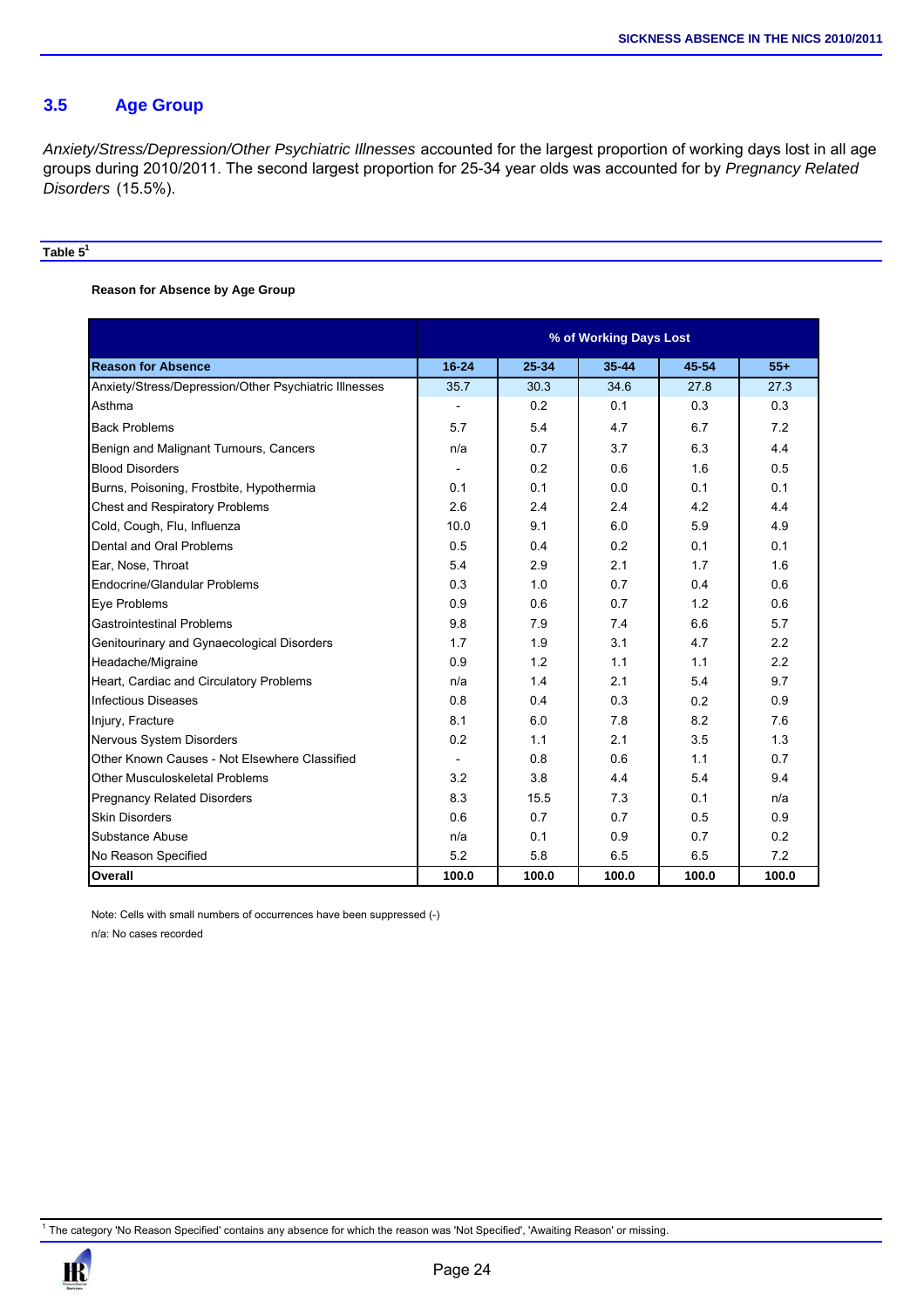# **[Chapter 4](#page-5-0) Long-term Sickness Absence**

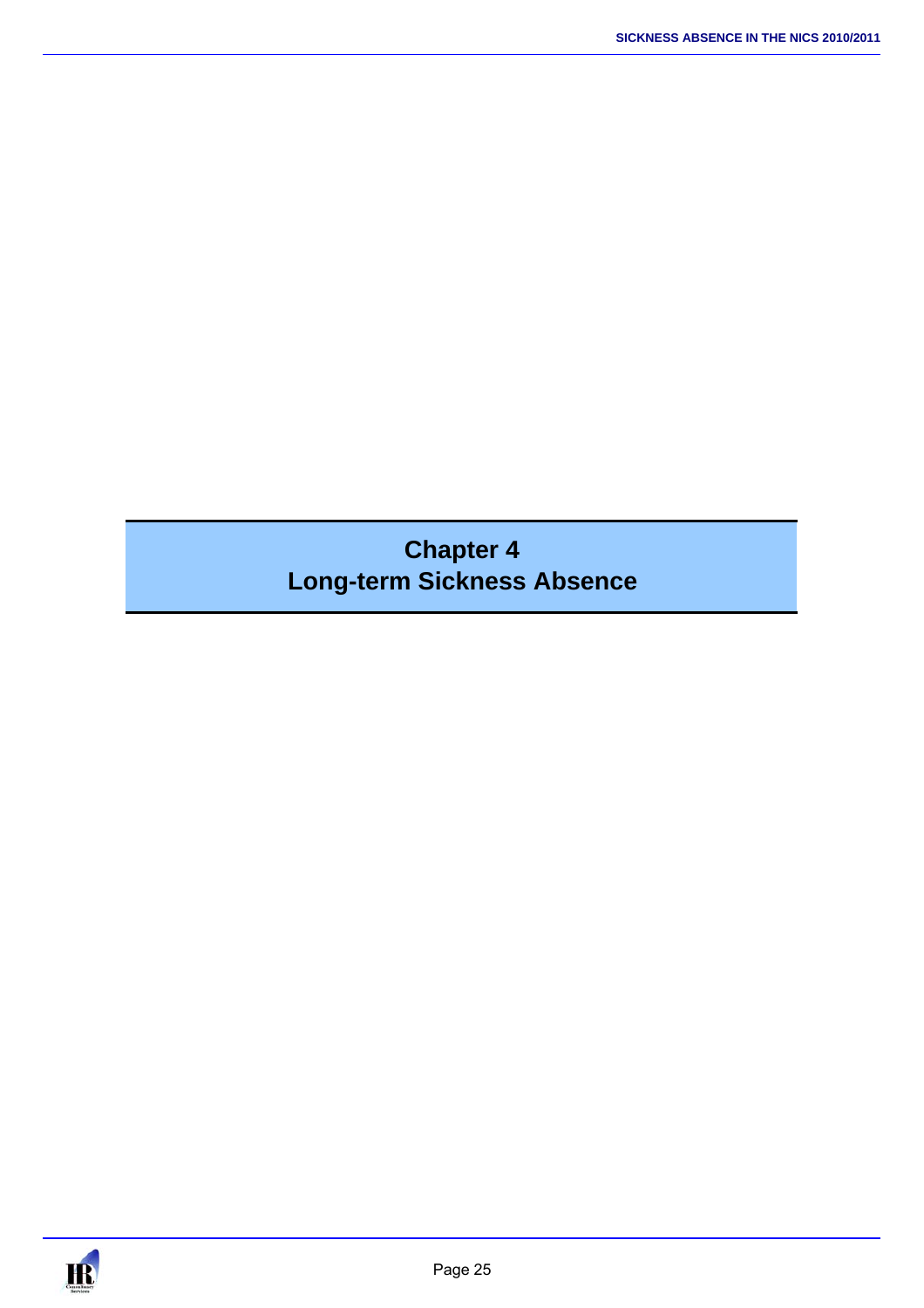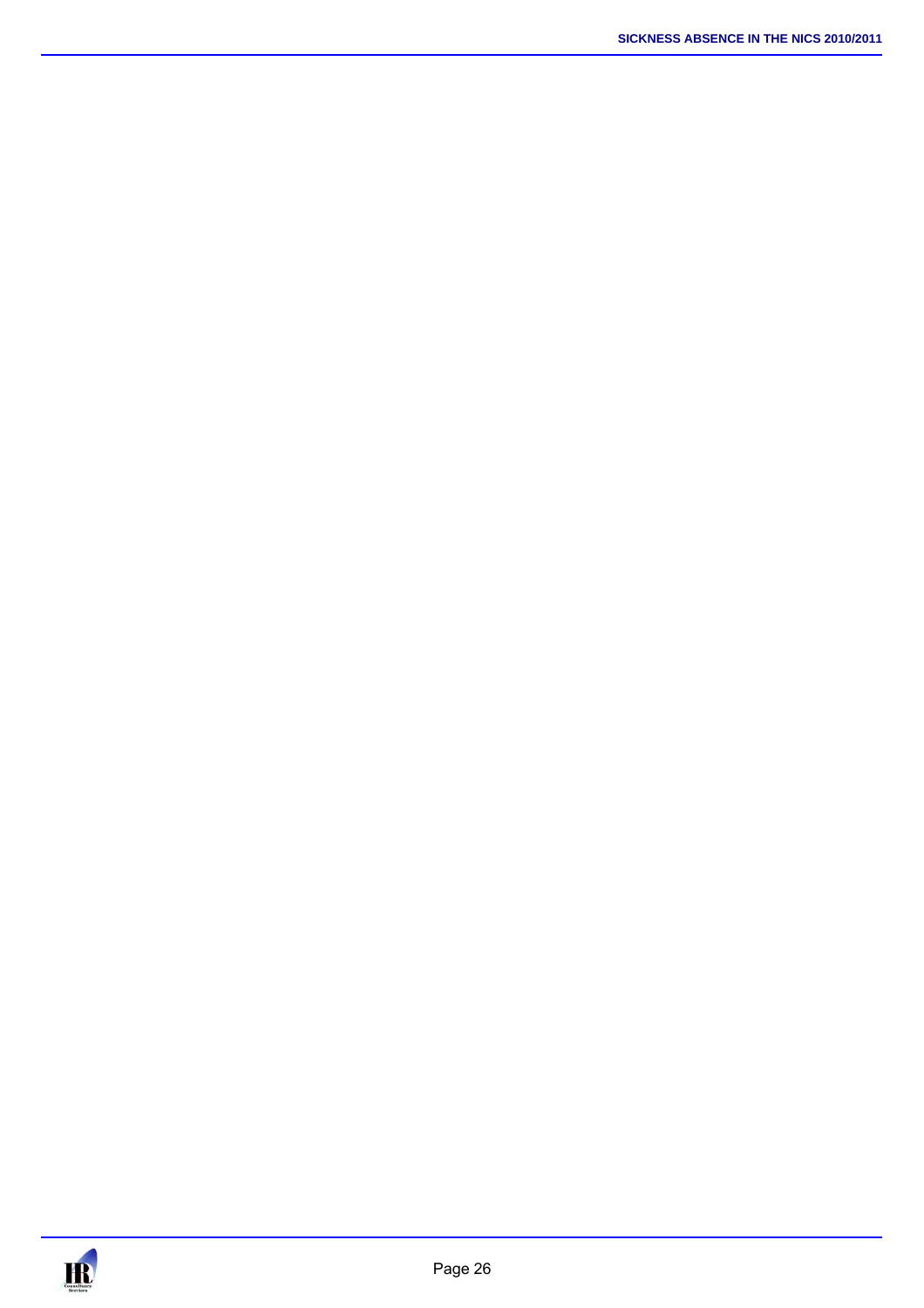**Number of Long-term Absence Spells** 

# **4. Long-term Sickness Absence**

## **4.1 Introduction**

This chapter considers long-term absence, which is defined as any spell of absence lasting more than 20 consecutive working days in the 2010/2011 financial year. Supporting information can be found in Appendix 8.

## **4.2** Prevalence of Long-term Absence **Accord 2012 Figure 11 Figure 11**

A total of 2,812 staff (10.3%) in the NICS had one or more spell of long-term absence. This was the same proportion as in the previous year.

The 2,954 long-term absence spells recorded in 2010/2011 equate to a long-term Frequency Rate<sup>1</sup> of 10.8%. Longterm absences accounted for 71.0% of the total working days lost throughout the year and is equivalent to losing the work of over 800 full-time staff for the entire year.

#### 100 89.7 80 60 % of Staff % of Staff 40 20 **9.7** 0.5 0.0  $\overline{0}$ 0 1 2 3 No. of Long-term Absence Spells

| <b>Number of Long-</b><br>term Absences | <b>Number of Staff</b> | <b>Percentage of</b><br><b>Staff</b> |
|-----------------------------------------|------------------------|--------------------------------------|
|                                         | 24,612                 | 89.7                                 |
|                                         | 2,672                  | 9.7                                  |
|                                         | 138                    | 0.5                                  |
| 3                                       | 2                      | 0.0                                  |
| Overall                                 | 27,424                 | 100.0                                |

#### **Long-term Absence by Grade Level**



### **4.3** Grade Level **Figure 12 Grade Level**

In 2010/2011, the incidence of long-term absence was <br>highest for Industrial staff where 13.3% of staff had one or  $\frac{G5+}{2}$ more spell of long-term absence. Staff analogous to the G6  $\frac{1}{\sqrt{1.5}}$  and  $\frac{4.7}{\sqrt{1.5}}$ AO grade level had a similar incidence level  $(13.2\%)$ . G7 67 67 67 68 4.6

1 Frequency Rate is the average number of long-term absences per employee, expressed as a percentage. (No of spells of long-term absence in the period/No of employees) x 100

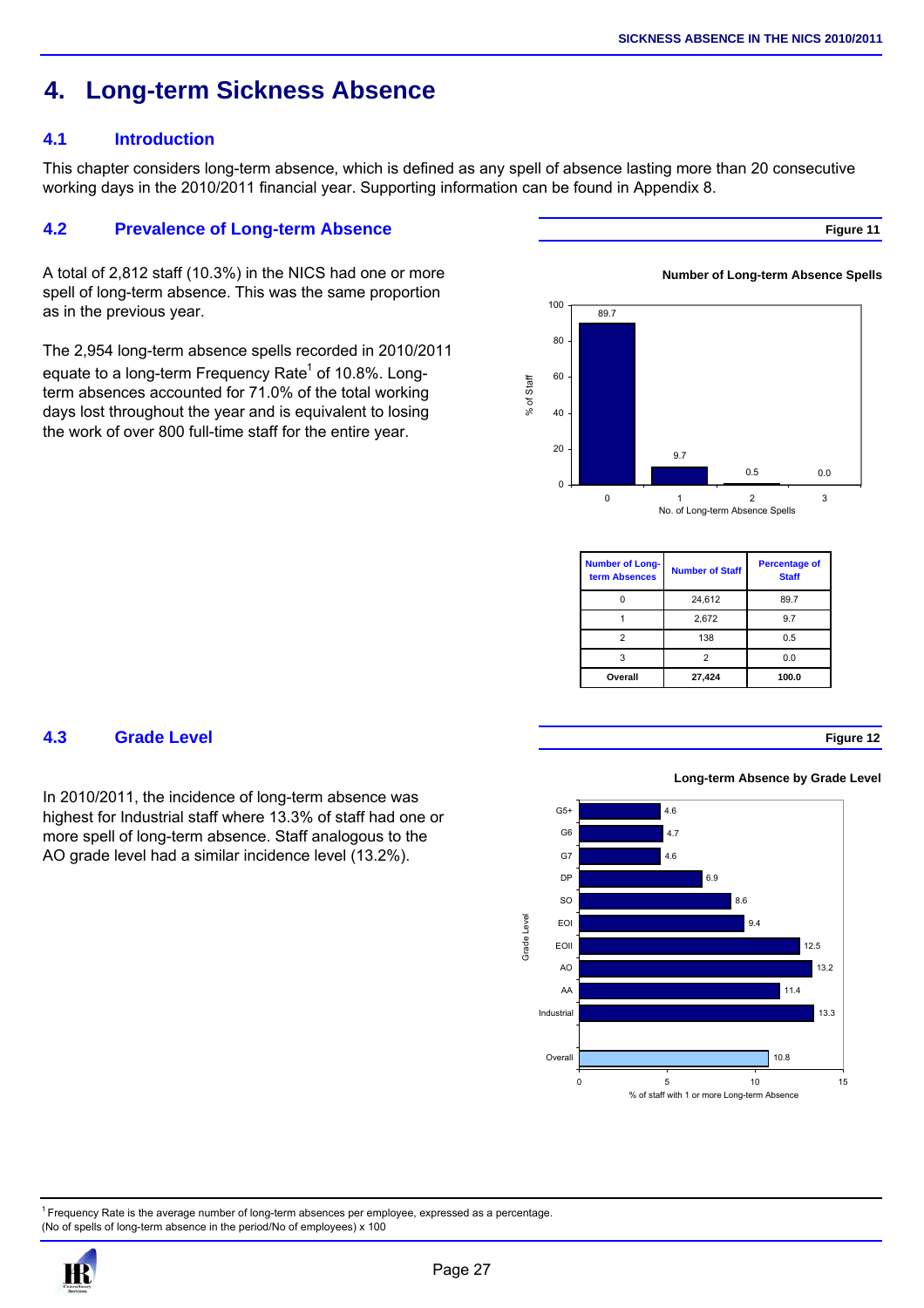

\* Excludes absences due to *Pregnancy Related Disorders* 



#### <span id="page-29-0"></span>**Figure 13 4.4 Gender**

Long-term Absence by Gender **The proportion of female staff with one or more spell of long**term absence (13.0%) was significantly higher than the proportion of male staff (8.5%). When long-term absences due to *Pregnancy Related Disorders* were excluded, the proportion of females who had one or more spell of longterm absence (11.5%) still remained substantially higher than that of males.

# **Figure 14 4.5** Age Group

**Long-term Absence by Age Group The incidence of long-term absence was lowest in the 16-24** age group, with 8.7% of staff having one or more spell of long-term absence during 2010/2011. Staff aged 55+ were most likely to be absent on a long-term basis, with 11.4% having one or more spell of long-term absence.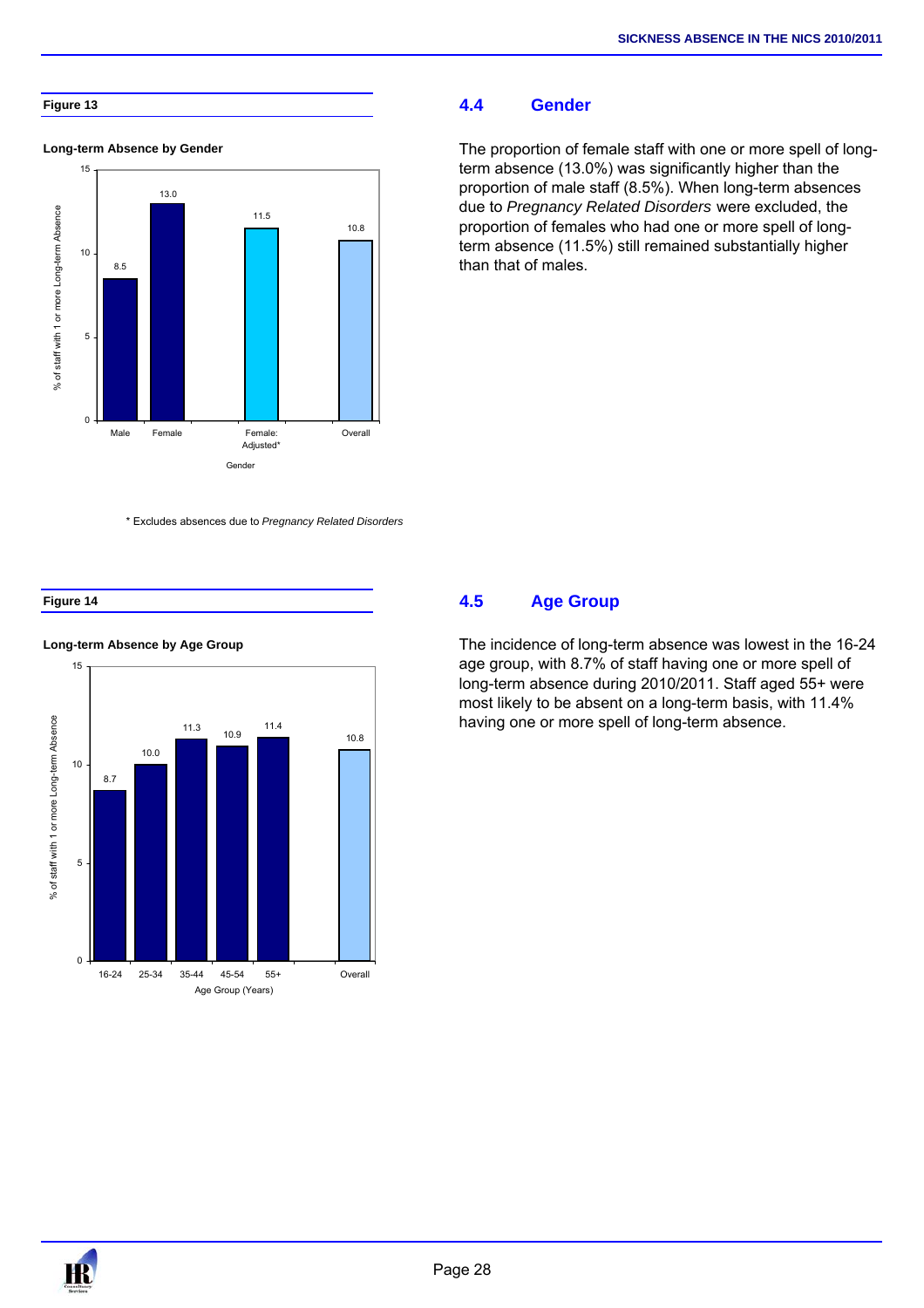## **4.6 Reason for Long-term Absence**

*Anxiety/Stress/Depression/Other Psychiatric Illnesses* accounted for approximately two in every five (38.0%) long-term working days lost. *Injury, Fracture* (8.1%) and absences with *No Reason Specified* (6.4%) were the second and third largest contributors to long-term working days lost.

### **Table 61**

#### **Reason for Long-term Absence (% of Long-term Working Days Lost)**

| <b>Reason for Absence</b>                             | % of Long-term<br><b>Working Days Lost</b> |
|-------------------------------------------------------|--------------------------------------------|
| Anxiety/Stress/Depression/Other Psychiatric Illnesses | 38.0                                       |
| Injury, Fracture                                      | 8.1                                        |
| Other Musculoskeletal Problems                        | 6.1                                        |
| <b>Back Problems</b>                                  | 6.0                                        |
| <b>Pregnancy Related Disorders</b>                    | 5.3                                        |
| Benign and Malignant Tumours, Cancers                 | 5.0                                        |
| Heart, Cardiac and Circulatory Problems               | 5.0                                        |
| Gastrointestinal Problems                             | 4.5                                        |
| Genitourinary and Gynaecological Disorders            | 3.4                                        |
| Nervous System Disorders                              | 2.7                                        |
| <b>Chest and Respiratory Problems</b>                 | 1.8                                        |
| Headache/Migraine                                     | 1.0                                        |
| Ear, Nose, Throat                                     | 1.0                                        |
| Other                                                 | 5.6                                        |
| No Reason Specified                                   | 6.4                                        |
| Overall                                               | 100.0                                      |

<sup>1</sup>The category 'Other' contains any absence with a reason that is not shown elsewhere in the analysis. The category 'No Reason Specified' contains any absence for which the reason was 'Not Specified', 'Awaiting Reason' or missing.

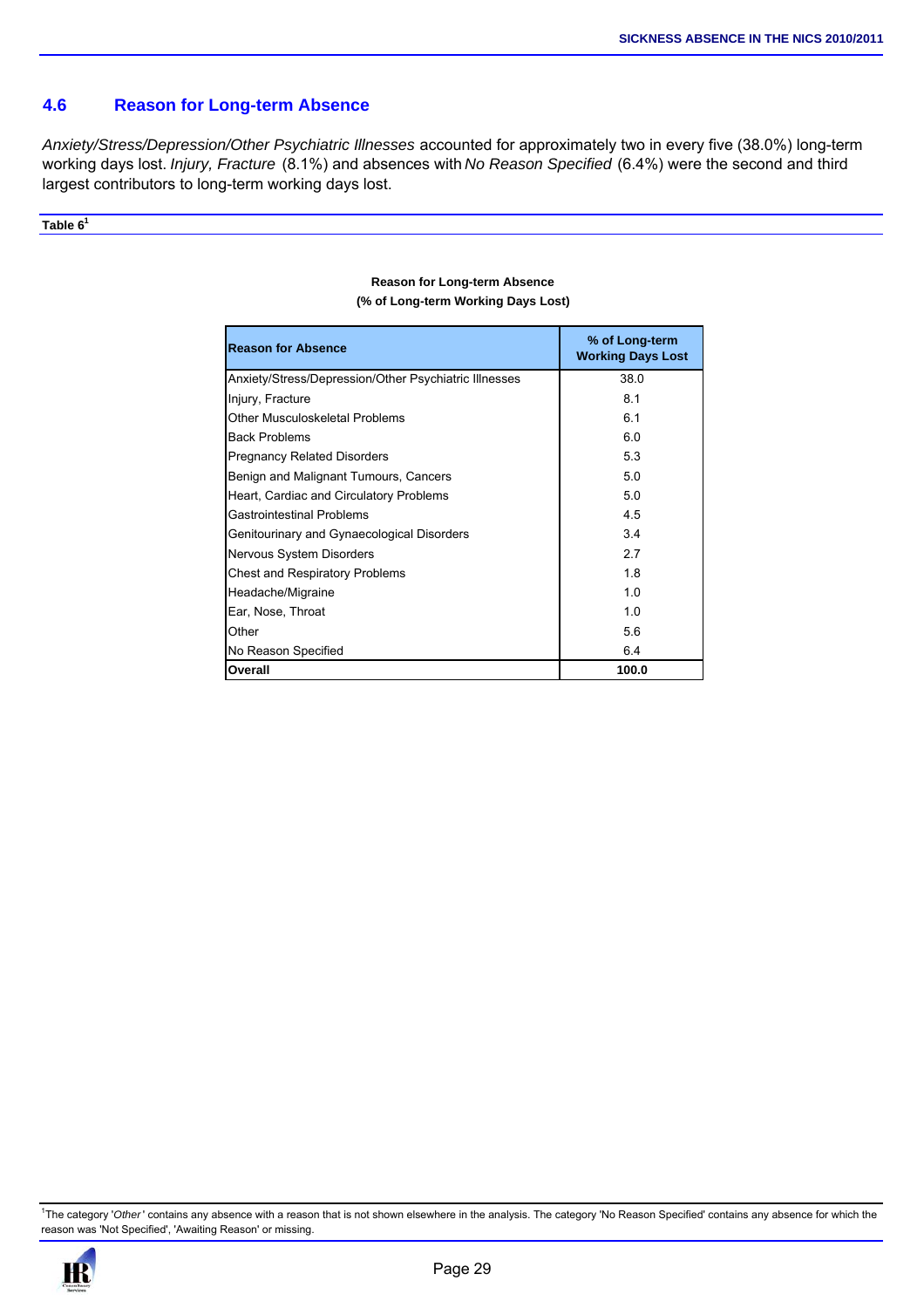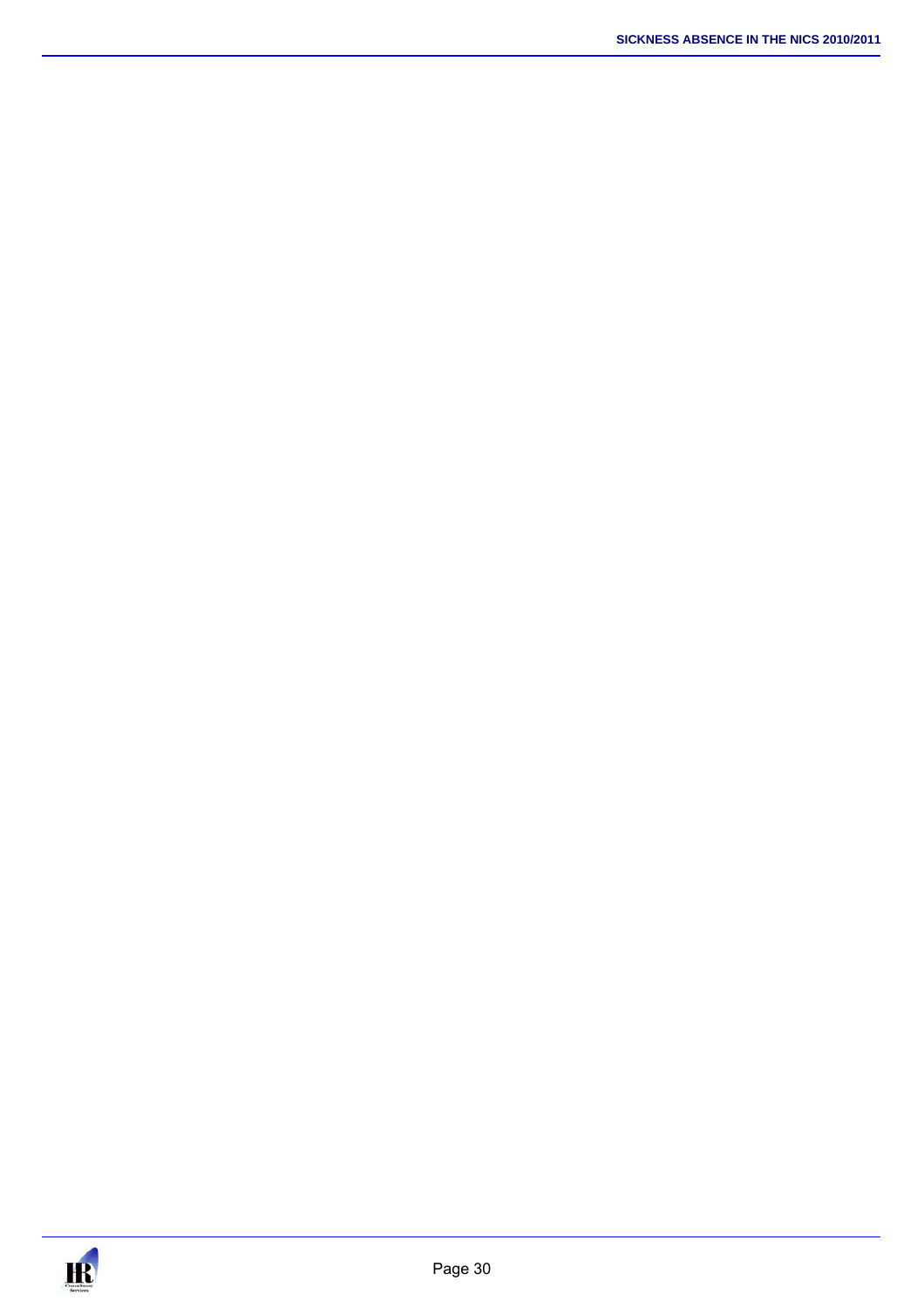| <b>Chapter 5</b> |  |
|------------------|--|
| <b>Targets</b>   |  |

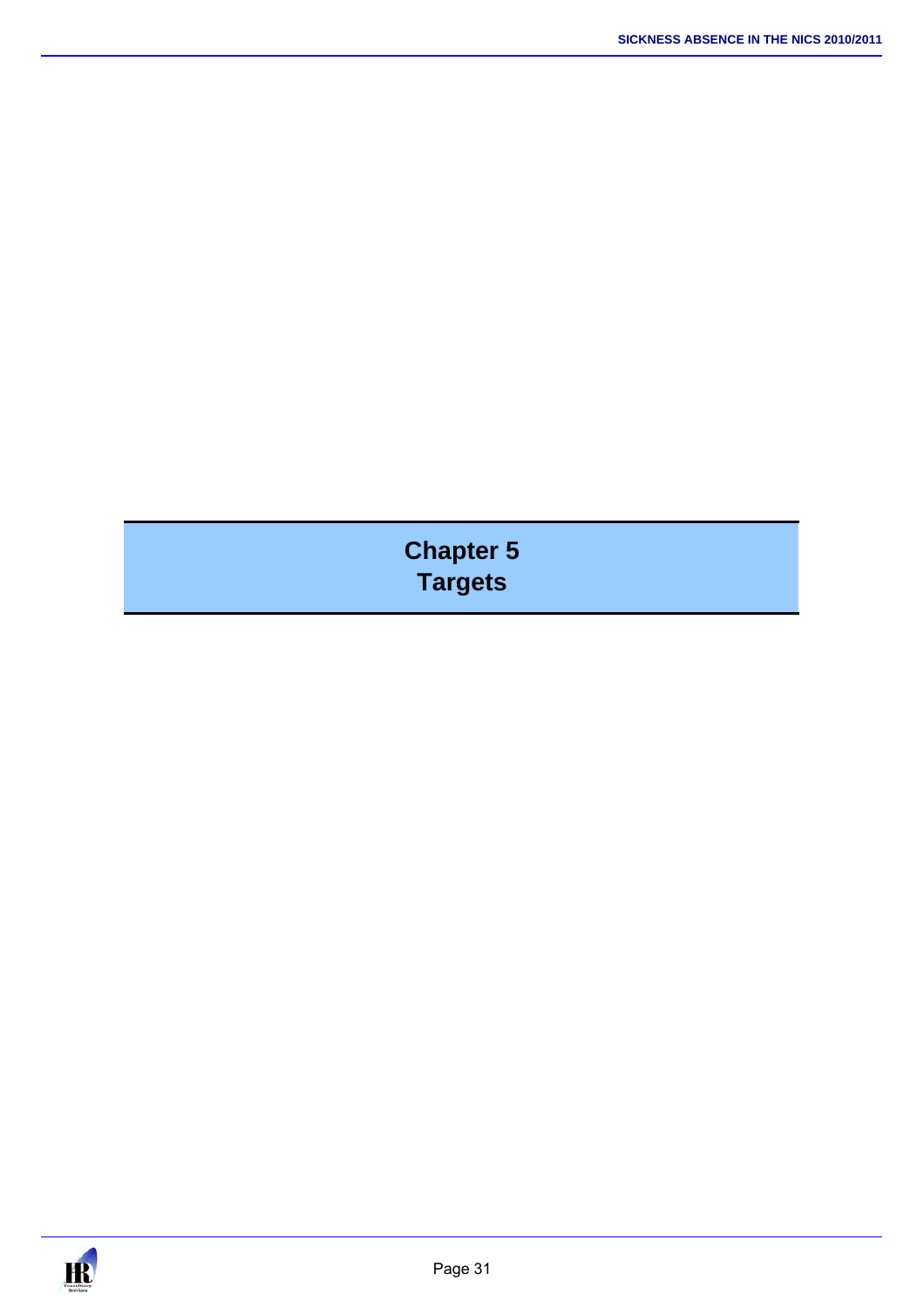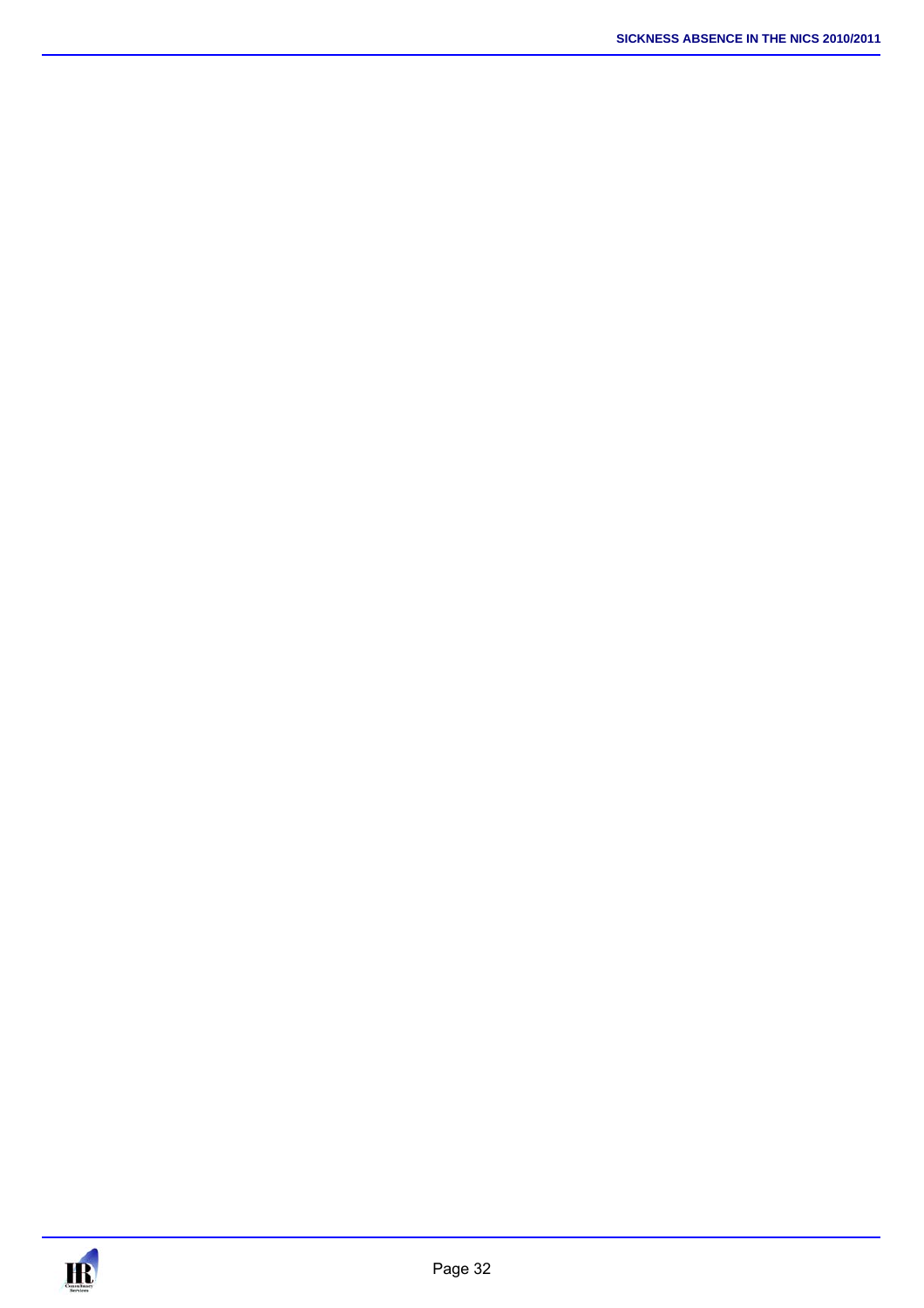# <span id="page-34-0"></span>**5. Targets**

## **5.1 Introduction**

In 2010, Ministerial targets were agreed for an overall reduction in sickness absence within the NICS to 8.5 days lost per staff year by the end of the 2014/2015 financial year. This target appears in the Northern Ireland Executive's Draft Programme for Government 2011-2015 and reflects a 23% reduction from the 2009/2010 base year<sup>1</sup> figure of 11.1 days. It was agreed that Departmental targets, while differing in absolute terms, should be equally challenging.

This chapter charts how individual Departments, and the NICS overall, have progressed towards their targets.

<sup>1</sup> Targets were set based on the number and composition of staff in each of the NI Departments during 2009/2010 as, at the time of setting, this was the most recent information available. The base year figures for 2009/2010 were reworked to include industrial staff and to take account of the creation of the Department of Justice and the Public Prosecution Service.

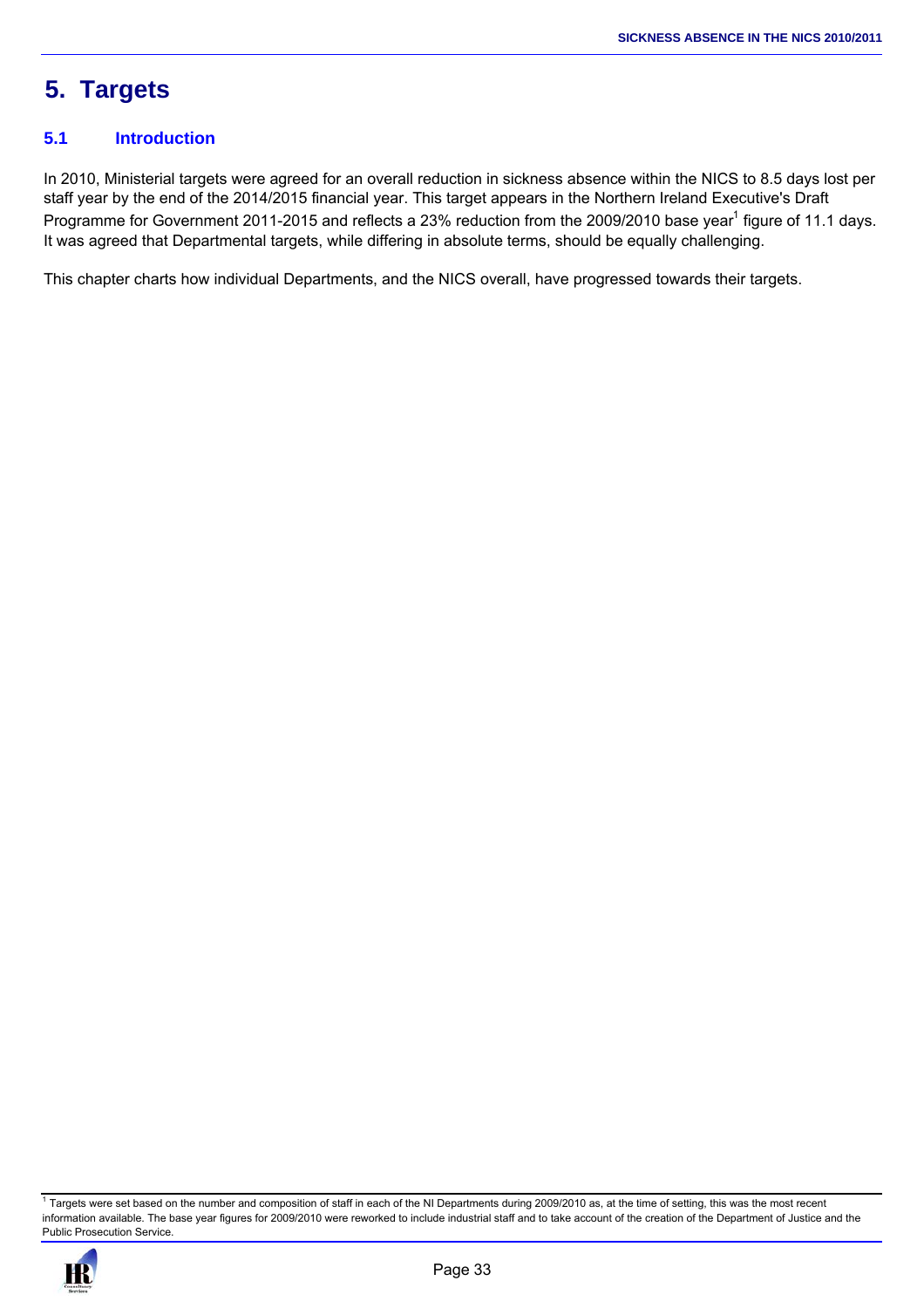

# <span id="page-35-0"></span>**Figure [151](#page-36-0) 5.2 Absence Targets - NICS Overall**

The NICS achieved its overall absence target for **Average Number of Working Days Lost per Staff Year** 2010/2011, losing 10.4 working days per staff year against a target of 10.5 days. It did, however, just fail to meet its strategic target for the frequency of longterm<sup>2</sup> absences, achieving a Frequency Rate<sup>3</sup> of 10.8% against a target of 10.7%.

> The NICS also failed to meet its strategic target for the duration<sup>4</sup> of long-term absences with an average duration of 61.7 days against a target of 59.5 days. There has been little change over the last five years in the duration of long-term absences.

#### **Table 7**

#### **Frequency and Duration of Absence**

|                        |                                                       | 2009/2010<br>$(Base Year)^{1}$ | 2010/2011 | 2010/2011<br>(Target) | 2011/2012<br>(Target) | 2012/2013<br>(Target) | 2013/2014<br>(Target) | 2014/2015<br>(Target) |
|------------------------|-------------------------------------------------------|--------------------------------|-----------|-----------------------|-----------------------|-----------------------|-----------------------|-----------------------|
| Overall                | Average days lost per<br>staff year                   | 11.1                           | 10.4      | 10.5                  | 10.0                  | 9.5                   | 9.0                   | 8.5                   |
| Long-term <sup>2</sup> | Frequency Rate <sup>3</sup> $(\%)$                    | 11.1                           | 10.8      | 10.7                  | 10.4                  | 10.1                  | 9.8                   | 9.5                   |
|                        | <b>Average Duration<sup>4</sup></b><br>(working days) | 62.6                           | 61.7      | 59.5                  | 56.5                  | 53.7                  | 51.0                  | 48.5                  |

Note: **Green** text denotes target met **Red** text denotes target not met

<sup>4</sup> Throughout this report, the duration of absence relates only to days lost in the corresponding financial year.



 $^1$  $^1$  Targets were set based on the number and composition of staff in each of the NI Departments during 2009/2010 as, at the time of setting, this was the most recent information available. The base year figures for 2009/2010 were reworked to include industrial staff and to take account of the creation of the Department of Justice and the Public Prosecution Service.

 $2$  For the purpose of target-setting, absences are split into long-term and short-term, with long-term being defined as greater than 20 consecutive working days.

 $3$  Frequency Rate is the average number of long-term spells per employee, expressed as a percentage.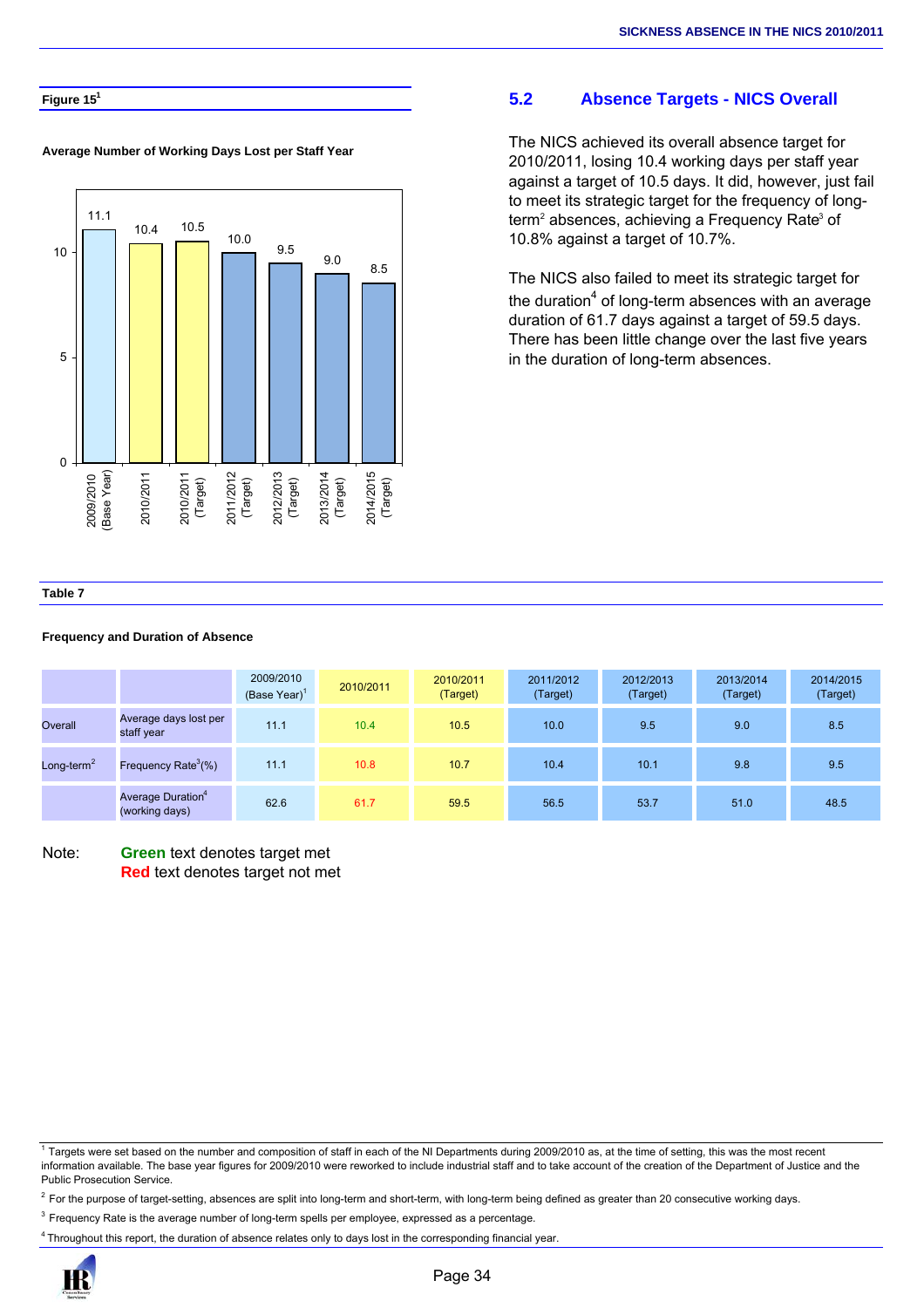#### **5.3 Days Lost per Staff Year by Department**

Table 8 shows that the NICS achieved its overall target of 10.5 days lost per staff year. Five Departments, however, failed to meet their individual targets.

#### **Table 8**

#### **Days Lost per Staff Year**

|                |                                       | 2010/2011 |               | Target    |           |           |           |
|----------------|---------------------------------------|-----------|---------------|-----------|-----------|-----------|-----------|
|                | 2009/2010<br>(Base Year) <sup>1</sup> | Actual    | <b>Target</b> | 2011/2012 | 2012/2013 | 2013/2014 | 2014/2015 |
| <b>DARD</b>    | 9.3                                   | 8.5       | 8.9           | 8.5       | 8.2       | 7.8       | 7.5       |
| <b>DCAL</b>    | 6.5                                   | 7.5       | 6.5           | 6.5       | 6.5       | 6.5       | 6.5       |
| <b>DE</b>      | 10.5                                  | 8.3       | 9.9           | 9.4       | 8.8       | 8.3       | 7.8       |
| <b>DEL</b>     | 10.7                                  | 10.6      | 10.1          | 9.5       | 8.9       | 8.4       | 7.9       |
| <b>DETI</b>    | 8.3                                   | 8.1       | 8.1           | 7.9       | 7.8       | 7.6       | 7.5       |
| <b>DFP</b>     | 10.3                                  | 9.5       | 9.7           | 9.1       | 8.6       | 8.1       | 7.6       |
| <b>DHSSPS</b>  | 9.4                                   | 8.5       | 9.0           | 8.6       | 8.2       | 7.8       | 7.5       |
| <b>DOE</b>     | 10.1                                  | 9.2       | 9.5           | 9.0       | 8.5       | 8.0       | 7.5       |
| <b>DOJ</b>     | $11.3^2$                              | 11.0      | 10.6          | 10.0      | 9.4       | 8.9       | 8.4       |
| <b>DRD</b>     | 8.2                                   | 8.5       | 8.0           | 7.9       | 7.8       | 7.6       | 7.5       |
| <b>DSD</b>     | 14.4                                  | 13.4      | 13.6          | 12.8      | 12.1      | 11.4      | 10.7      |
| <b>OFMDFM</b>  | 8.4                                   | 5.4       | 8.2           | 8.0       | 7.8       | 7.7       | 7.5       |
| <b>PPS</b>     | $9.0^{2}$                             | 10.2      | 8.7           | 8.4       | 8.1       | 7.8       | 7.5       |
| <b>Overall</b> | 11.1                                  | 10.4      | $10.5$        | 10.0      | 9.5       | 9.0       | 8.5       |

Note: **Green** text denotes target met **Red** text denotes target not met

 $1$  Targets were set based on the number and composition of staff in each of the NI Departments during 2009/2010 as, at the time of setting, this was the most recent information available. The base year figures for 2009/2010 were reworked to include industrial staff and to take account of the creation of the Department of Justice and the Public Prosecution Service.

 $^2$  The 2009/2010 absence information, for staff in areas that became part of the Department when it was established as an NICS Department on the 12th April 2010, was used to calculate the Base Year figure.

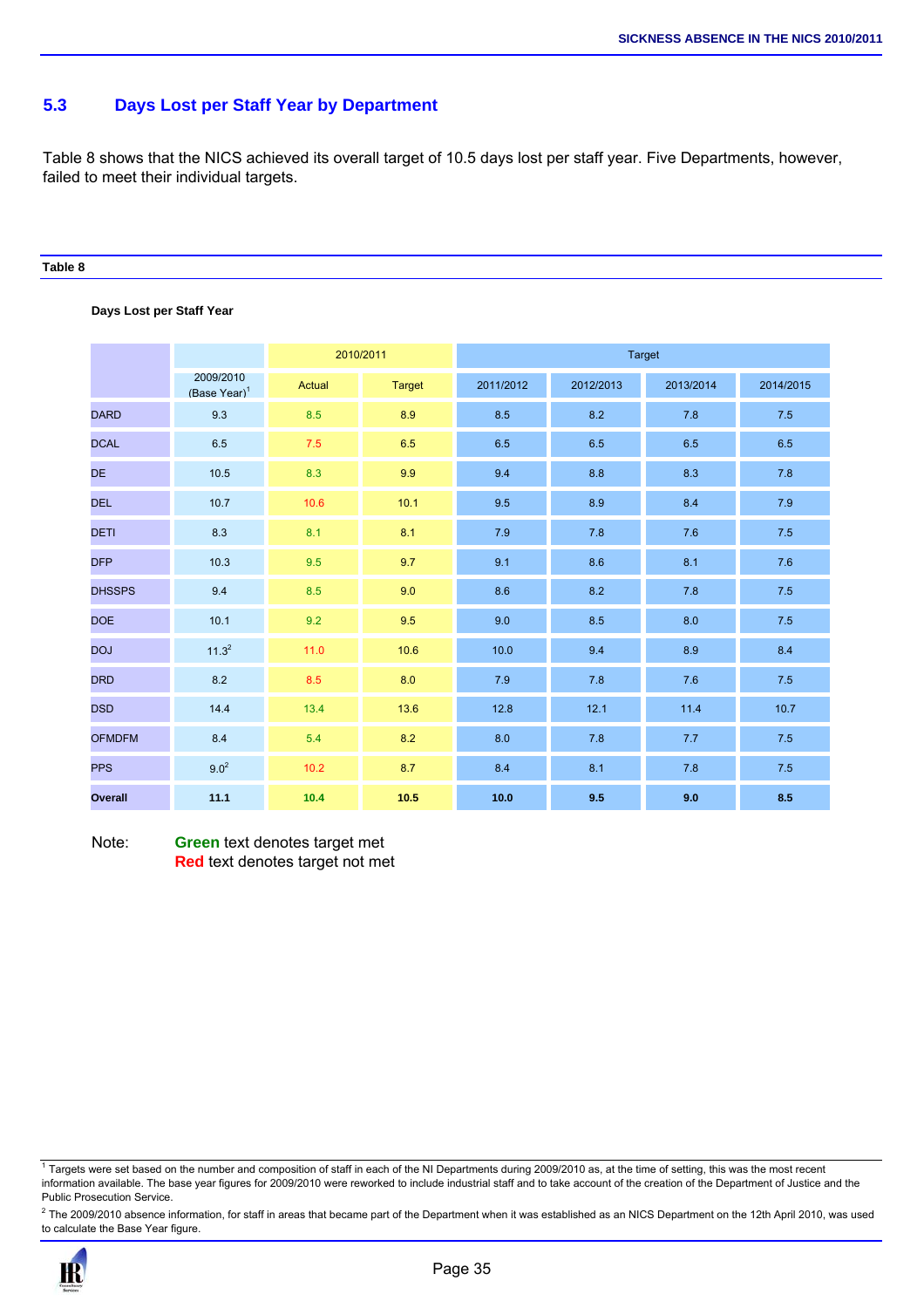### **5.4 Long-term<sup>1</sup> Frequency<sup>2</sup>**

The NICS just failed to meet its overall target for long-term Frequency Rate (10.8% compared with a target of 10.7%). At Departmental level, five of the 13 Departments met their individual target.

#### **Table 9**

#### **Long-term Frequency**

|                |                              | 2010/2011 |               |           |           | Target    |           |
|----------------|------------------------------|-----------|---------------|-----------|-----------|-----------|-----------|
|                | 2009/2010<br>(Base Year) $3$ | Actual    | <b>Target</b> | 2011/2012 | 2012/2013 | 2013/2014 | 2014/2015 |
| <b>DARD</b>    | 9.3                          | 9.2       | 9.0           | 8.8       | 8.5       | 8.2       | 8.0       |
| <b>DCAL</b>    | 7.0                          | 8.7       | 6.8           | 6.6       | 6.4       | 6.2       | 6.0       |
| <b>DE</b>      | 10.7                         | 8.7       | 10.4          | 10.0      | 9.7       | 9.4       | 9.2       |
| <b>DEL</b>     | 10.3                         | 11.2      | 10.0          | 9.7       | 9.4       | 9.1       | 8.9       |
| <b>DETI</b>    | 8.8                          | 8.4       | 8.6           | 8.3       | 8.1       | 7.8       | 7.6       |
| <b>DFP</b>     | 10.0                         | 9.9       | 9.7           | 9.4       | 9.1       | 8.8       | 8.6       |
| <b>DHSSPS</b>  | 9.4                          | 7.9       | 9.1           | 8.9       | 8.6       | 8.3       | 8.1       |
| <b>DOE</b>     | 9.3                          | 9.5       | 9.0           | 8.7       | 8.5       | 8.2       | 8.0       |
| <b>DOJ</b>     | $12.5^4$                     | 12.2      | 12.1          | 11.8      | 11.4      | 11.1      | 10.8      |
| <b>DRD</b>     | 8.4                          | 8.6       | 8.2           | 7.9       | 7.7       | 7.4       | 7.2       |
| <b>DSD</b>     | 14.3                         | 13.5      | 13.9          | 13.5      | 13.1      | 12.7      | 12.3      |
| <b>OFMDFM</b>  | 7.7                          | 5.5       | 7.4           | 7.2       | 7.0       | 6.8       | 6.6       |
| <b>PPS</b>     | $8.9^{4}$                    | 10.2      | 8.6           | 8.3       | 8.1       | 7.8       | 7.6       |
| <b>Overall</b> | 11.1                         | 10.8      | 10.7          | 10.4      | 10.1      | 9.8       | 9.5       |

Note: **Green** text denotes target met **Red** text denotes target not met

<sup>1</sup> For the purpose of target-setting, absences are split into long-term and short-term, with long-term being defined as greater than 20 consecutive working days.

 $2$  Frequency Rate is the average number of Long-term spells per employee, expressed as a percentage.

<sup>&</sup>lt;sup>4</sup> The 2009/2010 absence information, for staff in areas that became part of the Department when it was established as an NICS Department on the 12th April 2010, was used to calculate the Base Year figure.



 $3$  Targets were set based on the number and composition of staff in each of the NI Departments during 2009/2010 as, at the time of setting, this was the most recent information available. The base year figures for 2009/2010 were reworked to include industrial staff and to take account of the creation of the Department of Justice and the Public Prosecution Service.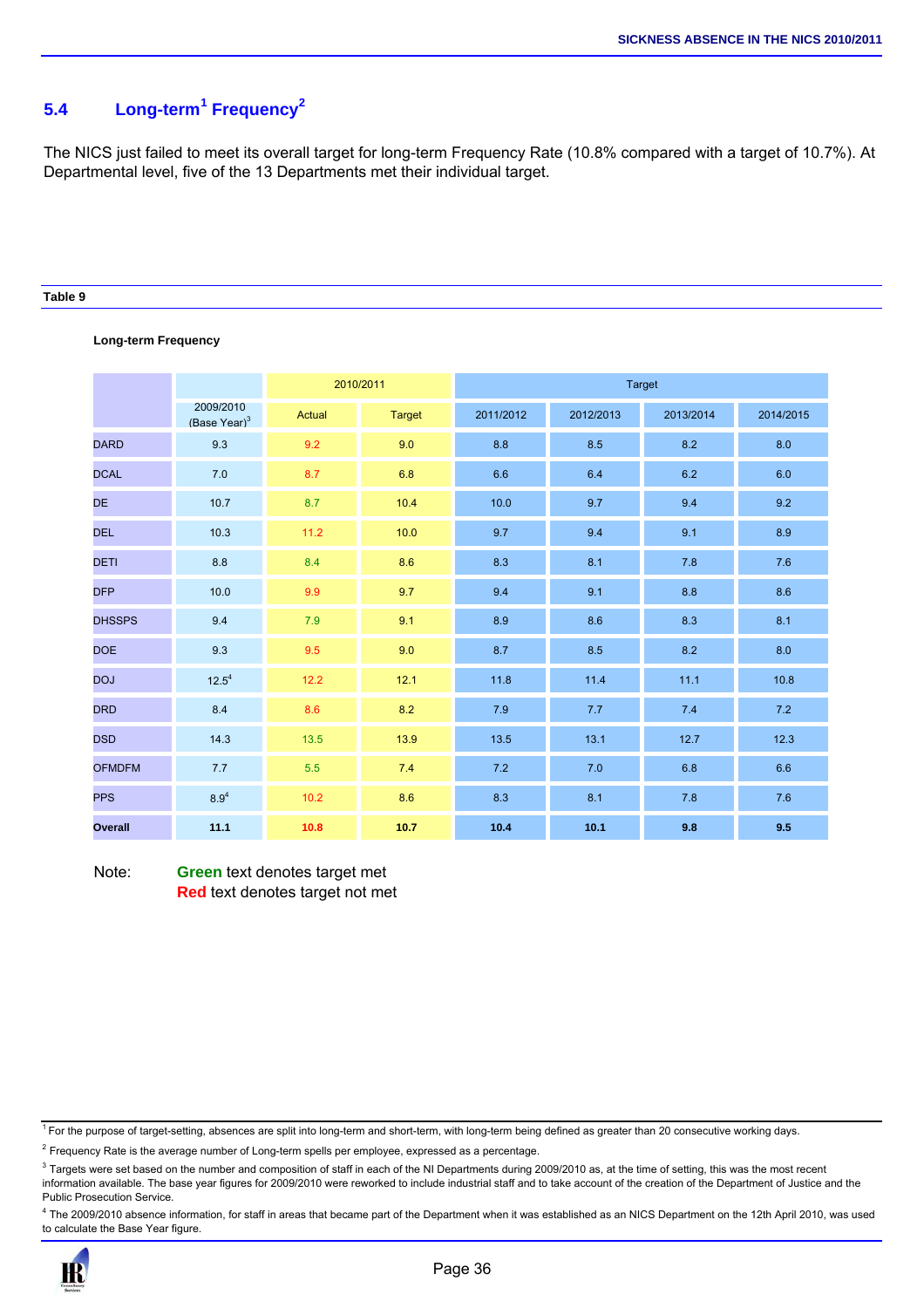## **5.5 Long-term<sup>1</sup> Duration2**

**Long-term Duration** 

Six Departments achieved their individual target for the duration of long-term absence, although the overall NICS target of 59.5 days (actual 61.7 days) was missed.

#### **Table 10**

|                |                              |               | 2010/2011     |           | Target    |           |           |  |
|----------------|------------------------------|---------------|---------------|-----------|-----------|-----------|-----------|--|
|                | 2009/2010<br>(Base Year) $3$ | <b>Actual</b> | <b>Target</b> | 2011/2012 | 2012/2013 | 2013/2014 | 2014/2015 |  |
| <b>DARD</b>    | 68.5                         | 64.5          | 65.1          | 61.8      | 58.7      | 55.8      | 53.0      |  |
| <b>DCAL</b>    | 47.5                         | 52.7          | 45.1          | 42.8      | 40.7      | 38.7      | 36.7      |  |
| DE             | 64.7                         | 54.0          | 61.5          | 58.4      | 55.5      | 52.7      | 50.1      |  |
| <b>DEL</b>     | 62.7                         | 59.5          | 59.6          | 56.6      | 53.8      | 51.1      | 48.5      |  |
| <b>DETI</b>    | 57.2                         | 59.0          | 54.3          | 51.6      | 49.0      | 46.6      | 44.2      |  |
| <b>DFP</b>     | 61.9                         | 58.9          | 58.8          | 55.8      | 53.0      | 50.4      | 47.9      |  |
| <b>DHSSPS</b>  | 62.9                         | 65.2          | 59.8          | 56.8      | 54.0      | 51.3      | 48.7      |  |
| <b>DOE</b>     | 73.0                         | 64.6          | 69.4          | 65.9      | 62.6      | 59.5      | 56.5      |  |
| <b>DOJ</b>     | $53.7^{4}$                   | 57.3          | 51.0          | 48.5      | 46.1      | 43.8      | 41.6      |  |
| <b>DRD</b>     | 63.9                         | 67.8          | 60.7          | 57.7      | 54.8      | 52.1      | 49.5      |  |
| <b>DSD</b>     | 61.6                         | 62.0          | 58.5          | 55.6      | 52.8      | 50.1      | 47.6      |  |
| <b>OFMDFM</b>  | 72.5                         | 61.1          | 68.9          | 65.5      | 62.2      | 59.1      | 56.1      |  |
| <b>PPS</b>     | $59.4^4$                     | 55.9          | 56.5          | 53.7      | 51.0      | 48.4      | 46.0      |  |
| <b>Overall</b> | 62.6                         | 61.7          | 59.5          | 56.5      | 53.7      | 51.0      | 48.5      |  |

Note: **Green** text denotes target met **Red** text denotes target not met

<sup>1</sup> For the purpose of target-setting, absences are split into long-term and short-term, with long-term being defined as greater than 20 consecutive working days.

 $2$  Throughout this report, the duration of absence relates only to days lost in the corresponding financial year.

<sup>&</sup>lt;sup>4</sup> The 2009/2010 absence information, for staff in areas that became part of the Department when it was established as an NICS Department on the 12th April 2010, was used to calculate the Base Year figure.



 $^3$  Targets were set based on the number and composition of staff in each of the NI Departments during 2009/2010 as, at the time of setting, this was the most recent information available. The base year figures for 2009/2010 were reworked to include industrial staff and to take account of the creation of the Department of Justice and the Public Prosecution Service.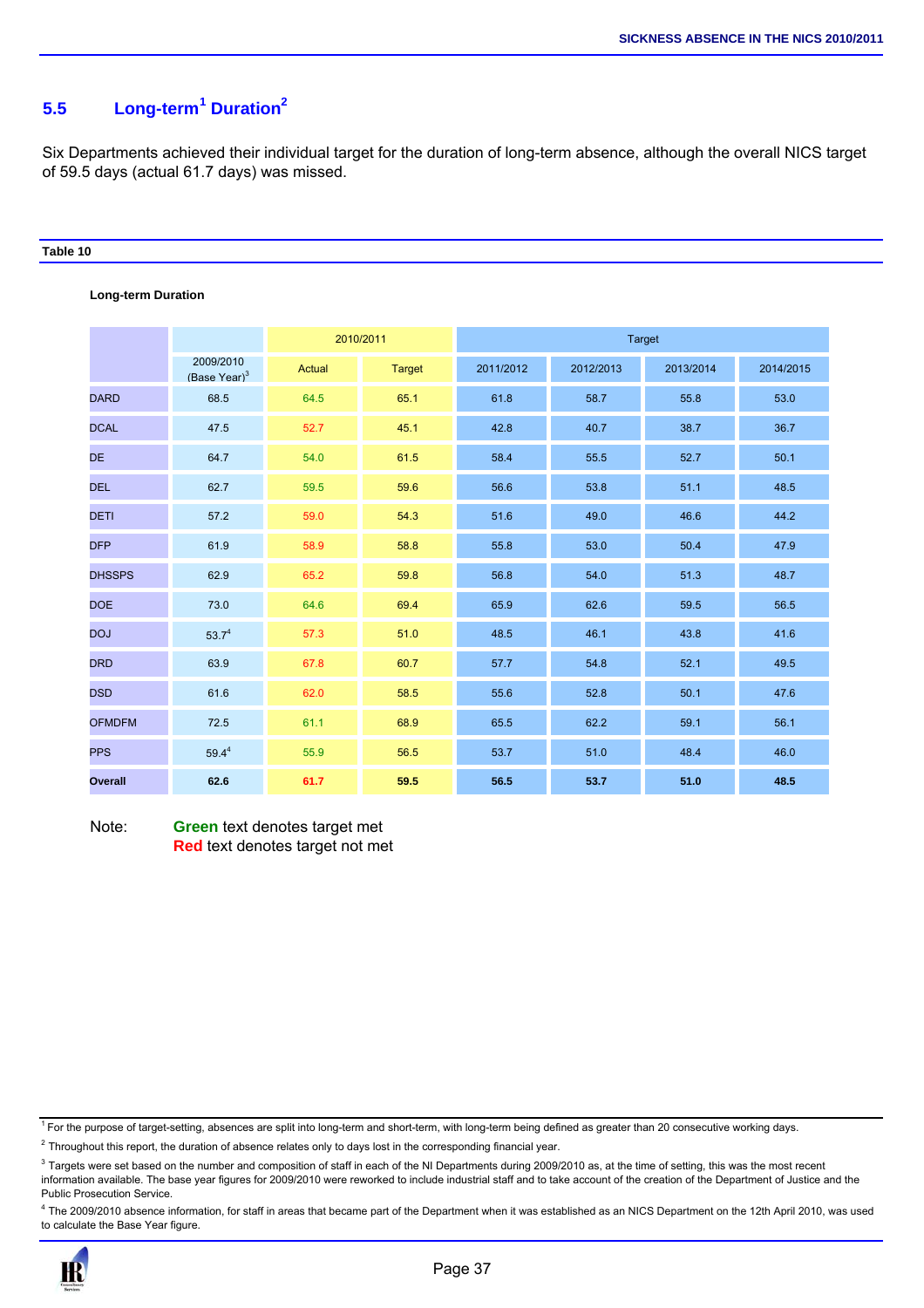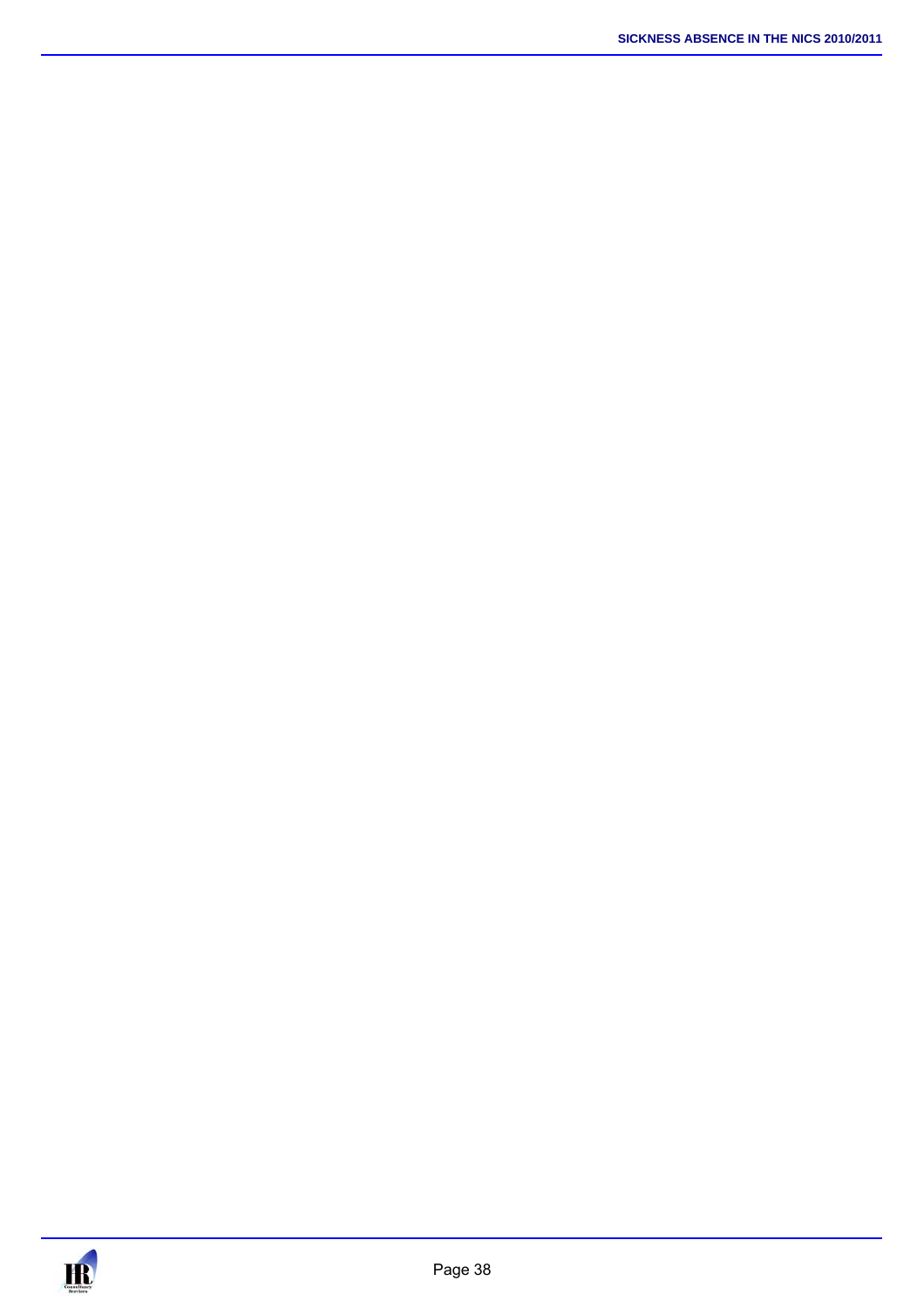| <b>Appendix 1</b>   |
|---------------------|
| <b>Data Quality</b> |

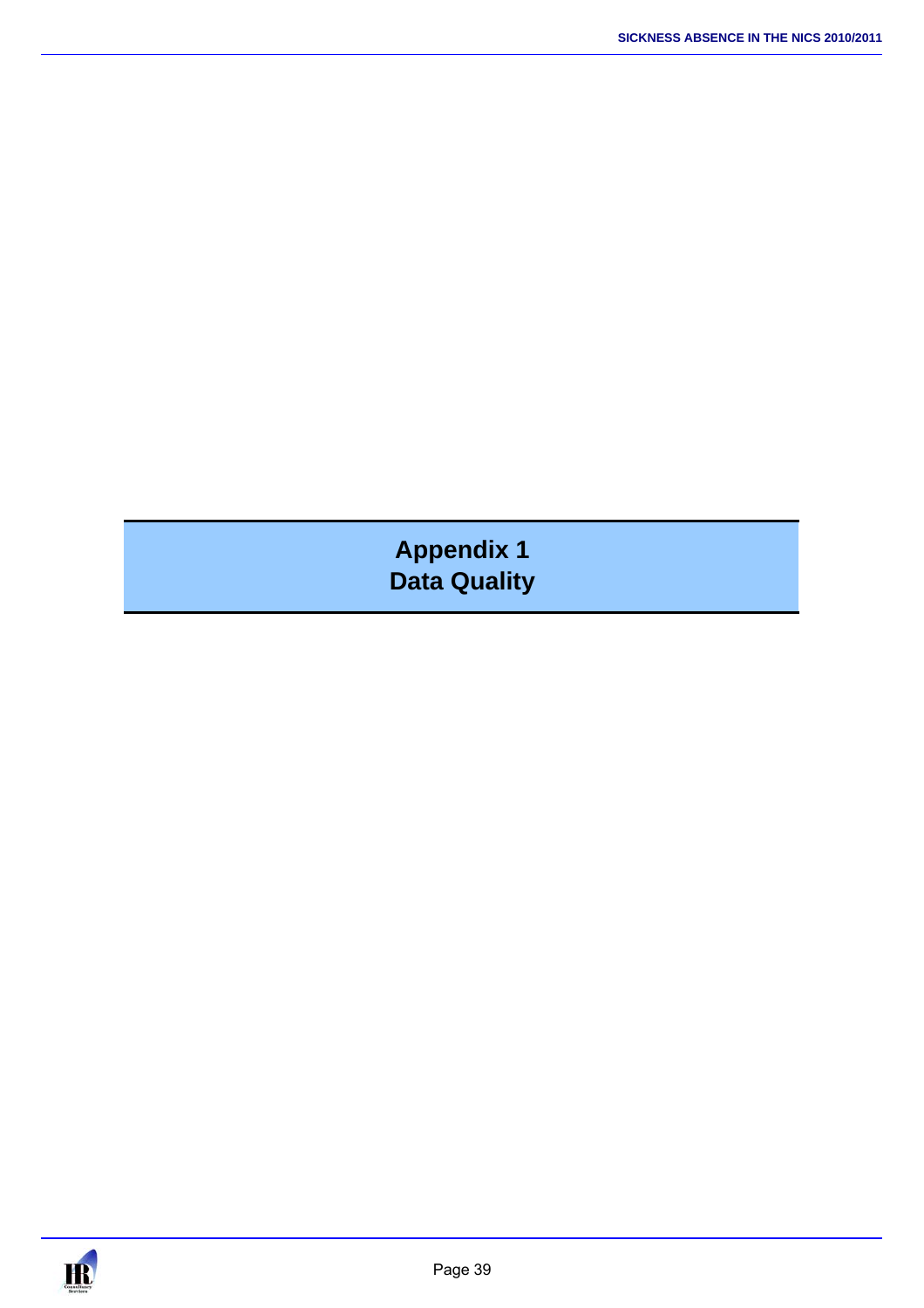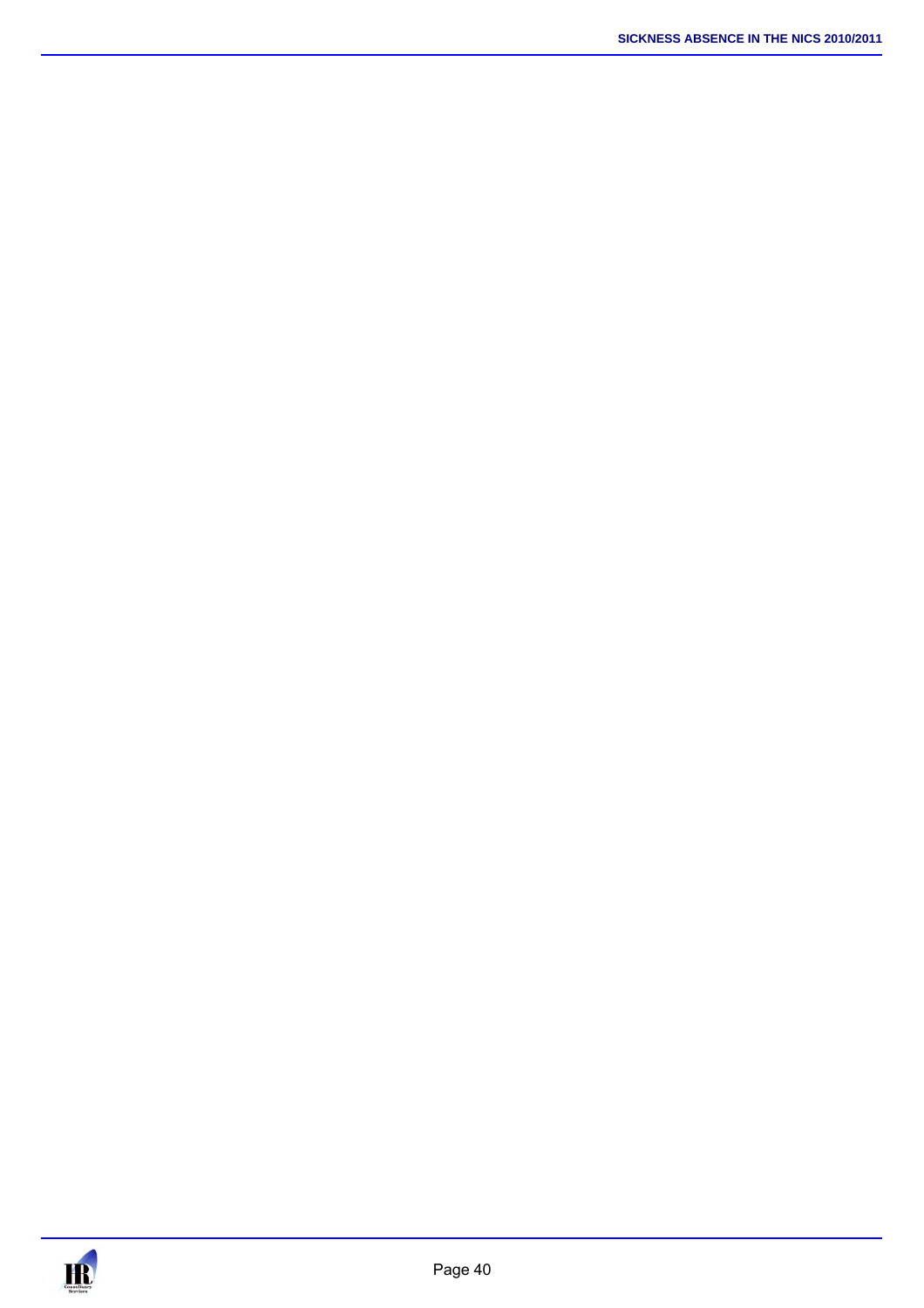# **Data Quality**

#### **Relevance**

This report covers sickness absences during the 2010/2011 financial year that were recorded on HRConnect (the HR system used by the NICS) for industrial and non-industrial staff in the Northern Ireland Civil Service. The report also includes sickness absence information for the Northern Ireland Courts and Tribunals Service (taken from their CYBORG-HRMS system) and the Youth Justice Agency (taken from their Simply Personnel system) which are component parts of the Department of Justice. This report does not include sickness absence information for the Northern Ireland Prison Service as sufficient information on this group of staff was not available in time to meet the publication deadline.

Absence information is presented by Department, Grade Level, Gender, Age Group, Length of Service and Reason for Absence. Some comparisons with figures for the last five years are also included along with progress against relevant sickness absence targets.

#### **Accuracy**

Sickness absence records for all staff held on HRConnect were extracted eleven weeks after the end of the financial year reporting period; this allowed for the updating of absence records and personnel moves. Absence records for staff in NICTS and YJA were extracted on a monthly basis a week after the end of each month of the 2010/2011 financial year.

Users should note that some figures may not add to the totals due to rounding.

#### **Timeliness and Punctuality**

The report relates to the 2010/2011 financial year and was published on 2nd December 2011. It had been planned to publish in October 2011 but this was delayed for a number of reasons: the late receipt (June 2011) of suitable data extracts from the HRConnect system; the implementation of a more rigorous and extensive validation process due to a new data extraction process and the need to integrate absences that were recorded on the Northern Ireland Courts and Tribunals Service and Youth Justice Agency HR systems; and work associated with the inclusion of sickness absence information for the Northern Ireland Prison Service.

#### **Accessibility and Clarity**

No issues relating to accessibility or clarity were received during a stakeholder consultation process in November 2009. The report contains contact details for further information and is available to download through the NISRA website.

#### **Coherence and Comparability**

Prior to 2010/2011 industrial staff staff were not included in the analyses, nor were staff in the Department of Justice or the Public Prosecution Service. Historic figures are therefore not directly comparable with the analyses for 2010/2011.

Also, analyses prior to 2008/2009 were based on data extracted from HRMS (the previous HR system used by the NICS). Sickness absence information was entered onto this system by Departmental HR staff based on manually completed weekly sick returns. Under the new system it is the responsibility of line managers to record sickness absence information on HRConnect.

This change in recording practices coincided with a substantial increase in the proportion of staff with no absences and should be taken into consideration when analysing historical trends.

The recording of the reason for absence changed in 2008/2009 from using the International Classification of Diseases (ICD) codes to the Sickness Absence Recording Tool (SART) codes. These were developed by the Institute of Occupational Medicine (IOM) for the UK Health and Safety Executive (HSE). Trend data relating to the reason for absence is therefore not available prior to 2008/2009.

#### **Trade-offs between Output Quality and Components**

No trade-offs applied.

#### **Assessment of User Needs and Perceptions**

A user consultation undertaken in November 2009 received positive feedback to the annual publication. A request for the report to include analyses by disability was not able to be met at this time.

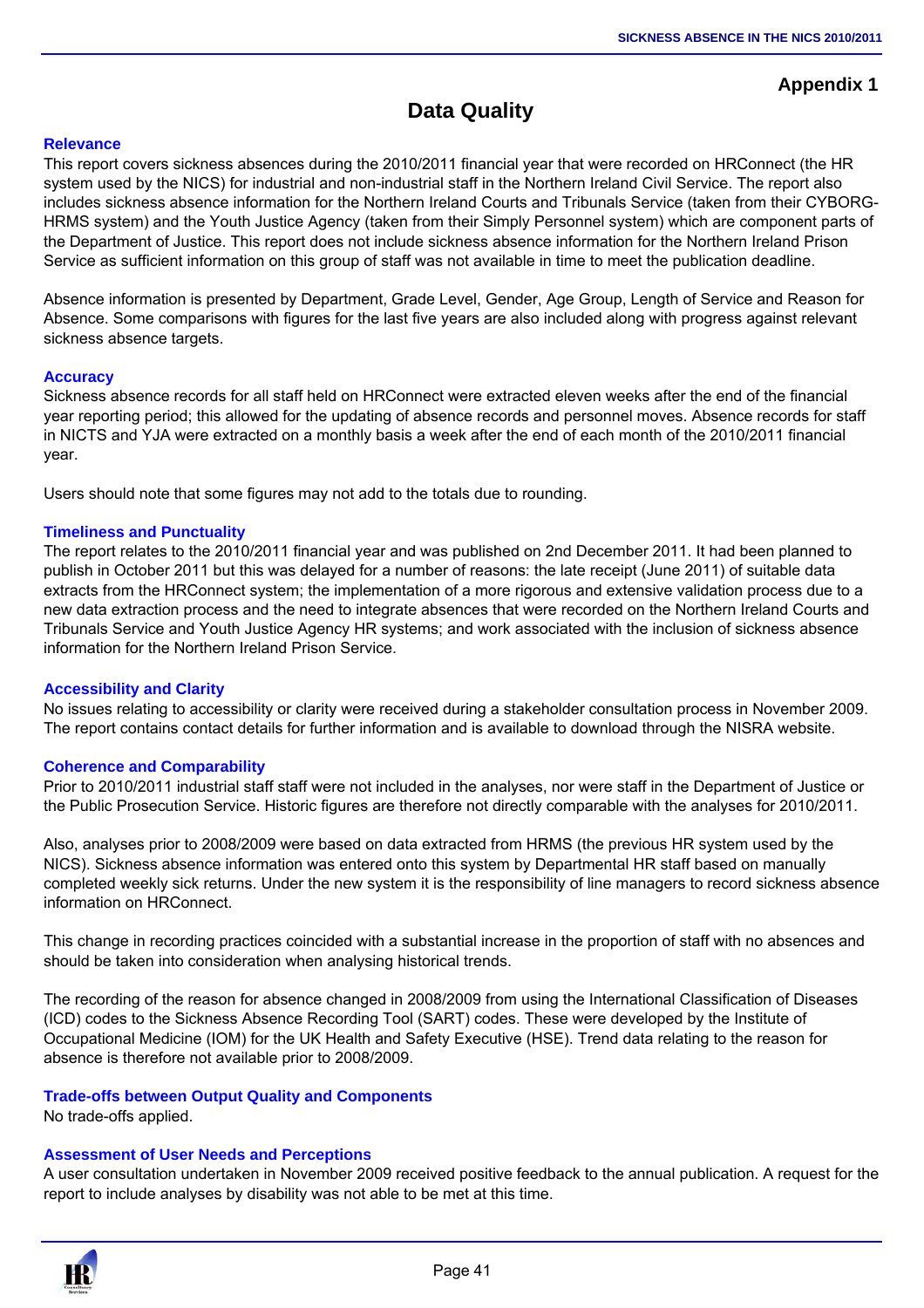#### **Performance, Cost and Respondent Burden**

There is no respondent burden since the data are held on an administrative system and extracted using an automated process.

#### **Confidentiality, Transparency and Security**

Suppression is applied where the number of cases in a cell is less than three. Suppression is also applied, where necessary, to the next lowest valued cell in order that identification by subtraction is not possible.

Data are held on a network that is only accessible to the few statisticians who need access. Printouts containing individual records or small cell sizes are locked away and shredded as soon as possible.

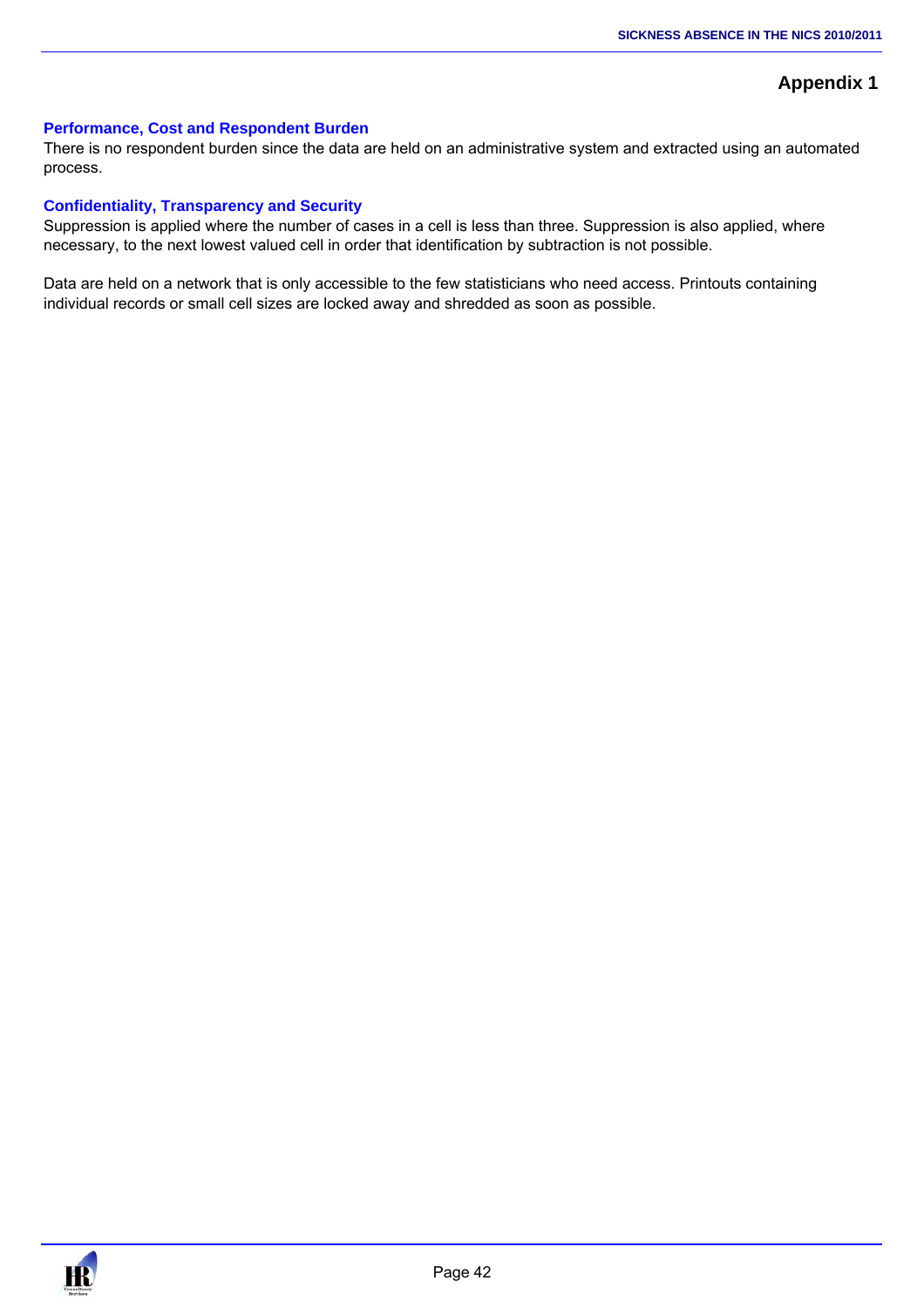**[Appendix 2](#page-3-0) Calculations**

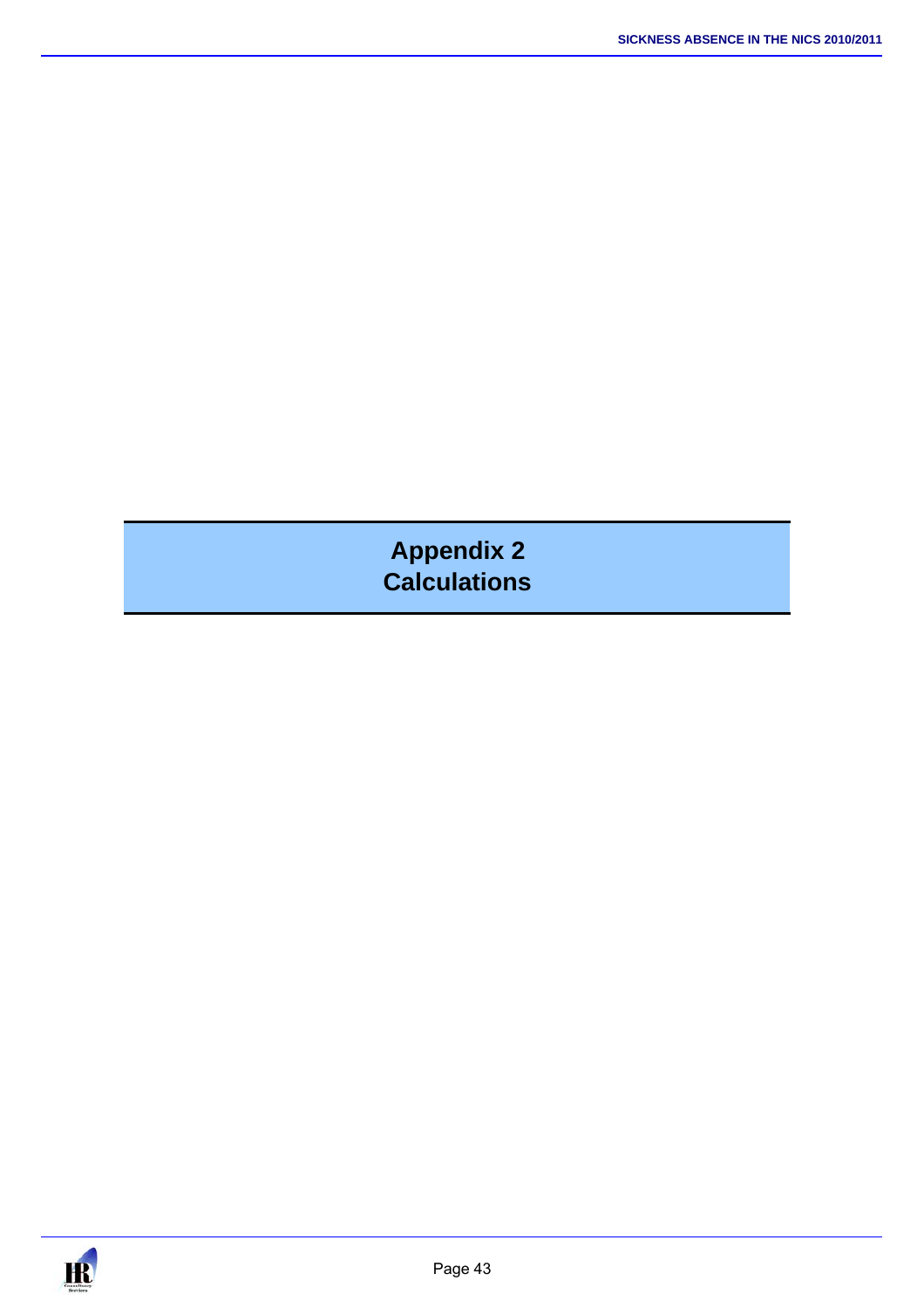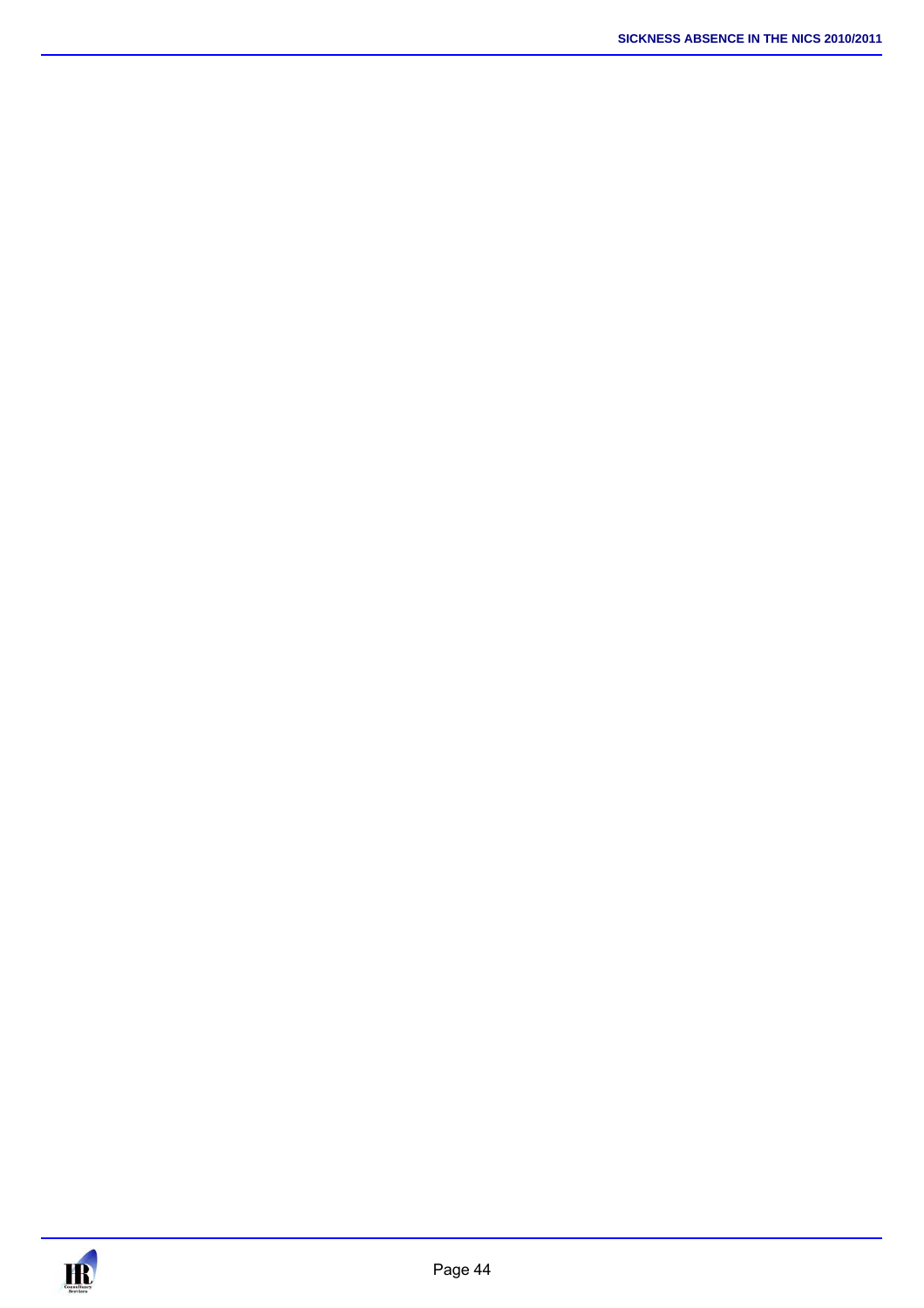# **Calculations**

Absence levels are presented in a number of ways throughout the report and are defined as follows:

| % of Available Working Days Lost        | Number of Working Days Lost<br>Number of Available Working Days | x 100 |
|-----------------------------------------|-----------------------------------------------------------------|-------|
| <b>Working Days Lost per Staff Year</b> | Number of Working Days Lost<br>Number of Staff Years            |       |
| <b>Spells per Staff Year</b>            | Number of Absence Spells<br>Number of Staff Years               |       |

The "Working days lost per staff year" approach was recommended by the Cabinet Office in the review *"Managing Attendance in the Public Sector (1999)"*. This approach replaced 'working days lost per person' which does not always permit valid comparisons to be made between or within organisations that differ in their proportions of part-time staff and/or their levels of staff turnover. In particular, it can misrepresent the absence rate in organisations that have a high proportion of part-time staff and/or high levels of staff turnover. For the majority of people, a staff year is approximately 224 working days, but clearly this depends on date of entry and/or date of leaving, and annual leave entitlement which varies by grade, length of service, and work pattern. For each individual a 'staff year' was therefore calculated taking all of these factors into account. The following simple example highlights the rationale for the methodology used by the Cabinet Office.

#### **Example**

There are 2 members of staff **A** and **B**.

**A**. Worked Full-time all year (hence 1 staff year), and

**B**. Worked Full-time for ½ year (hence ½ staff year)

If **A** was absent for 20 working days and **B** was absent for 10 working days, then the number of working days lost per staff year are calculated as follows:

| Total Number of working days lost<br><b>Total Number of Staff Years</b> | $= 30$ | $= 1 + 0.5$ | $= 1.5$ |
|-------------------------------------------------------------------------|--------|-------------|---------|
| <b>Working Days Lost per Staff Year</b>                                 |        | 30<br>15    | $= 20$  |

According to the other approach, the number of days lost per person would be:

| Total Number of working days lost<br><b>Total Number of People</b> | $= 30$<br>$= 2$ |    |        |
|--------------------------------------------------------------------|-----------------|----|--------|
| <b>Working Days Lost per Person</b>                                | $=$             | 30 | $= 15$ |

which overlooks the fact that one of the staff was only employed for six months.

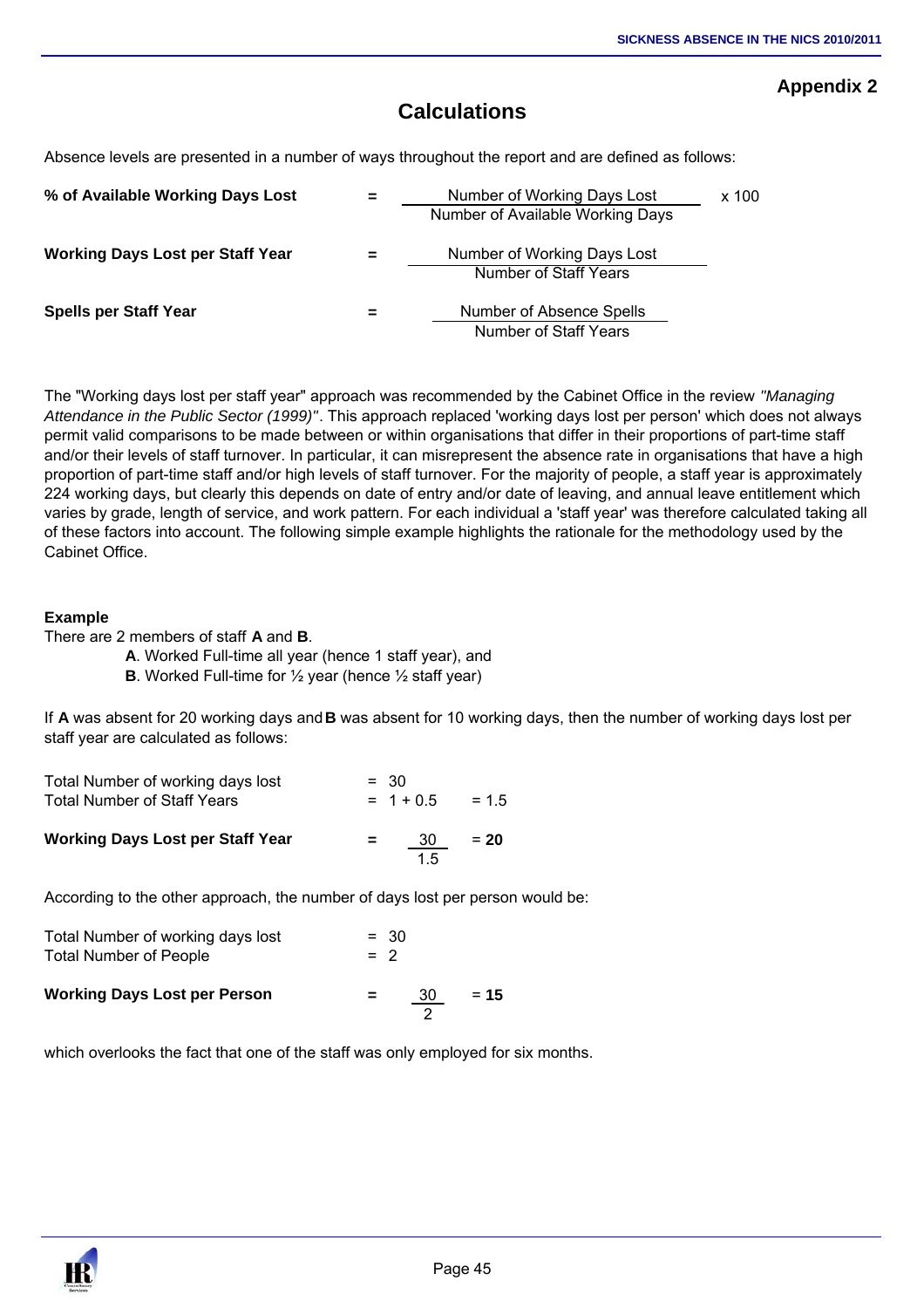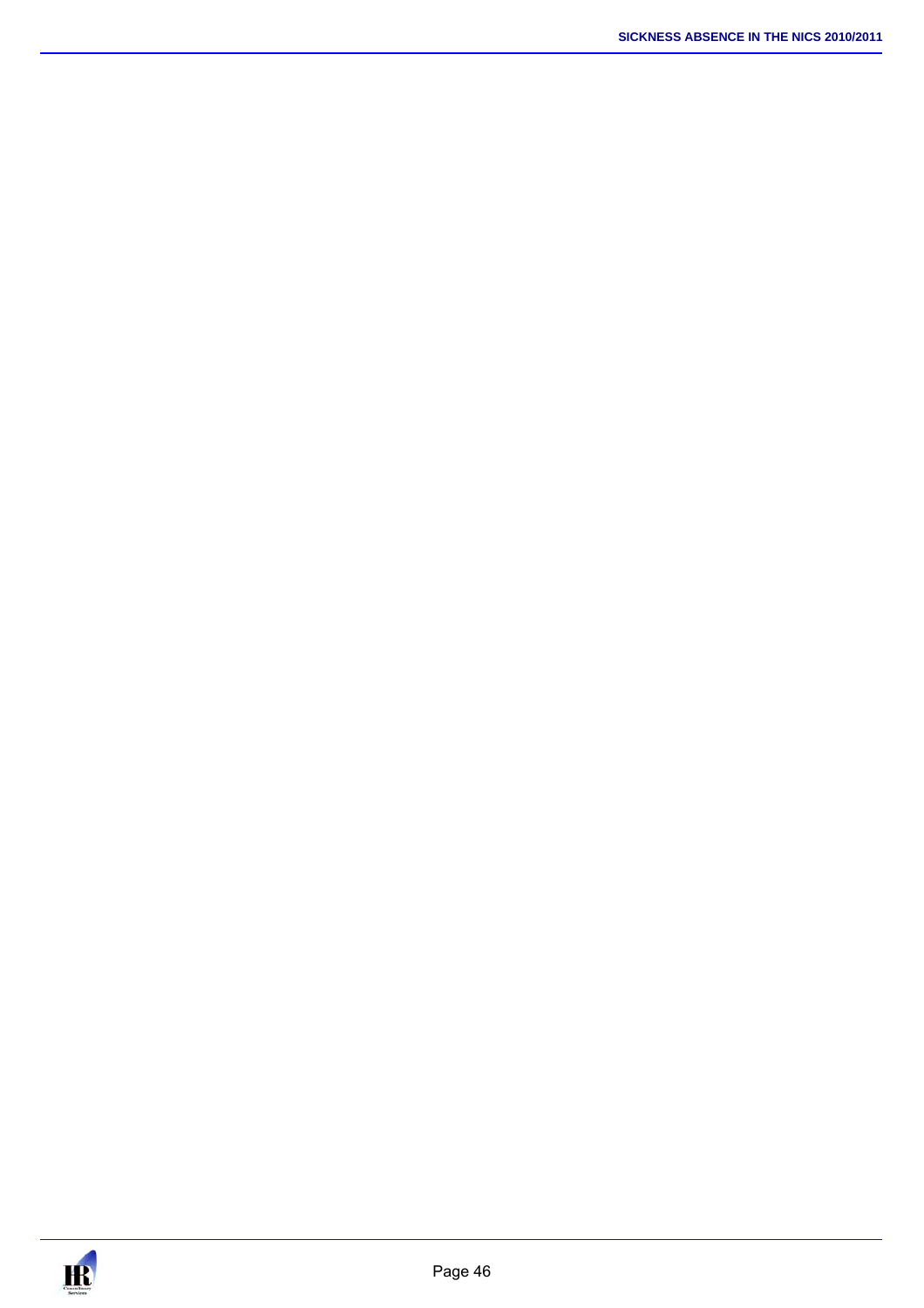# **Appendix 3 [Tables Relating to Chapter 1](#page-2-0)**

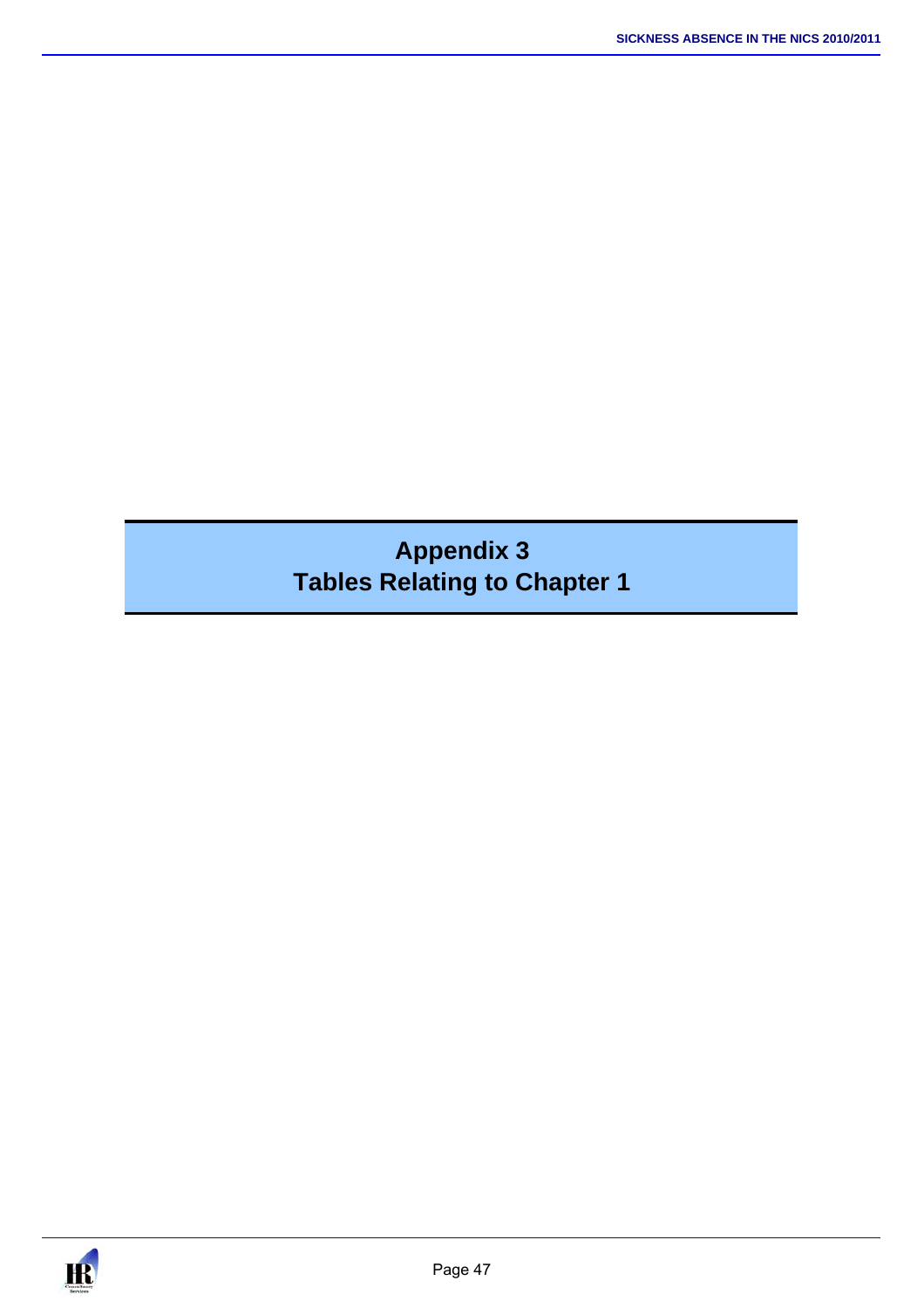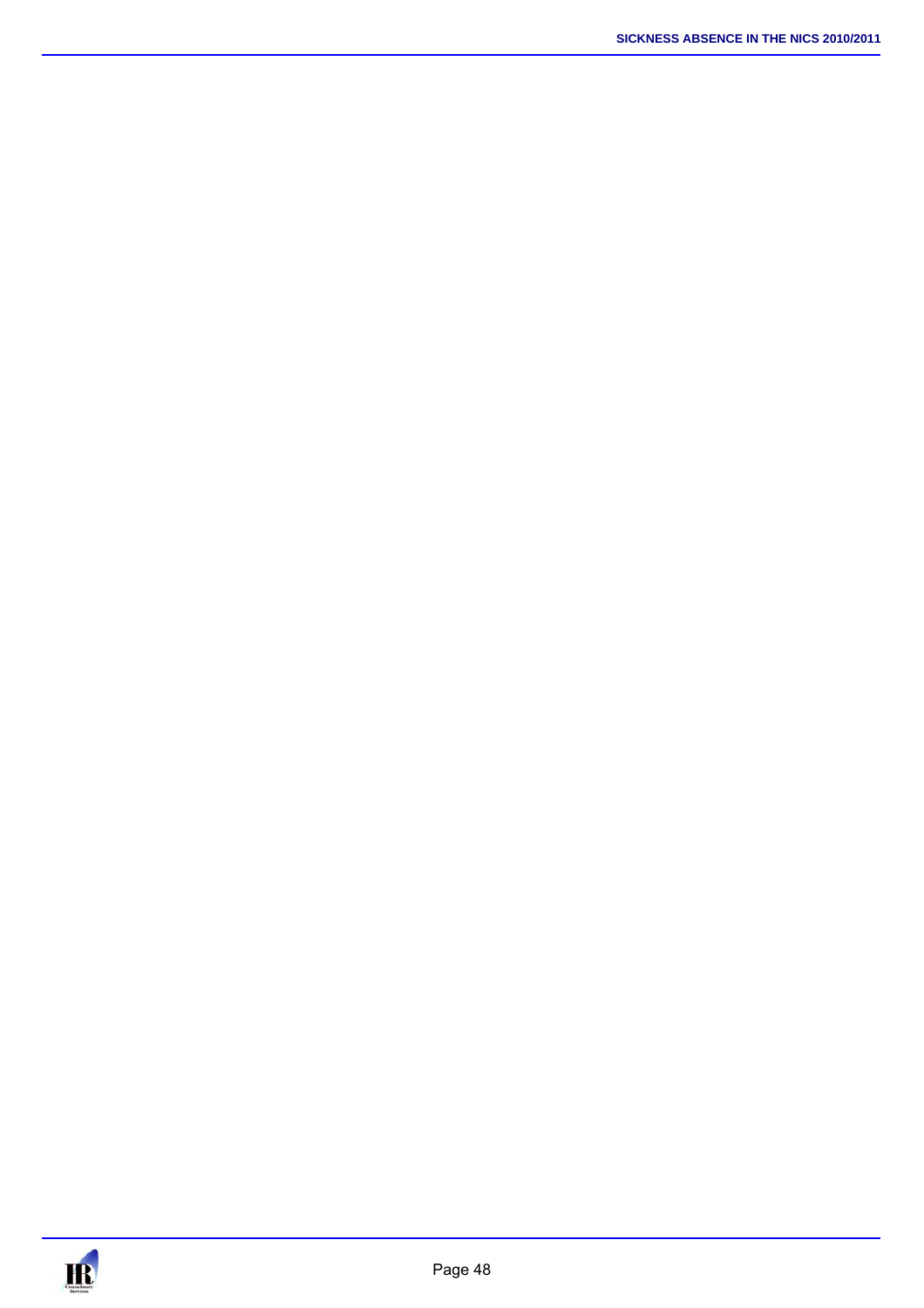# **Tables Relating to Chapter 1**

### **Table 1: Distribution of Working Days Lost**

| <b>Cumulative Number of</b><br><b>Working Days Lost</b> | % of Staff |  |  |  |
|---------------------------------------------------------|------------|--|--|--|
|                                                         | 51.5       |  |  |  |
|                                                         | 23.9       |  |  |  |
| $1-5$<br>6-10                                           | 8.1        |  |  |  |
| $11 - 15$                                               | 3.1        |  |  |  |
| 16-20                                                   | 2.1        |  |  |  |
| More than 20                                            | 11.3       |  |  |  |

### **Table 2: Absence Levels by Occupational Grouping**

Occupational Groupings with more than 200 staff

| <b>Occupational Grouping</b>   | Days Lost per Staff Year |
|--------------------------------|--------------------------|
| Industrial                     | 11.8                     |
| <b>General Service</b>         | 11.6                     |
| <b>Typists</b>                 | 11.4                     |
| <b>Support Grade Staff</b>     | 9.6                      |
| <b>Driving Examiners</b>       | 9.0                      |
| <b>Other</b>                   | 8.2                      |
| <b>Drawing Officers</b>        | 8.0                      |
| <b>Scientific Officers</b>     | 7.9                      |
| Statisticians                  | 6.6                      |
| Planning                       | 6.2                      |
| <b>Agricultural Inspectors</b> | 6.0                      |
| Computing                      | 5.8                      |
| <b>Casual</b>                  | 5.8                      |
| Civil Eng (inc assistants)     | 4.6                      |

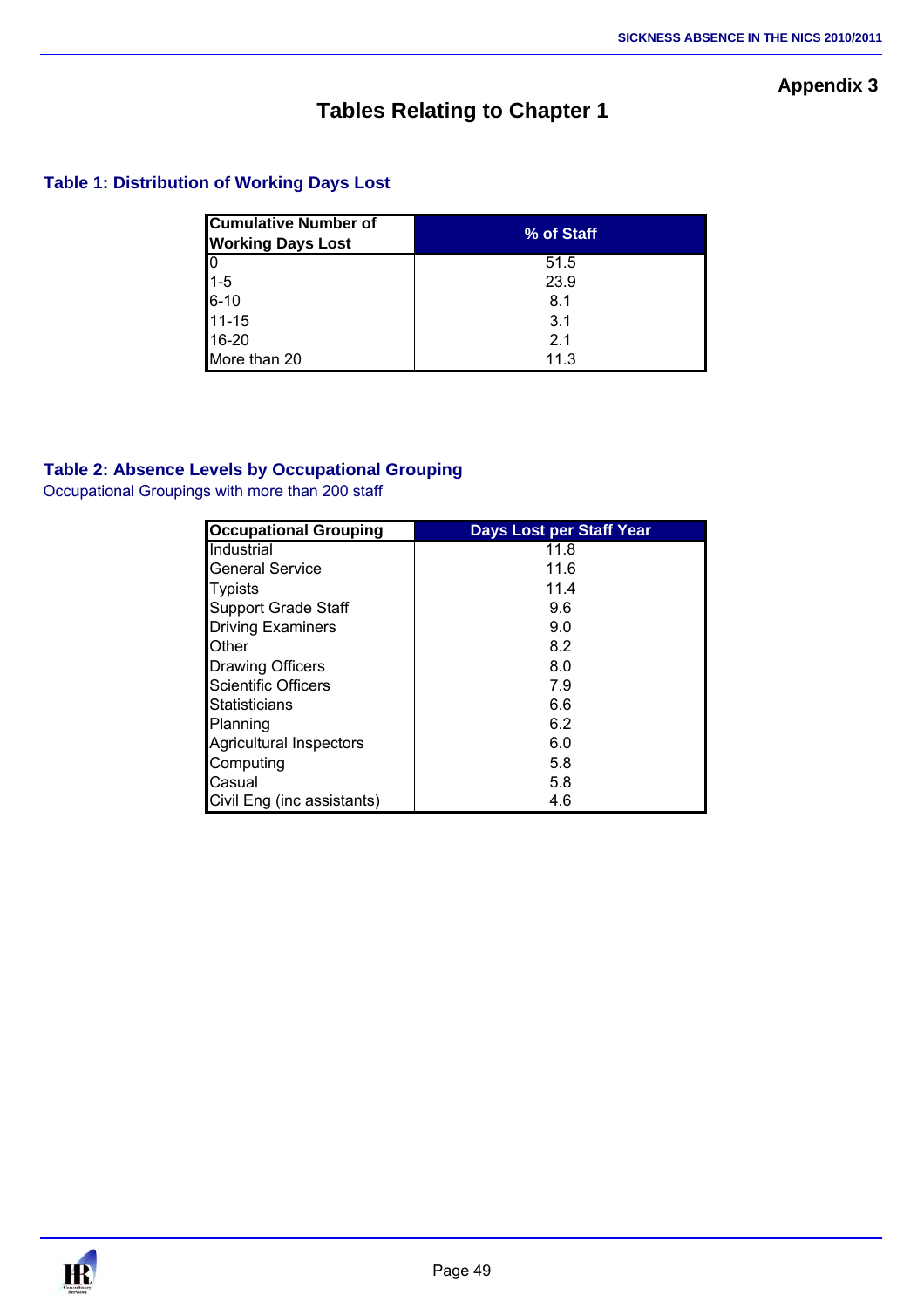|                   |                | <b>No. of Days Lost per Staff Year</b> |                | % of Available Working Days Lost |                  |                |
|-------------------|----------------|----------------------------------------|----------------|----------------------------------|------------------|----------------|
| <b>Department</b> | Self-Certified | <b>Certified</b>                       | <b>Overall</b> | Self-Certified                   | <b>Certified</b> | <b>Overall</b> |
| <b>DARD</b>       | 1.4            | 6.6                                    | 8.5            | 0.7                              | 3.0              | 3.9            |
| <b>DCAL</b>       | 1.6            | 5.6                                    | 7.5            | 0.7                              | 2.5              | 3.4            |
| DE                | 1.8            | 5.9                                    | 8.3            | 0.8                              | 2.7              | 3.8            |
| <b>DEL</b>        | 3.2            | 6.8                                    | 10.6           | 1.4                              | 3.1              | 4.8            |
| <b>DETI</b>       | 1.5            | 6.2                                    | 8.1            | 0.7                              | 2.8              | 3.7            |
| <b>DFP</b>        | 2.4            | 6.7                                    | 9.5            | 1.1                              | 3.1              | 4.3            |
| <b>DHSSPS</b>     | 1.7            | 6.0                                    | 8.5            | 0.8                              | 2.7              | 3.8            |
| <b>DOE</b>        | 2.0            | 6.4                                    | 9.2            | 0.9                              | 2.9              | 4.2            |
| <b>DOJ</b>        | 1.7            | 9.1                                    | 11.0           | 0.8                              | 4.1              | 5.0            |
| <b>DRD</b>        | 2.0            | 5.6                                    | 8.5            | 0.9                              | 2.6              | 3.9            |
| <b>DSD</b>        | 3.7            | 8.3                                    | 13.4           | 1.7                              | 3.8              | 6.1            |
| <b>OFMDFM</b>     | 1.0            | 4.3                                    | 5.4            | 0.5                              | 1.9              | 2.4            |
| <b>PPS</b>        | 1.6            | 8.2                                    | 10.2           | 0.7                              | 3.7              | 4.6            |
| <b>Overall</b>    | 2.5            | 7.1                                    | 10.4           | 1.1                              | 3.2              | 4.7            |

#### **Table 3: Certification by Department**

### **Table 4: Certification by Grade Level**

| <b>Grade Level</b> | No. of Days Lost per Staff Year |                  |                | % of Available Working Days Lost |                  |                |
|--------------------|---------------------------------|------------------|----------------|----------------------------------|------------------|----------------|
|                    | Self-Certified                  | <b>Certified</b> | <b>Overall</b> | Self-Certified                   | <b>Certified</b> | <b>Overall</b> |
| $G5+$              | 0.3                             | 5.1              | 5.5            | 0.1                              | 2.3              | 2.4            |
| G <sub>6</sub>     | 0.3                             | 3.5              | 3.8            | 0.1                              | 1.5              | 1.7            |
| G7                 | 0.8                             | 3.8              | 4.7            | 0.4                              | 1.7              | 2.1            |
| <b>DP</b>          | 1.3                             | 5.1              | 6.7            | 0.6                              | 2.3              | 3.0            |
| SO                 | 1.4                             | 5.6              | 7.6            | 0.7                              | 2.5              | 3.4            |
| <b>EOI</b>         | 2.3                             | 6.6              | 9.5            | 1.0                              | 3.0              | 4.3            |
| <b>EOII</b>        | 2.8                             | 7.7              | 11.3           | 1.3                              | 3.5              | 5.2            |
| AO                 | 3.4                             | 8.8              | 13.2           | 1.5                              | 4.0              | 6.0            |
| AA                 | 3.5                             | 7.9              | 12.5           | 1.6                              | 3.5              | 5.6            |
| Indrustrials       | 2.4                             | 8.1              | 11.8           | 1.1                              | 3.7              | 5.4            |
| <b>Overall</b>     | 2.5                             | 7.1              | 10.4           | 1.1                              | 3.2              | 4.7            |

# **Table 5: Certification by Gender**

| <b>Gender</b> |                       | No. of Days Lost per Staff Year |                | % of Available Working Days Lost |                  |                |  |
|---------------|-----------------------|---------------------------------|----------------|----------------------------------|------------------|----------------|--|
|               | <b>Self-Certified</b> | <b>Certified</b>                | <b>Overall</b> | llSelf-Certified l               | <b>Certified</b> | <b>Overall</b> |  |
| Male          | 2.0                   | 5.4                             | 8.1            | 0.9                              | 2.4              | 27             |  |
| Female        | 3.0                   | 9.0                             | 12.9           | 1.3                              | 4.1              | 5.8            |  |
| Overall       | 2.5                   | 7.1                             | 10.4           |                                  | 3.2              | 4.7            |  |

#### **Table 6: Certification by Age Group**

| <b>Age Group</b> | No. of Days Lost per Staff Year |                  |                | % of Available Working Days Lost |                  |                |
|------------------|---------------------------------|------------------|----------------|----------------------------------|------------------|----------------|
|                  | Self-Certified                  | <b>Certified</b> | <b>Overall</b> | Self-Certified                   | <b>Certified</b> | <b>Overall</b> |
| $16 - 24$        | 3.2                             | 6.0              | 9.9            | 1.4                              | 2.6              | 4.4            |
| 25-34            | 2.9                             | 6.4              | 10.0           | 1.3                              | 2.9              | 4.5            |
| 35-44            | 2.5                             | 7.2              | 10.7           | 1.2                              | 3.3              | 4.8            |
| 45-54            | 2.1                             | 7.3              | 10.2           | 1.0                              | 3.3              | 4.6            |
| $55+$            | 2.2                             | 8.2              | 11.2           | 1.0                              | 3.7              | 5.1            |
| <b>Overall</b>   | 2.5                             | 7.1              | 10.4           | 1.1                              | 3.2              | 4.1            |

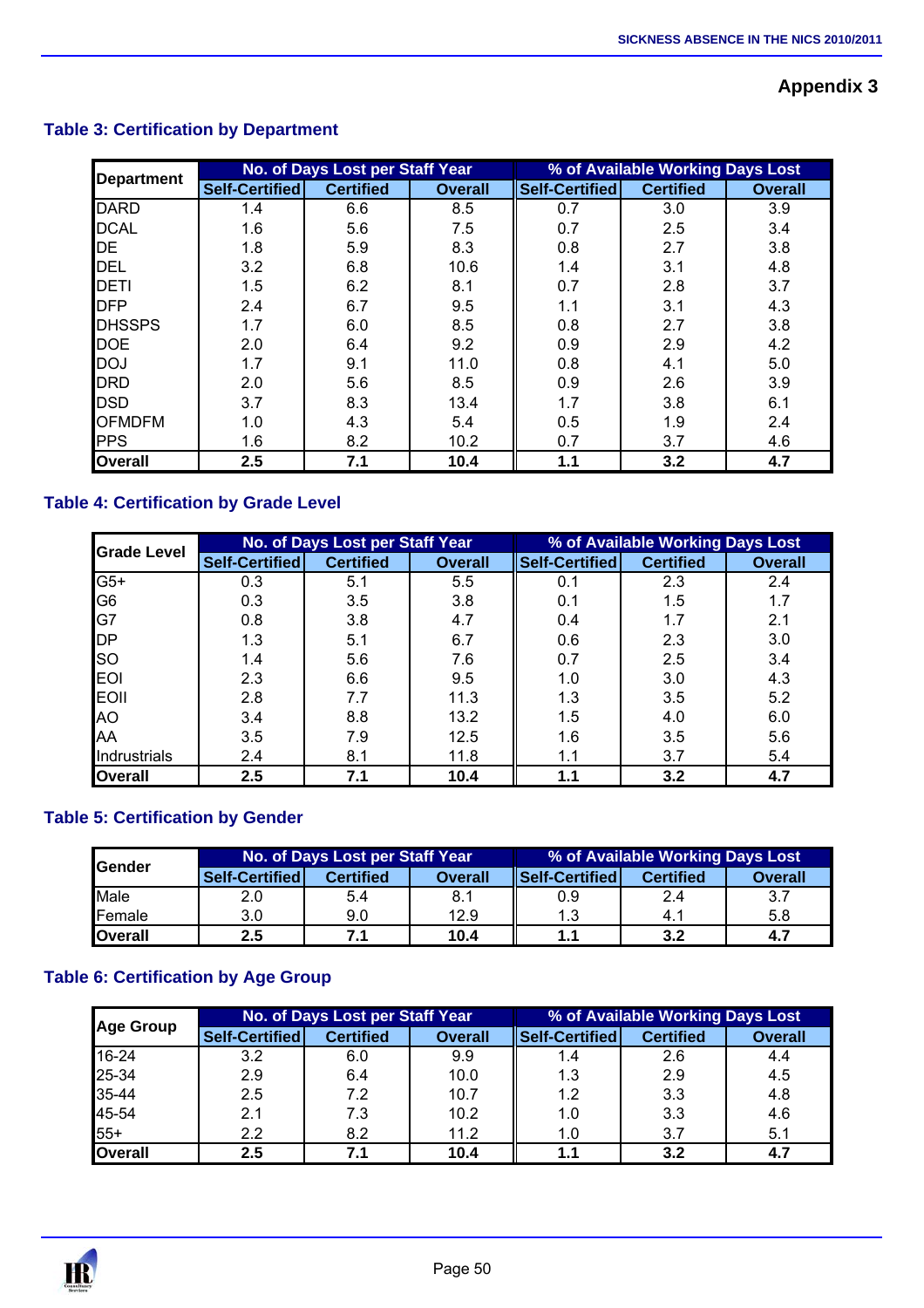|                   | % of Available Working Days Lost |           |           |           |           |           |  |  |
|-------------------|----------------------------------|-----------|-----------|-----------|-----------|-----------|--|--|
| <b>Department</b> | 2005/2006                        | 2006/2007 | 2007/2008 | 2008/2009 | 2009/2010 | 2010/2011 |  |  |
| <b>DARD</b>       | 5.0                              | 5.0       | 5.0       | 3.5       | 3.9       | 3.9       |  |  |
| <b>DCAL</b>       | 4.6                              | 4.8       | 5.2       | 3.3       | 3.1       | 3.4       |  |  |
| DE                | 5.8                              | 5.5       | 5.4       | 4.1       | 4.7       | 3.8       |  |  |
| <b>DEL</b>        | 6.2                              | 6.6       | 6.2       | 5.0       | 4.8       | 4.8       |  |  |
| <b>DETI</b>       | 4.8                              | 4.5       | 3.4       | 3.3       | 3.7       | 3.7       |  |  |
| <b>DFP</b>        | 5.8                              | 5.6       | 5.2       | 4.9       | 4.6       | 4.3       |  |  |
| <b>DHSSPS</b>     | 4.8                              | 5.1       | 4.7       | 3.6       | 4.2       | 3.8       |  |  |
| <b>DOE</b>        | 5.0                              | 5.2       | 5.0       | 4.3       | 4.4       | 4.2       |  |  |
| <b>DOJ</b>        | n/a                              | n/a       | n/a       | n/a       | n/a       | 5.0       |  |  |
| <b>DRD</b>        | 3.7                              | 4.2       | 4.1       | 3.6       | 3.0       | 3.9       |  |  |
| <b>DSD</b>        | 8.1                              | 8.4       | 7.6       | 6.5       | 6.5       | 6.1       |  |  |
| <b>OFMDFM</b>     | 3.8                              | 4.8       | 4.4       | 3.1       | 3.4       | 2.4       |  |  |
| <b>PPS</b>        | n/a                              | n/a       | n/a       | n/a       | n/a       | 4.6       |  |  |
| <b>Overall</b>    | 6.0                              | 6.2       | 5.8       | 4.9       | 4.9       | 4.7       |  |  |

#### **Table 7: % of Available Working Days Lost by Department**

# **Table 8: % of Available Working Days Lost by Grade Level**

| <b>Grade Level</b> | % of Available Working Days Lost |           |           |           |           |           |  |  |
|--------------------|----------------------------------|-----------|-----------|-----------|-----------|-----------|--|--|
|                    | 2005/2006                        | 2006/2007 | 2007/2008 | 2008/2009 | 2009/2010 | 2010/2011 |  |  |
| $G5+$              | 1.8                              | 1.8       | 1.4       | 2.2       | 1.6       | 2.4       |  |  |
| G <sub>6</sub>     | 2.6                              | 2.1       | 2.1       | 1.6       | 0.9       | 1.7       |  |  |
| G7                 | 3.0                              | 3.0       | 3.0       | 2.1       | 2.2       | 2.1       |  |  |
| DP                 | 3.7                              | 3.6       | 3.4       | 2.8       | 3.0       | 3.0       |  |  |
| SO                 | 3.9                              | 4.0       | 4.0       | 3.4       | 3.2       | 3.4       |  |  |
| <b>EOI</b>         | 4.5                              | 4.6       | 4.7       | 4.0       | 4.2       | 4.3       |  |  |
| <b>EOII</b>        | 6.9                              | 6.9       | 6.5       | 5.3       | 5.6       | 5.2       |  |  |
| AO                 | 7.9                              | 8.5       | 7.9       | 6.7       | 6.7       | 6.0       |  |  |
| AA                 | 7.0                              | 7.9       | 7.1       | 6.5       | 6.1       | 5.6       |  |  |
| Industrial         | n/a                              | n/a       | n/a       | n/a       | n/a       | 5.4       |  |  |
| <b>Overall</b>     | 6.0                              | 6.2       | 5.8       | 4.9       | 4.9       | 4.7       |  |  |

#### **Table 9: % of Available Working Days Lost by Gender**

| <b>Gender</b>  | % of Available Working Days Lost |           |           |           |           |           |  |  |
|----------------|----------------------------------|-----------|-----------|-----------|-----------|-----------|--|--|
|                | 2005/2006                        | 2006/2007 | 2007/2008 | 2008/2009 | 2009/2010 | 2010/2011 |  |  |
| Male           | 4.1                              | 4.4       |           | 3.5       | 3.5       |           |  |  |
| Female         | 7.8                              | 8.0       | 7.5       | 6.4       | 6.4       | 5.8       |  |  |
| <b>Overall</b> | 6.0                              | 6.2       | 5.8       | 4.9       | 4.9       |           |  |  |

#### **Table 10: % of Available Working Days Lost by Age Group**

|                  | % of Available Working Days Lost |           |           |           |           |           |  |  |
|------------------|----------------------------------|-----------|-----------|-----------|-----------|-----------|--|--|
| Age Group        | 2005/2006                        | 2006/2007 | 2007/2008 | 2008/2009 | 2009/2010 | 2010/2011 |  |  |
| 16-24            | 5.8                              | 6.3       | 5.7       | 4.6       | 5.1       |           |  |  |
| 25-34            | 6.1                              | 6.7       | 6.2       | 5.2       | 5.0       | 4.5       |  |  |
| 35-44<br>45-54   | 5.9                              | 5.8       | 5.6       | 4.6       | 4.8       | 4.8       |  |  |
|                  | 5.6                              | 5.8       | 5.4       | 4.8       | 4.9       | 4.6       |  |  |
| $55+$            | 7.0                              | 6.9       | 6.8       | 5.7       | 5.1       | 5.1       |  |  |
| <b>I</b> Overall | 6.0                              | 6.2       | 5.8       | 4.9       | 4.9       |           |  |  |

Note: **Green** text denotes a reduction from the previous financial year **Red** text denotes an increase from the previous financial year

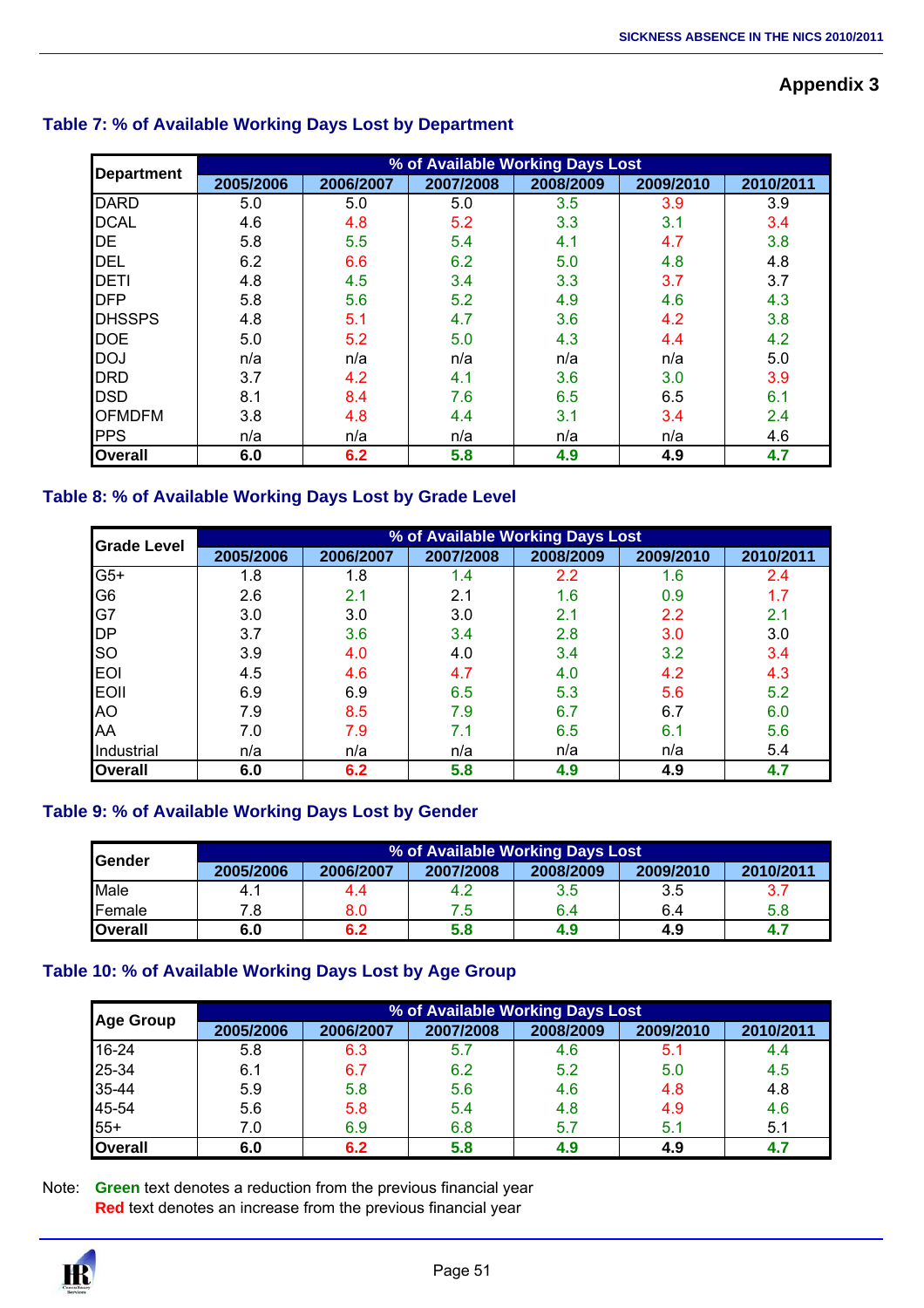| <b>Department</b> | No. of Days Lost per Staff Year |
|-------------------|---------------------------------|
| <b>DSD</b>        | 17.8                            |
| <b>DFP</b>        | 16.1                            |
| DEL               | 15.1                            |
| <b>DARD</b>       | 13.0                            |
| <b>DOJ</b>        | 12.6                            |
| <b>DOE</b>        | 12.4                            |
| <b>DHSSPS</b>     | 11.4                            |
| <b>DE</b>         | 11.1                            |
| <b>DRD</b>        | 10.7                            |
| <b>DCAL</b>       | 9.9                             |
| <b>PPS</b>        | 9.6                             |
| DETI              | 8.6                             |
| <b>OFMDFM</b>     | 5.4                             |
| Overall           | 15.1                            |

### **Table 11: Working Days Lost by Department for Female Staff at AO Grade Level**

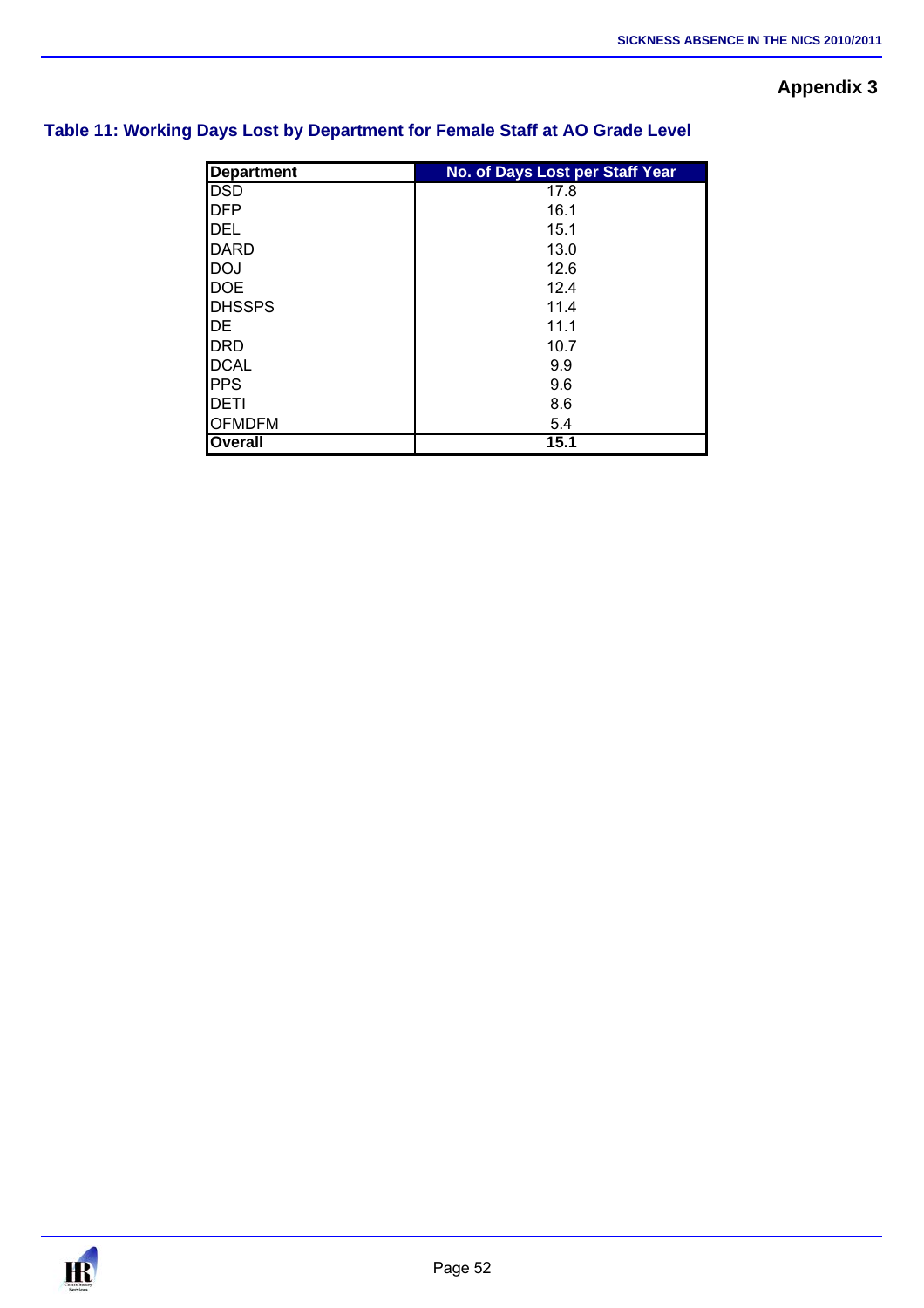# **[Appendix 4](#page-5-0) Seasonal Effects on the Onset of Absence**

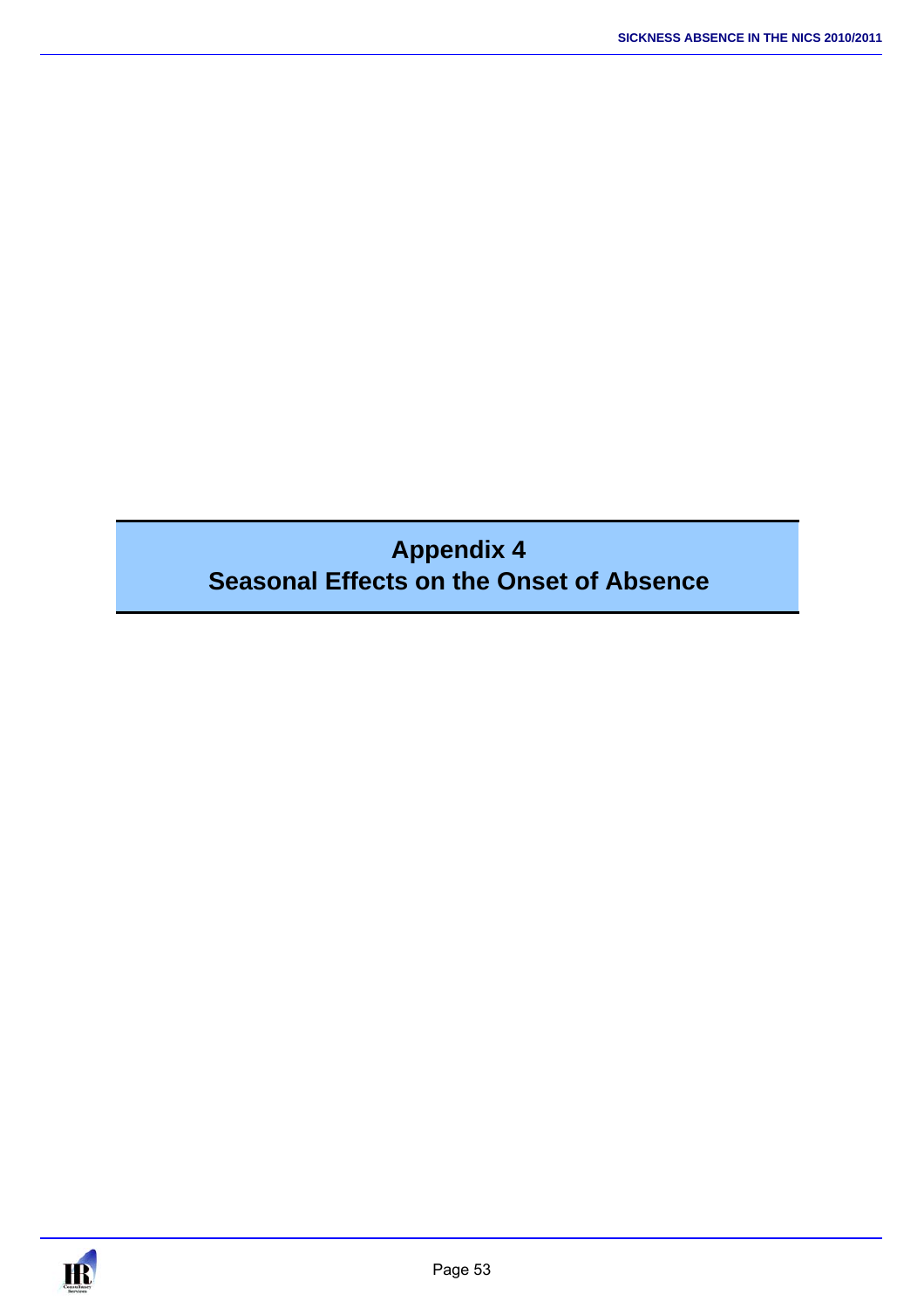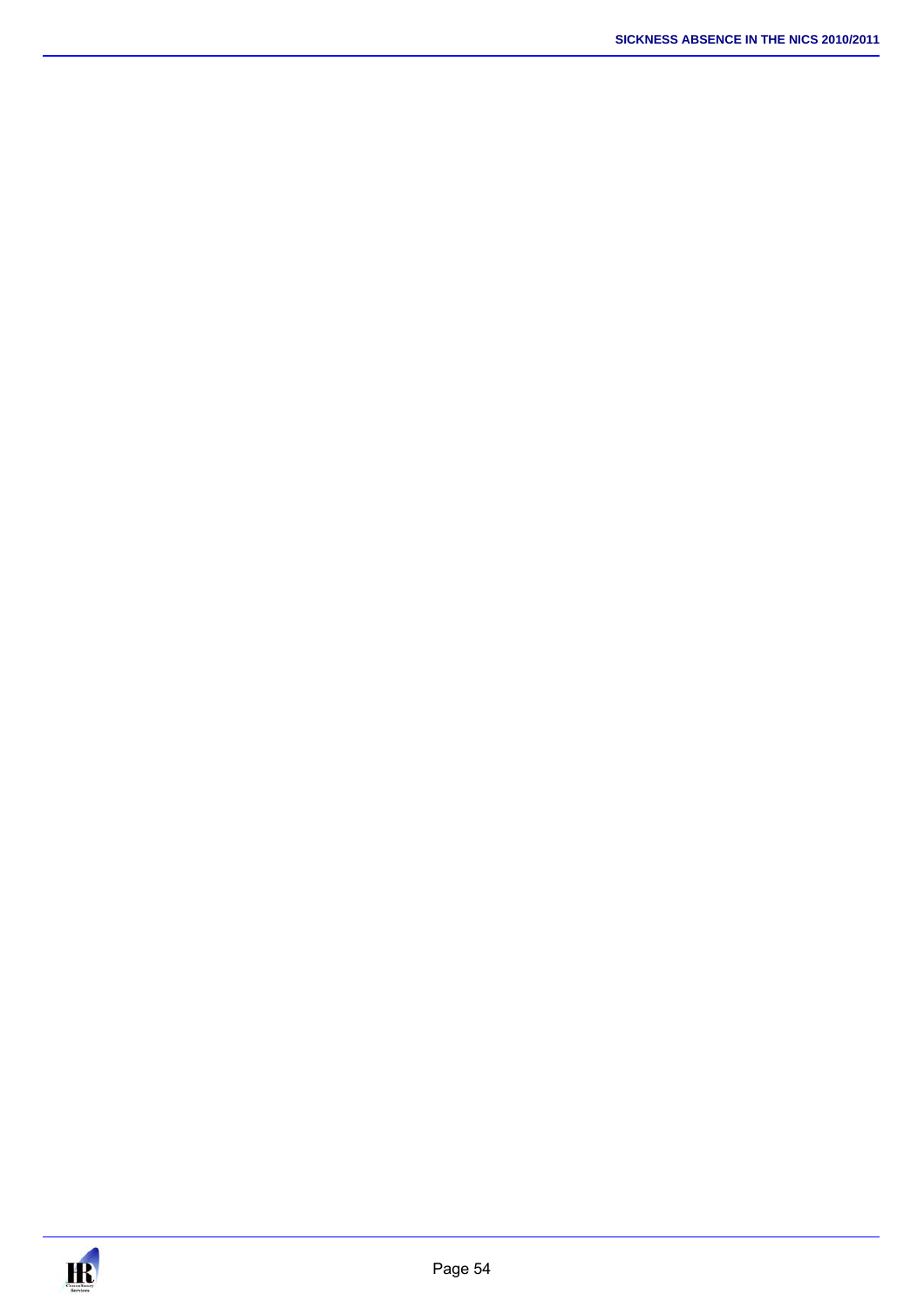# **Seasonal Effects on the Onset of Absence**

The following tables examine seasonal effects on the onset of sickness absence during the financial year 2010/2011.

#### **Table 1: Onset of Absence by Month**

| Month     | % of Spells Starting in Month |                  |                |  |  |  |
|-----------|-------------------------------|------------------|----------------|--|--|--|
|           | <b>Self-Certified</b>         | <b>Certified</b> | <b>Overall</b> |  |  |  |
| April     | 6.8                           | 8.2              | 7.2            |  |  |  |
| May       | 7.0                           | 7.4              | 7.1            |  |  |  |
| June      | 7.5                           | 8.8              | 7.8            |  |  |  |
| July      | 4.7                           | 6.1              | 5.1            |  |  |  |
| August    | 6.5                           | 7.4              | 6.7            |  |  |  |
| September | 8.5                           | 8.0              | 8.3            |  |  |  |
| October   | 9.1                           | 9.5              | 9.2            |  |  |  |
| November  | 11.1                          | 10.6             | 11.0           |  |  |  |
| December  | 11.4                          | 8.4              | 10.7           |  |  |  |
| January   | 10.9                          | 10.7             | 10.8           |  |  |  |
| February  | 8.2                           | 8.1              | 8.0            |  |  |  |
| March     | 8.4                           | 7.0              | 8.0            |  |  |  |

#### **Table 2: Onset of** *Anxiety/Stress/Depression/Other Psychiatric Illnesses* **by Month**

| <b>Month</b> | % of Spells Starting in Month |
|--------------|-------------------------------|
| April        | 9.3                           |
| May          | 7.7                           |
| June         | 10.6                          |
| July         | 7.1                           |
| August       | 7.6                           |
| September    | 8.4                           |
| October      | 9.1                           |
| November     | 9.4                           |
| December     | 5.6                           |
| January      | 9.6                           |
| February     | 8.0                           |
| March        | 7.6                           |

#### **Table 3: Onset of Absence by Weekday**

| <b>Weekday</b>      | % of Spells Starting on Weekday |                  |                |  |  |  |
|---------------------|---------------------------------|------------------|----------------|--|--|--|
|                     | <b>Self-Certified</b>           | <b>Certified</b> | <b>Overall</b> |  |  |  |
| Sunday              | 0.1                             | 0.4              | 0.2            |  |  |  |
| Monday <sup>1</sup> | 33.3                            | 33.6             | 33.2           |  |  |  |
| Tuesday             | 23.2                            | 20.7             | 22.6           |  |  |  |
| Wednesday           | 18.8                            | 18.7             | 18.8           |  |  |  |
| Thursday            | 15.4                            | 16.0             | 15.7           |  |  |  |
| Friday              | 9.0                             | 10.1             | 9.3            |  |  |  |
| Saturday            | 0.2                             | 0.4              | 0.2            |  |  |  |

<sup>1</sup> It should be noted that absences that actually started on a Saturday or Sunday, and then continued into the working week, may have been recorded as if they had started on a Monday.

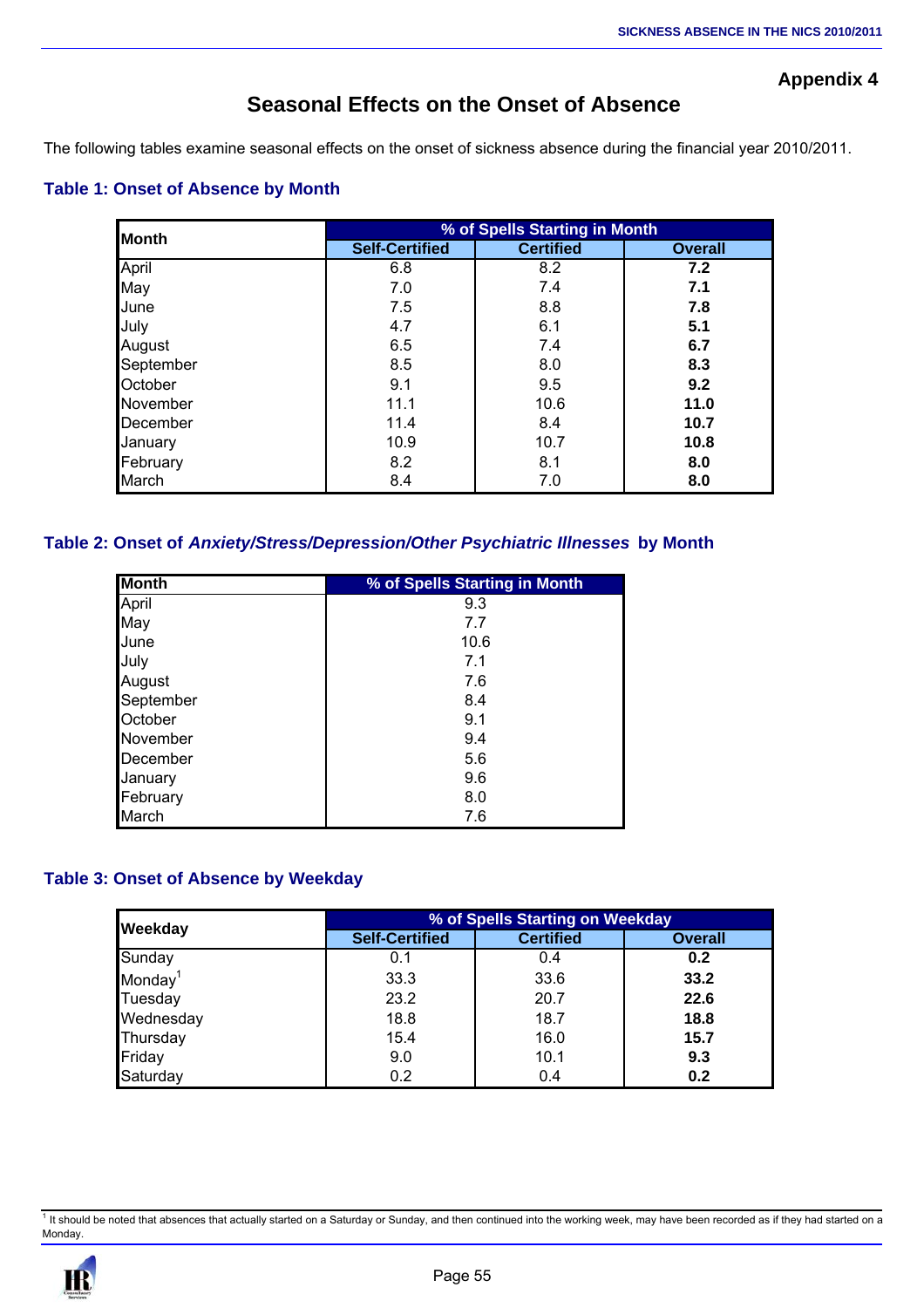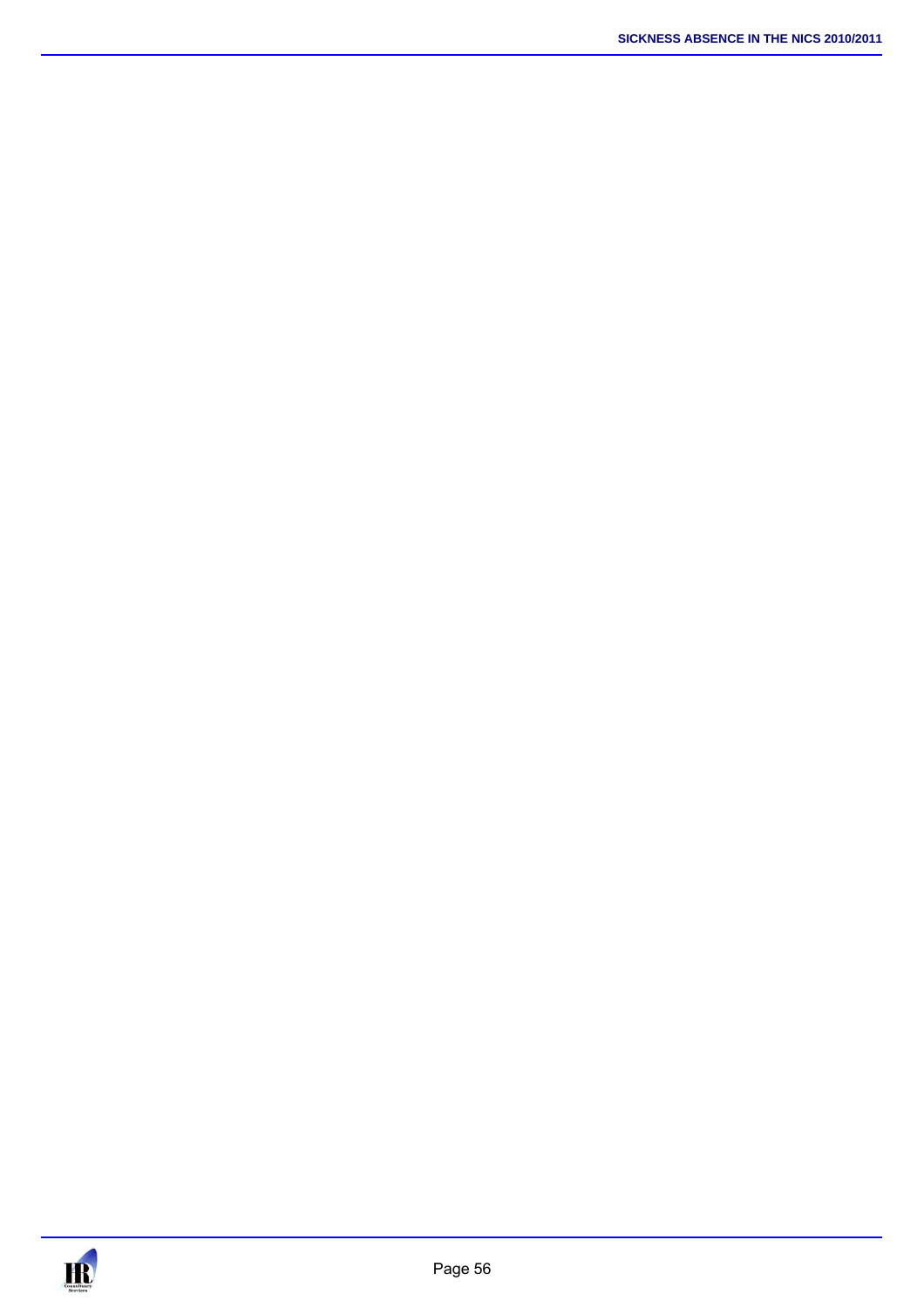# **Illustrative Standardised Departmental Absence Levels**

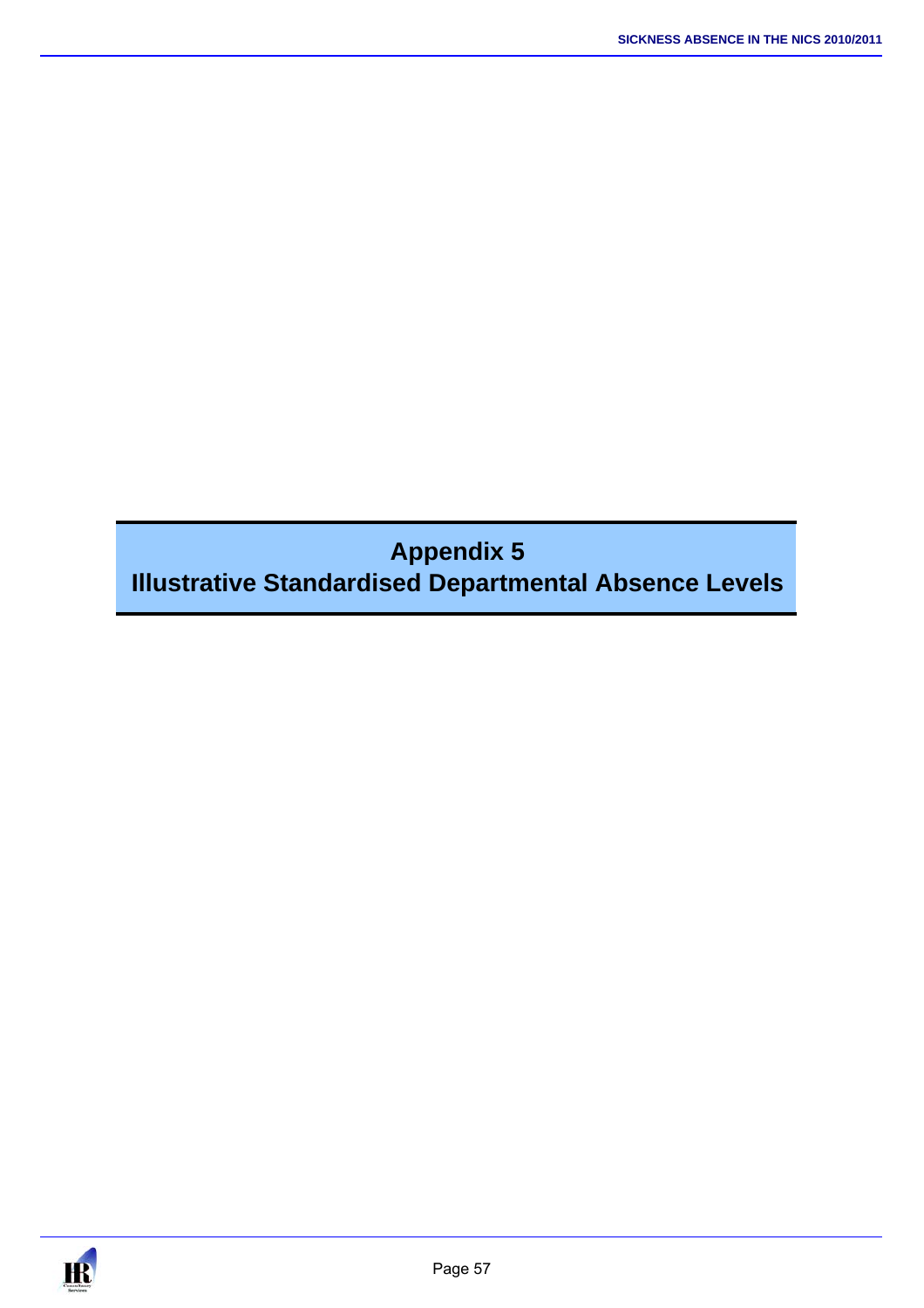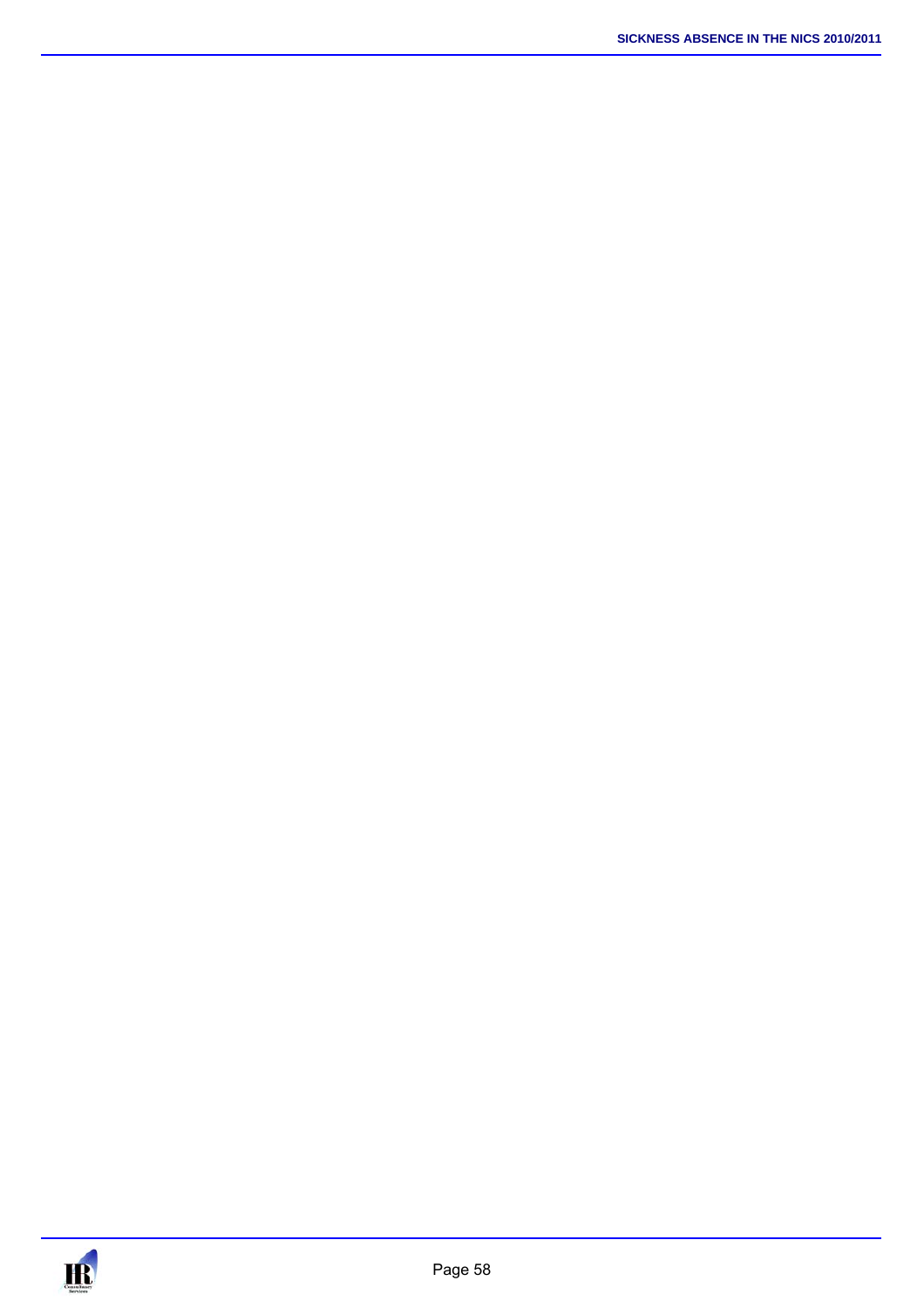# **Illustrative Standardised Departmental Absence Levels**

The following figures show the extent to which a Department's staffing profile can influence its overall absence level. In Figures 1 and 2 below, the staffing profile of each Department has been standardised by grade level, gender and age group to that of DFP.



### **Figure 1: Working Days Lost Per Staff Year**

**Figure 2: % of Available Working Days Lost** 



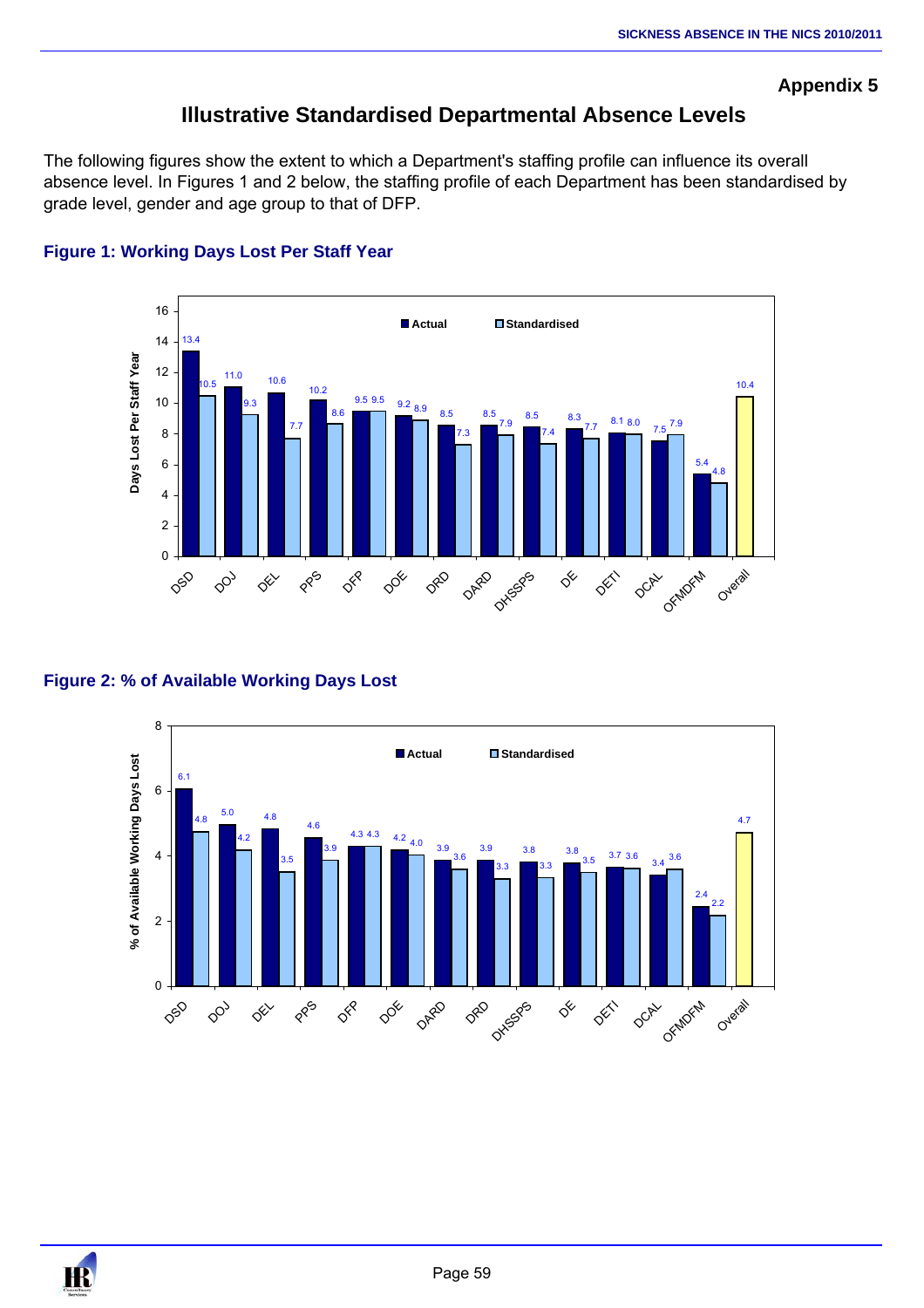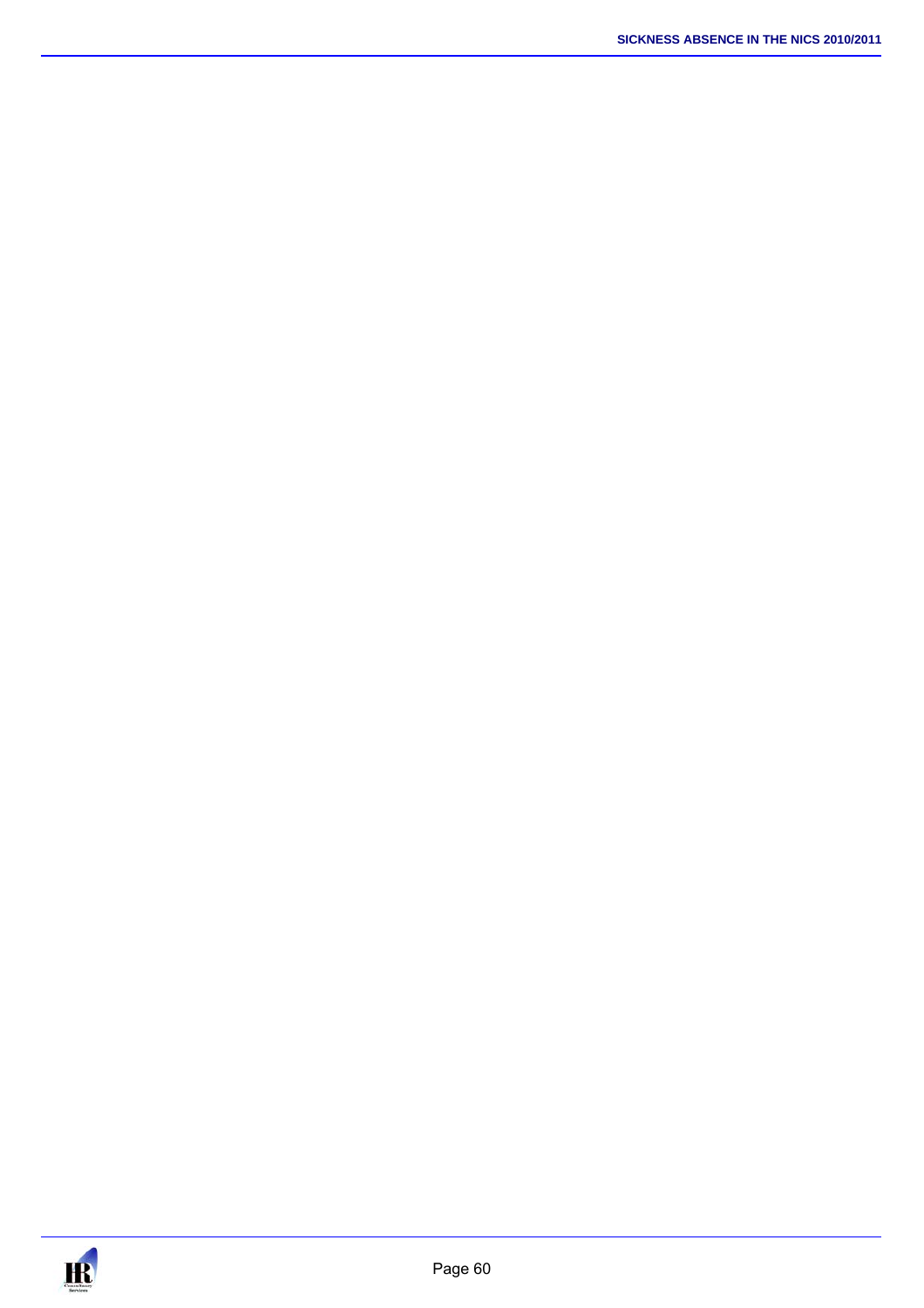# **[Appendix 6](#page-7-0) [Tables Relating to Chapter 2](#page-3-0)**

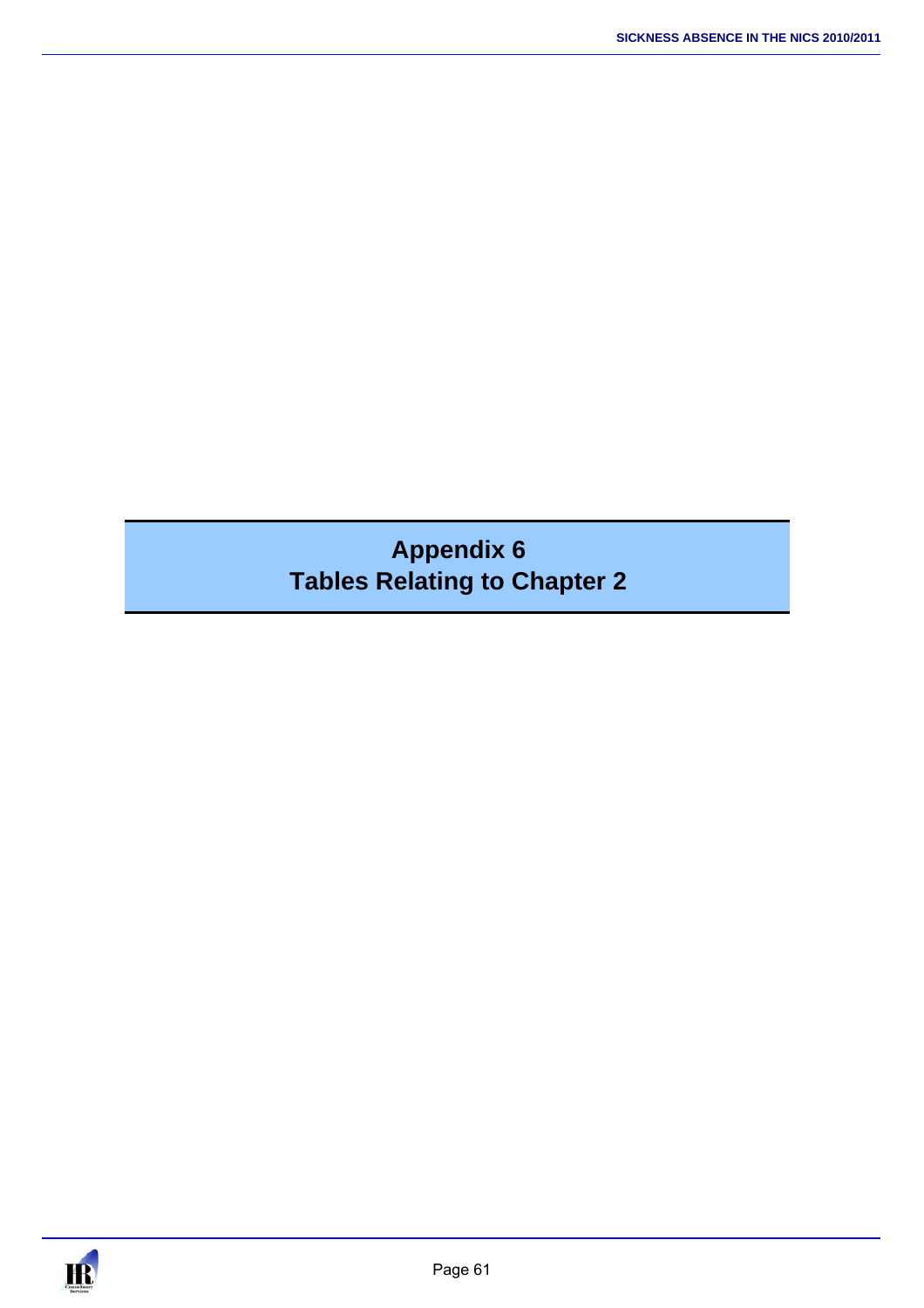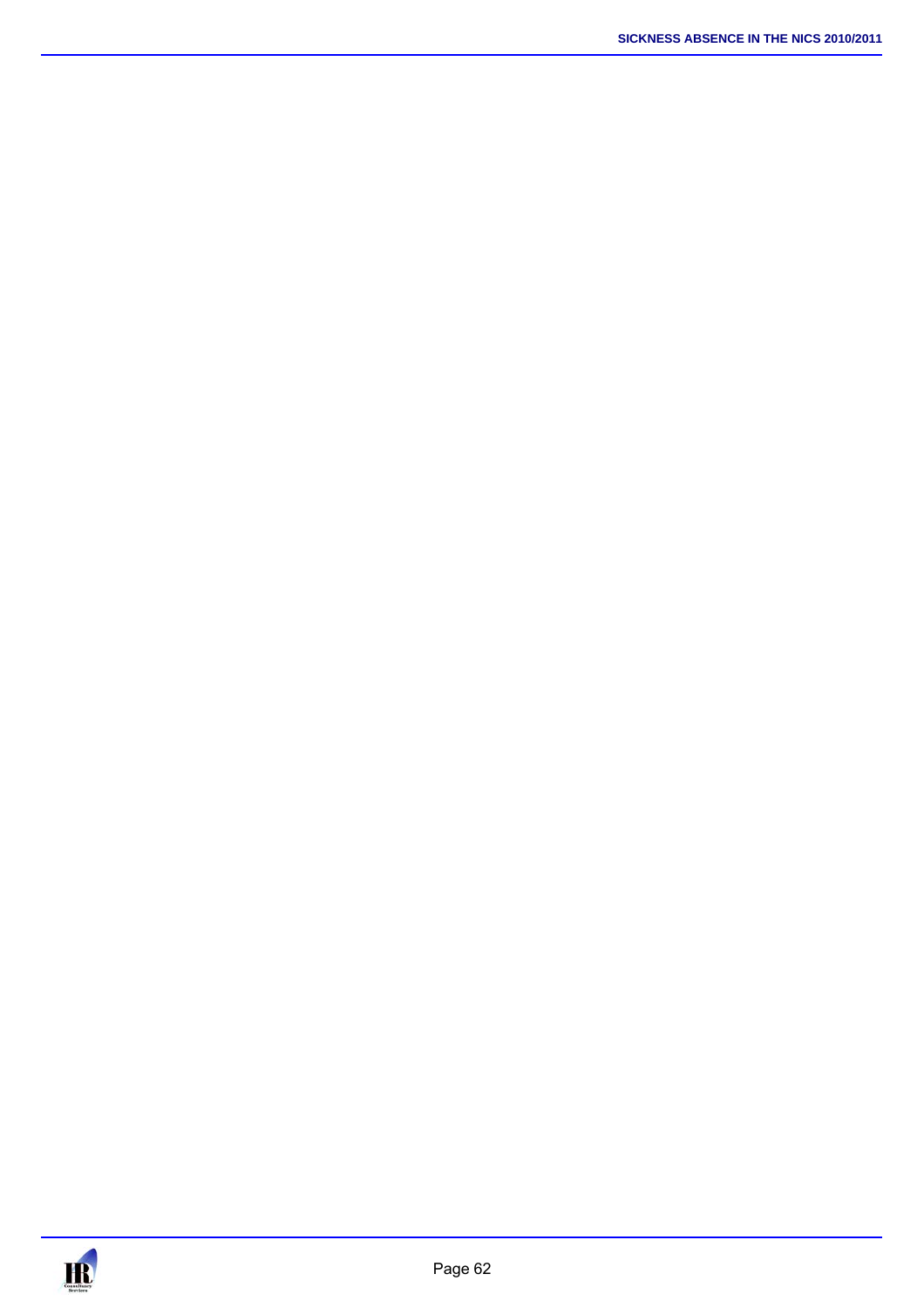# **Tables Relating to Chapter 2**

#### **Table 1: Average Duration and Number of Spells by Certification and Grade Level**

|                    | <b>Self-Certified Absences</b> |                |                   | <b>Certified Absences</b>                                                                                                  | <b>Overall</b>    |                |
|--------------------|--------------------------------|----------------|-------------------|----------------------------------------------------------------------------------------------------------------------------|-------------------|----------------|
| <b>Grade Level</b> | <b>Staff Year</b>              | (Working Days) | <b>Staff Year</b> | No. of Spells per Average Duration No. of Spells per Average Duration No. of Spells per Average Duration<br>(Working Days) | <b>Staff Year</b> | (Working Days) |
| $G5+$              | 0.1                            | 2.2            | 0.1               | 45.9                                                                                                                       | 0.3               | 20.5           |
| G <sub>6</sub>     | 0.1                            | 2.3            | 0.1               | 36.9                                                                                                                       | 0.2               | 16.9           |
| G7                 | 0.2                            | 3.5            | 0.1               | 34.4                                                                                                                       | 0.4               | 13.1           |
| <b>DP</b>          | 0.3                            | 4.0            | 0.2               | 32.1                                                                                                                       | 0.5               | 12.9           |
| <b>SO</b>          | 0.4                            | 3.8            | 0.2               | 34.5                                                                                                                       | 0.6               | 12.9           |
| <b>EOI</b>         | 0.4                            | 5.8            | 0.2               | 36.0                                                                                                                       | 0.6               | 14.9           |
| EOII               | 0.6                            | 4.8            | 0.2               | 35.5                                                                                                                       | 0.9               | 12.8           |
| <b>AO</b>          | 0.7                            | 4.6            | 0.3               | 32.7                                                                                                                       | 1.1               | 12.0           |
| <b>AA</b>          | 0.7                            | 4.9            | 0.2               | 33.2                                                                                                                       | 1.0               | 11.9           |
| Industrial         | 0.3                            | 7.2            | 0.2               | 39.6                                                                                                                       | 0.6               | 19.3           |
| Overall            | 0.5                            | 4.7            | 0.2               | 34.2                                                                                                                       | 0.8               | 12.9           |

## **Table 2: Average Duration and Number of Spells by Certification and Gender**

|                | <b>Self-Certified Absences</b> |                |                   | <b>Certified Absences</b> | <b>Overall</b>    |                                                                                                                            |
|----------------|--------------------------------|----------------|-------------------|---------------------------|-------------------|----------------------------------------------------------------------------------------------------------------------------|
| <b>Gender</b>  | <b>Staff Year</b>              | (Working Days) | <b>Staff Year</b> | (Working Days)            | <b>Staff Year</b> | No. of Spells per Average Duration No. of Spells per Average Duration No. of Spells per Average Duration<br>(Working Days) |
| Male           | 0.5                            | 4.4            | 0.2               | 35.7                      | 0.7               | 12.1                                                                                                                       |
| Female         | 0.6                            | 4.9            | 0.3               | 33.3                      | 1.0               | 13.5                                                                                                                       |
| <b>Overall</b> | 0.5                            | 4.7            | 0.2               | 34.2                      | 0.8               | 12.9                                                                                                                       |

### **Table 3: Average Duration and Number of Spells by Certification and Age Group**

|                  | <b>Self-Certified Absences</b> |                |                   | <b>Certified Absences</b>                                                                                                  | <b>Overall</b>    |                |
|------------------|--------------------------------|----------------|-------------------|----------------------------------------------------------------------------------------------------------------------------|-------------------|----------------|
| <b>Age Group</b> | <b>Staff Year</b>              | (Working Days) | <b>Staff Year</b> | No. of Spells per Average Duration No. of Spells per Average Duration No. of Spells per Average Duration<br>(Working Days) | <b>Staff Year</b> | (Working Days) |
| 16-24            | 1.0                            | 3.3            | 0.2               | 28.2                                                                                                                       | 1.3               | 7.5            |
| 25-34            | 0.8                            | 3.9            | 0.2               | 28.3                                                                                                                       | 1.1               | 9.3            |
| 35-44            | 0.5                            | 5.0            | 0.2               | 33.9                                                                                                                       | 0.8               | 13.4           |
| 45-54            | 0.4                            | 5.4            | 0.2               | 38.2                                                                                                                       | 0.6               | 15.9           |
| $55+$            | 0.3                            | 6.5            | 0.2               | 39.2                                                                                                                       | 0.6               | 18.8           |
| <b>Overall</b>   | 0.5                            | 4.7            | 0.2               | 34.2                                                                                                                       | 0.8               | 12.9           |

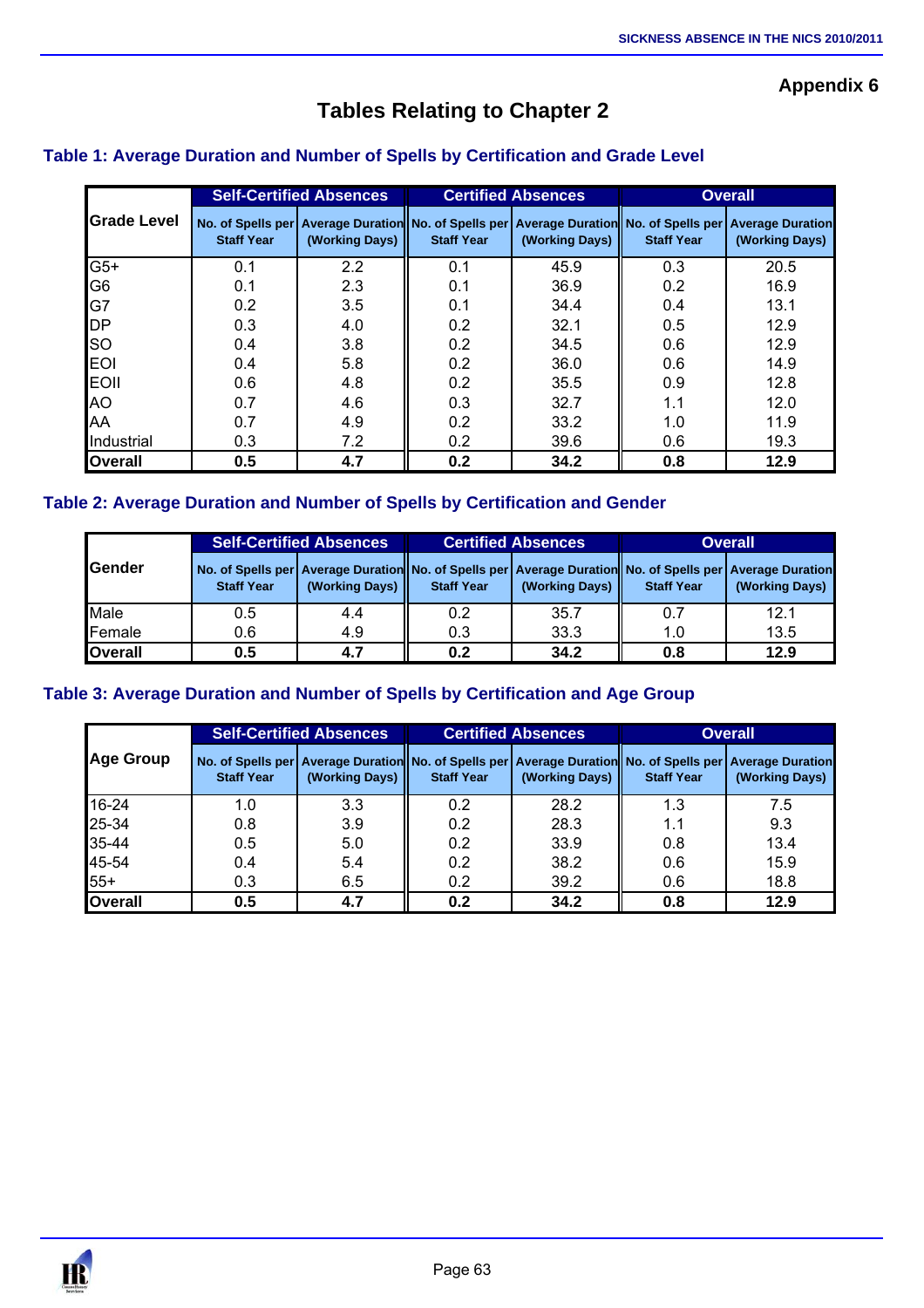| Number of             | % of Staff |           |           |           |           |           |  |
|-----------------------|------------|-----------|-----------|-----------|-----------|-----------|--|
| <b>Absence Spells</b> | 2005/2006  | 2006/2007 | 2007/2008 | 2008/2009 | 2009/2010 | 2010/2011 |  |
| 0                     | 41.0       | 40.7      | 43.1      | 49.8      | 50.1      | 51.5      |  |
|                       | 31.7       | 32.7      | 32.8      | 31.9      | 31.6      | 31.7      |  |
| $\overline{c}$        | 17.0       | 17.3      | 15.7      | 12.9      | 12.6      | 12.1      |  |
| 3                     | 6.3        | 6.0       | 5.4       | 3.7       | 4.0       | 3.3       |  |
| 4                     | 2.3        | 1.9       | 1.6       | 1.0       | 1.0       | 0.8       |  |
| 5                     | 0.8        | 0.7       | 0.7       | 0.4       | 0.4       | 0.3       |  |
| $6+$                  | 0.8        | 0.7       | 0.6       | 0.3       | 0.4       | 0.3       |  |

#### **Table 4: Number of Absence Spells - % of Staff**

### **Table 5: Duration of Absence Spells - % of Spells**

| <b>Duration of</b>                      | % of Spells |           |           |           |           |           |  |
|-----------------------------------------|-------------|-----------|-----------|-----------|-----------|-----------|--|
| <b>Absence Spells</b><br>(Working Days) | 2005/2006   | 2006/2007 | 2007/2008 | 2008/2009 | 2009/2010 | 2010/2011 |  |
| $1 - 2$                                 | 39.2        | 37.1      | 37.2      | 34.5      | 33.0      | 32.4      |  |
| $3-5$                                   | 33.8        | 34.7      | 35.7      | 36.5      | 37.5      | 37.6      |  |
| $6 - 10$                                | 7.7         | 7.4       | 7.1       | 7.7       | 8.5       | 7.8       |  |
| 11-20                                   | 6.9         | 7.1       | 6.9       | 7.1       | 6.9       | 7.4       |  |
| More than 20                            | 12.5        | 13.5      | 13.1      | 14.2      | 14.1      | 14.8      |  |

#### **Table 6: Average Duration of Short-term Absence Spells - Working Days**

|                   | <b>Days</b> |           |           |           |           |           |  |
|-------------------|-------------|-----------|-----------|-----------|-----------|-----------|--|
| <b>Department</b> | 2005/2006   | 2006/2007 | 2007/2008 | 2008/2009 | 2009/2010 | 2010/2011 |  |
| <b>DARD</b>       | 4.0         | 4.3       | 4.3       | 4.3       | 4.6       | 4.5       |  |
| <b>DCAL</b>       | 3.8         | 3.8       | 3.8       | 4.0       | 4.1       | 4.1       |  |
| DE                | 3.5         | 3.8       | 3.8       | 3.8       | 4.3       | 4.4       |  |
| <b>DEL</b>        | 4.5         | 4.4       | 4.4       | 4.5       | 4.5       | 4.5       |  |
| <b>DETI</b>       | 3.8         | 4.2       | 4.0       | 3.8       | 4.2       | 4.1       |  |
| <b>DFP</b>        | 3.7         | 3.8       | 3.9       | 4.2       | 4.4       | 4.2       |  |
| <b>DHSSPS</b>     | 3.6         | 3.7       | 3.6       | 4.0       | 4.2       | 4.3       |  |
| <b>DOE</b>        | 4.1         | 4.1       | 3.8       | 3.9       | 4.4       | 4.5       |  |
| <b>DOJ</b>        | n/a         | n/a       | n/a       | n/a       | n/a       | 4.1       |  |
| <b>DRD</b>        | 4.4         | 4.4       | 4.3       | 4.2       | 4.5       | 4.6       |  |
| <b>DSD</b>        | 4.2         | 4.4       | 4.3       | 4.5       | 4.4       | 4.4       |  |
| <b>OFMDFM</b>     | 3.4         | 4.0       | 4.0       | 4.2       | 4.1       | 4.0       |  |
| <b>PPS</b>        | n/a         | n/a       | n/a       | n/a       | n/a       | 5.2       |  |
| <b>Overall</b>    | 4.1         | 4.2       | 4.1       | 4.3       | 4.4       | 4.4       |  |

Note: **Green** text denotes a reduction from the previous financial year **Red** text denotes an increase from the previous financial year

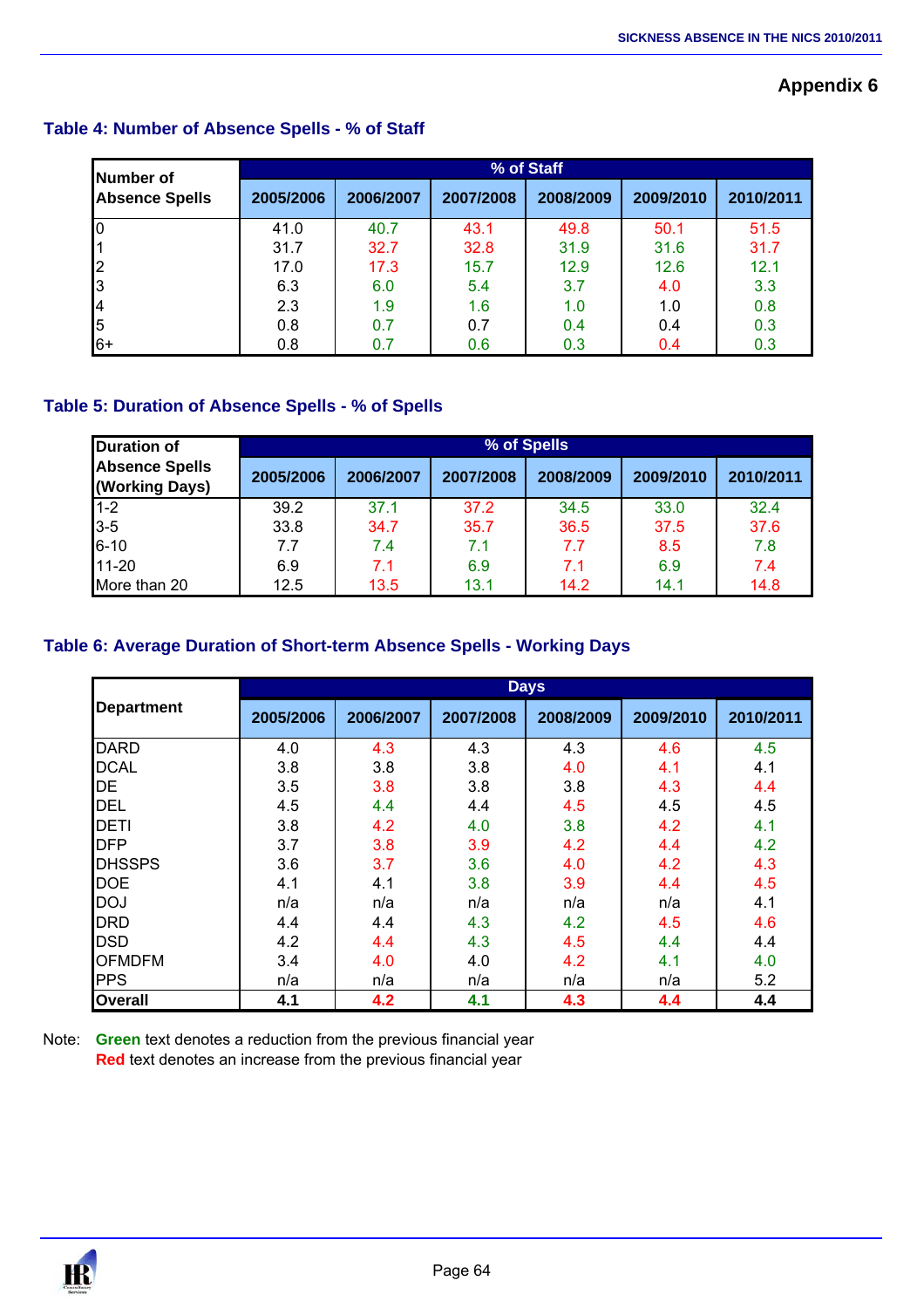# **Appendix 7 Tables Relating to Chapter 3**

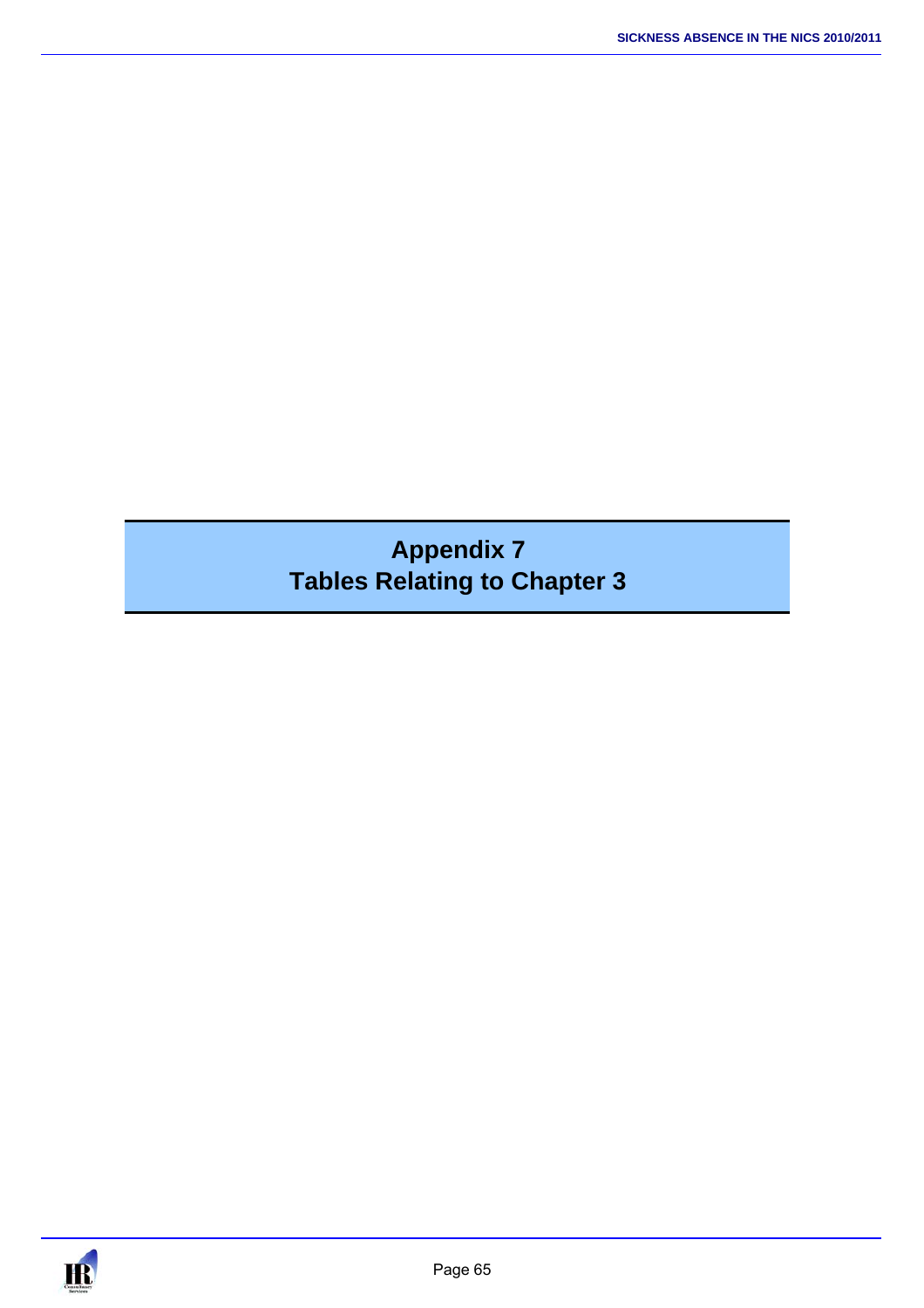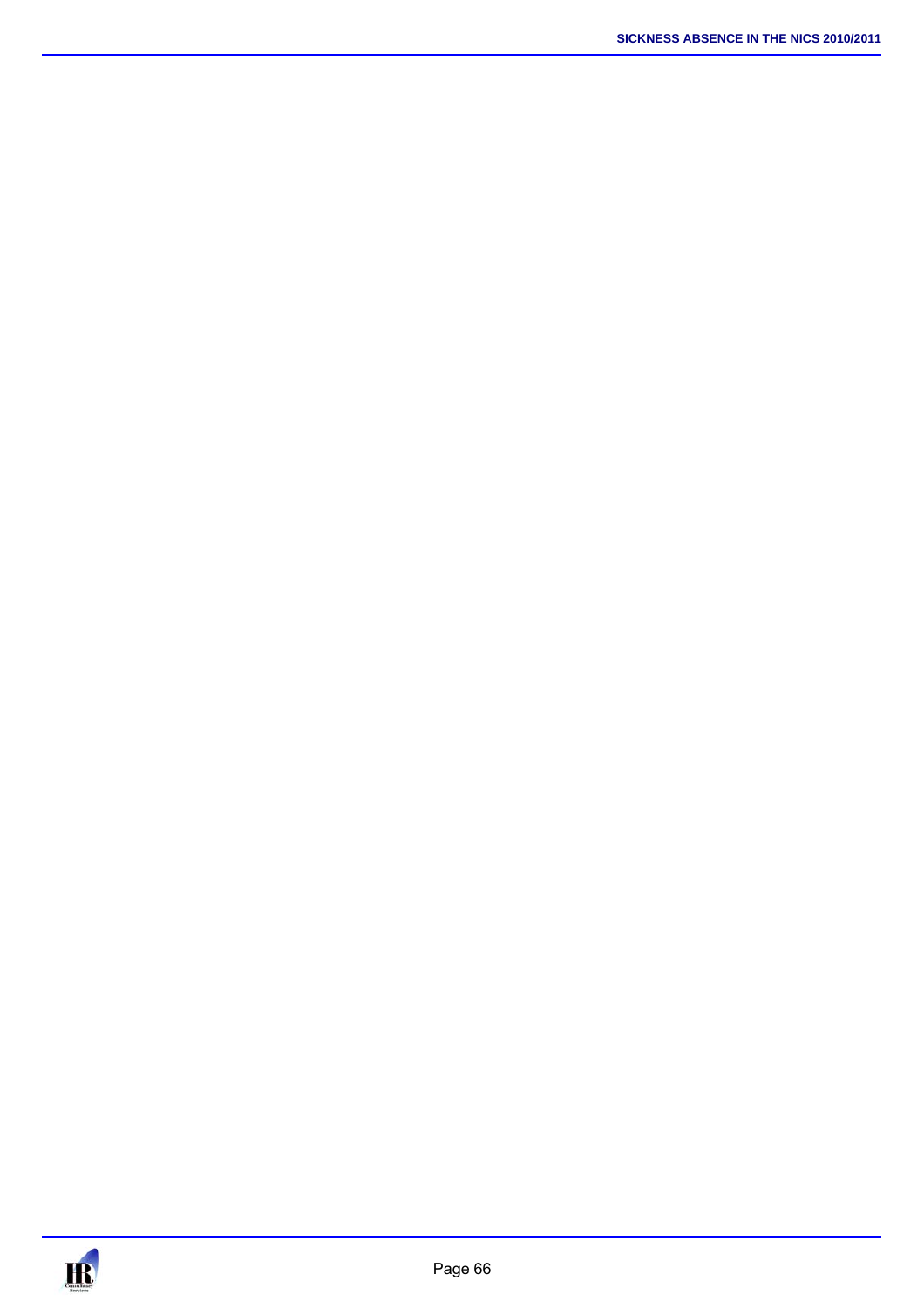# **Tables Relating to Chapter 3**

# **Table 1: Certification by Reason<sup>1</sup>**

|                                                       |                          | % of Available Working Days Lost |                |
|-------------------------------------------------------|--------------------------|----------------------------------|----------------|
| <b>Reason</b>                                         | Self-<br><b>Certifed</b> | <b>Certified</b>                 | <b>Overall</b> |
| Anxiety/Stress/Depression/Other Psychiatric Illnesses | 0.1                      | 1.2                              | 1.4            |
| Asthma                                                | 0.0                      | 0.0                              | 0.0            |
| <b>Back Problems</b>                                  | 0.1                      | 0.2                              | 0.3            |
| Benign and Malignant Tumours, Cancers                 | 0.0                      | 0.2                              | 0.2            |
| <b>Blood Disorders</b>                                | 0.0                      | 0.0                              | 0.0            |
| Burns, Poisoning, Frostbite, Hypothermia              | 0.0                      | 0.0                              | 0.0            |
| <b>Chest and Respiratory Problems</b>                 | 0.1                      | 0.1                              | 0.2            |
| Cold, Cough, Flu, Influenza                           | 0.2                      | 0.1                              | 0.3            |
| Dental and Oral Problems                              | 0.0                      | 0.0                              | 0.0            |
| Ear, Nose, Throat                                     | 0.0                      | 0.0                              | 0.1            |
| Endocrine/Glandular Problems                          | 0.0                      | 0.0                              | 0.0            |
| Eye Problems                                          | 0.0                      | 0.0                              | 0.0            |
| <b>Gastrointestinal Problems</b>                      | 0.2                      | 0.1                              | 0.3            |
| Genitourinary and Gynaecological Disorders            | 0.0                      | 0.1                              | 0.1            |
| Headache/Migraine                                     | 0.0                      | 0.0                              | 0.1            |
| Heart, Cardiac and Circulatory Problems               | 0.0                      | 0.2                              | 0.2            |
| <b>Infectious Diseases</b>                            | 0.0                      | 0.0                              | 0.0            |
| Injury, Fracture                                      | 0.1                      | 0.3                              | 0.4            |
| Nervous System Disorders                              | 0.0                      | 0.1                              | 0.1            |
| Other Known Causes - Not Flsewhere Classified         | 0.0                      | 0.0                              | 0.0            |
| <b>Other Musculoskeletal Problems</b>                 | 0.0                      | 0.2                              | 0.2            |
| <b>Pregnancy Related Disorders</b>                    | 0.1                      | 0.2                              | 0.3            |
| <b>Skin Disorders</b>                                 | 0.0                      | 0.0                              | 0.0            |
| Substance Abuse                                       | 0.0                      | 0.0                              | 0.0            |
| No Reason Specified                                   | 0.1                      | 0.1                              | 0.3            |
| <b>Overall</b>                                        | 1.1                      | 3.2                              | 4.7            |

<sup>1</sup> The category 'No Reason Specified' contains any absence for which the reason was 'Not Specified', 'Awaiting Reason' or missing.

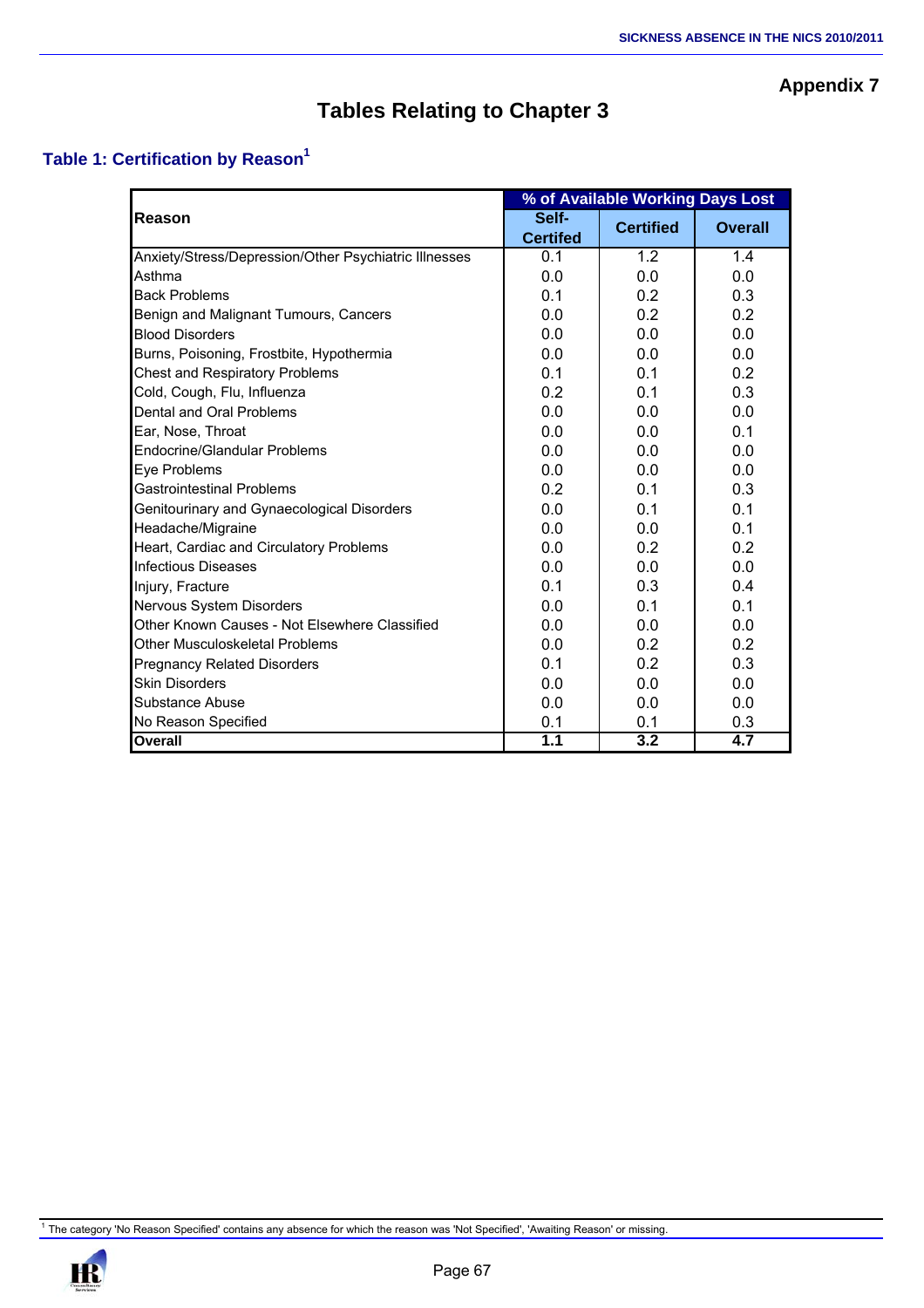|  | Table 2: % of Absence Spells by Reason <sup>1</sup> |  |  |
|--|-----------------------------------------------------|--|--|
|  |                                                     |  |  |

| Reason                                                | % of Spells |           |           |  |
|-------------------------------------------------------|-------------|-----------|-----------|--|
|                                                       | 2008/2009   | 2009/2010 | 2010/2011 |  |
| Anxiety/Stress/Depression/Other Psychiatric Illnesses | 8.0         | 9.3       | 10.2      |  |
| Asthma                                                | 0.4         | 0.3       | 0.3       |  |
| <b>Back Problems</b>                                  | 3.6         | 3.9       | 4.9       |  |
| Benign and Malignant Tumours, Cancers                 | 0.5         | 0.6       | 0.8       |  |
| <b>Blood Disorders</b>                                | 0.4         | 0.5       | 0.4       |  |
| Burns, Poisoning, Frostbite, Hypothermia              | 0.2         | 0.2       | 0.2       |  |
| <b>Chest and Respiratory Problems</b>                 | 5.1         | 4.4       | 5.3       |  |
| Cold, Cough, Flu, Influenza                           | 24.2        | 27.4      | 23.6      |  |
| Dental and Oral Problems                              | 0.8         | 0.8       | 0.9       |  |
| Ear, Nose, Throat                                     | 3.4         | 4.7       | 4.6       |  |
| Endocrine/Glandular Problems                          | 0.4         | 0.5       | 0.4       |  |
| Eye Problems                                          | 0.7         | 0.8       | 0.9       |  |
| <b>Gastrointestinal Problems</b>                      | 16.4        | 17.9      | 18.5      |  |
| Genitourinary and Gynaecological Disorders            | 1.5         | 2.0       | 2.3       |  |
| Headache/Migraine                                     | 2.6         | 3.2       | 2.9       |  |
| Heart, Cardiac and Circulatory Problems               | 1.1         | 1.1       | 1.4       |  |
| <b>Infectious Diseases</b>                            | 2.9         | 0.6       | 0.5       |  |
| Injury, Fracture                                      | 4.6         | 4.1       | 4.6       |  |
| Nervous System Disorders                              | 0.6         | 0.7       | 0.8       |  |
| Other Known Causes - Not Elsewhere Classified         | n/a         | n/a       | 0.6       |  |
| <b>Other Musculoskeletal Problems</b>                 | 1.7         | 2.5       | 3.0       |  |
| <b>Pregnancy Related Disorders</b>                    | 6.1         | 7.1       | 6.3       |  |
| <b>Skin Disorders</b>                                 | 0.5         | 0.6       | 0.6       |  |
| <b>Substance Abuse</b>                                | 0.1         | 0.1       | 0.2       |  |
| No Reason Specified                                   | 14.4        | 6.7       | 5.8       |  |
| <b>Overall</b>                                        | 100.0       | 100.0     | 100.0     |  |

Note: **Green** text denotes a reduction from the previous financial year **Red** text denotes an increase from the previous financial year

<sup>1</sup> The category 'No Reason Specified' contains any absence for which the reason was 'Not Specified', 'Awaiting Reason' or missing.

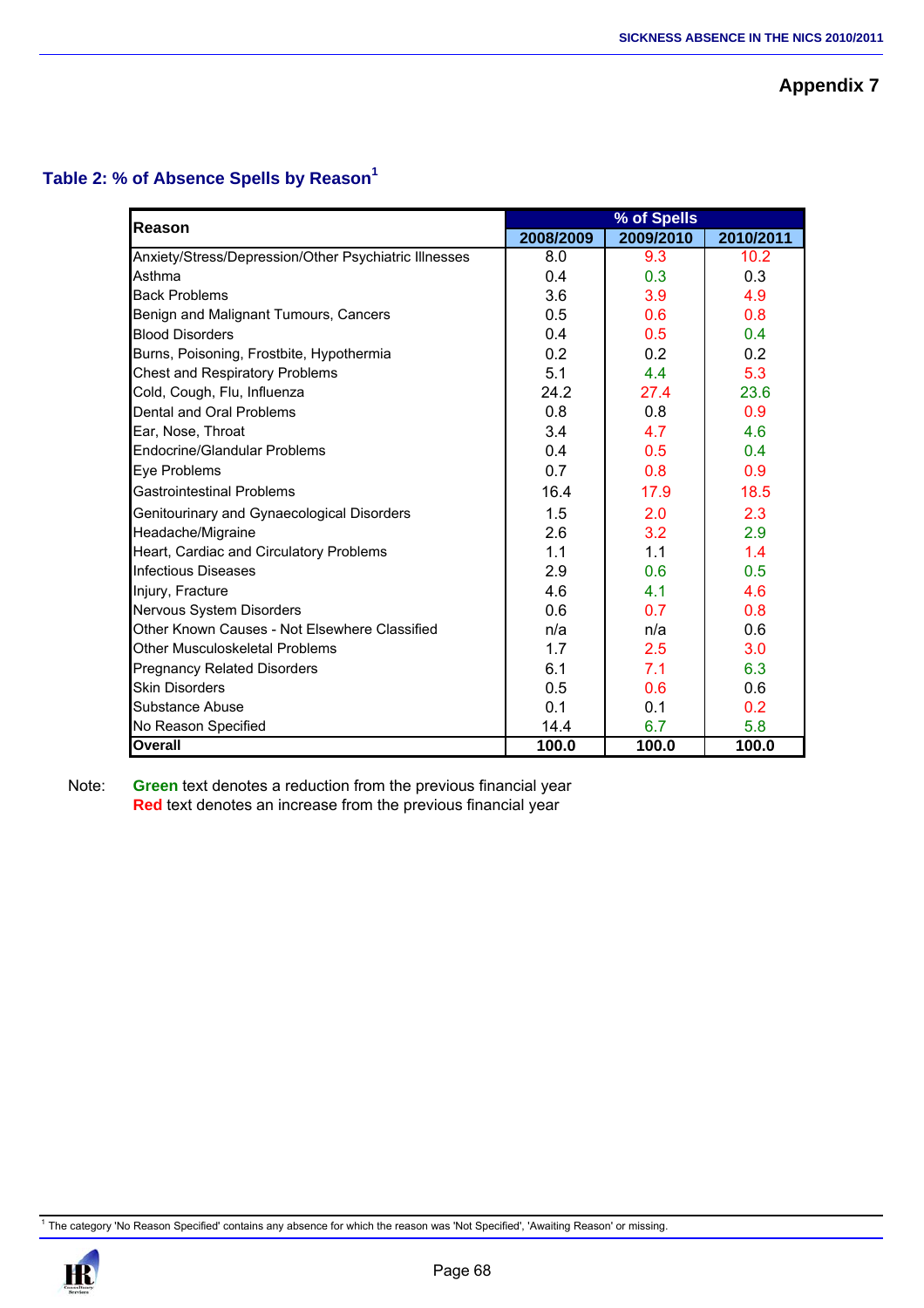|                                                       |           | % of Working Days Lost |           |  |  |
|-------------------------------------------------------|-----------|------------------------|-----------|--|--|
| Reason                                                | 2008/2009 | 2009/2010              | 2010/2011 |  |  |
| Anxiety/Stress/Depression/Other Psychiatric Illnesses | 26.7      | 30.5                   | 30.4      |  |  |
| Asthma                                                | 0.4       | 0.3                    | 0.2       |  |  |
| <b>Back Problems</b>                                  | 4.1       | 4.7                    | 5.9       |  |  |
| Benign and Malignant Tumours, Cancers                 | 2.6       | 3.7                    | 3.8       |  |  |
| <b>Blood Disorders</b>                                | 1.0       | 1.2                    | 0.8       |  |  |
| Burns, Poisoning, Frostbite, Hypothermia              | 0.1       | 0.1                    | 0.1       |  |  |
| <b>Chest and Respiratory Problems</b>                 | 2.8       | 3.2                    | 3.3       |  |  |
| Cold, Cough, Flu, Influenza                           | 7.1       | 9.3                    | 6.7       |  |  |
| Dental and Oral Problems                              | 0.2       | 0.2                    | 0.2       |  |  |
| Ear, Nose, Throat                                     | 1.7       | 2.4                    | 2.2       |  |  |
| <b>Endocrine/Glandular Problems</b>                   | 0.8       | 0.5                    | 0.6       |  |  |
| Eye Problems                                          | 0.6       | 0.9                    | 0.8       |  |  |
| <b>Gastrointestinal Problems</b>                      | 6.1       | 7.5                    | 71        |  |  |
| Genitourinary and Gynaecological Disorders            | 1.6       | 2.8                    | 3.2       |  |  |
| Headache/Migraine                                     | 0.9       | 11                     | 1.3       |  |  |
| Heart, Cardiac and Circulatory Problems               | 3.0       | 3.0                    | 4.0       |  |  |
| Infectious Diseases                                   | 1.5       | 0.4                    | 0.4       |  |  |
| Injury, Fracture                                      | 6.4       | 6.0                    | 7.5       |  |  |
| Nervous System Disorders                              | 1.1       | 1.7                    | 2.1       |  |  |
| Other Known Causes - Not Flsewhere Classified         | n/a       | n/a                    | 0.8       |  |  |
| Other Musculoskeletal Problems                        | 2.8       | 4.4                    | 5.3       |  |  |
| <b>Pregnancy Related Disorders</b>                    | 7.9       | 6.8                    | 5.9       |  |  |
| <b>Skin Disorders</b>                                 | 0.5       | 0.7                    | 0.6       |  |  |
| Substance Abuse                                       | 0.3       | 0.3                    | 0.5       |  |  |
| No Reason Specified                                   | 20.0      | 8.3                    | 6.4       |  |  |
| <b>Overall</b>                                        | 100.0     | 100.0                  | 100.0     |  |  |

### **Table 3: % of Working Days Lost by Reason<sup>1</sup>**

Note: **Green** text denotes a reduction from the previous financial year **Red** text denotes an increase from the previous financial year

<sup>1</sup> The category 'No Reason Specified' contains any absence for which the reason was 'Not Specified', 'Awaiting Reason' or missing.

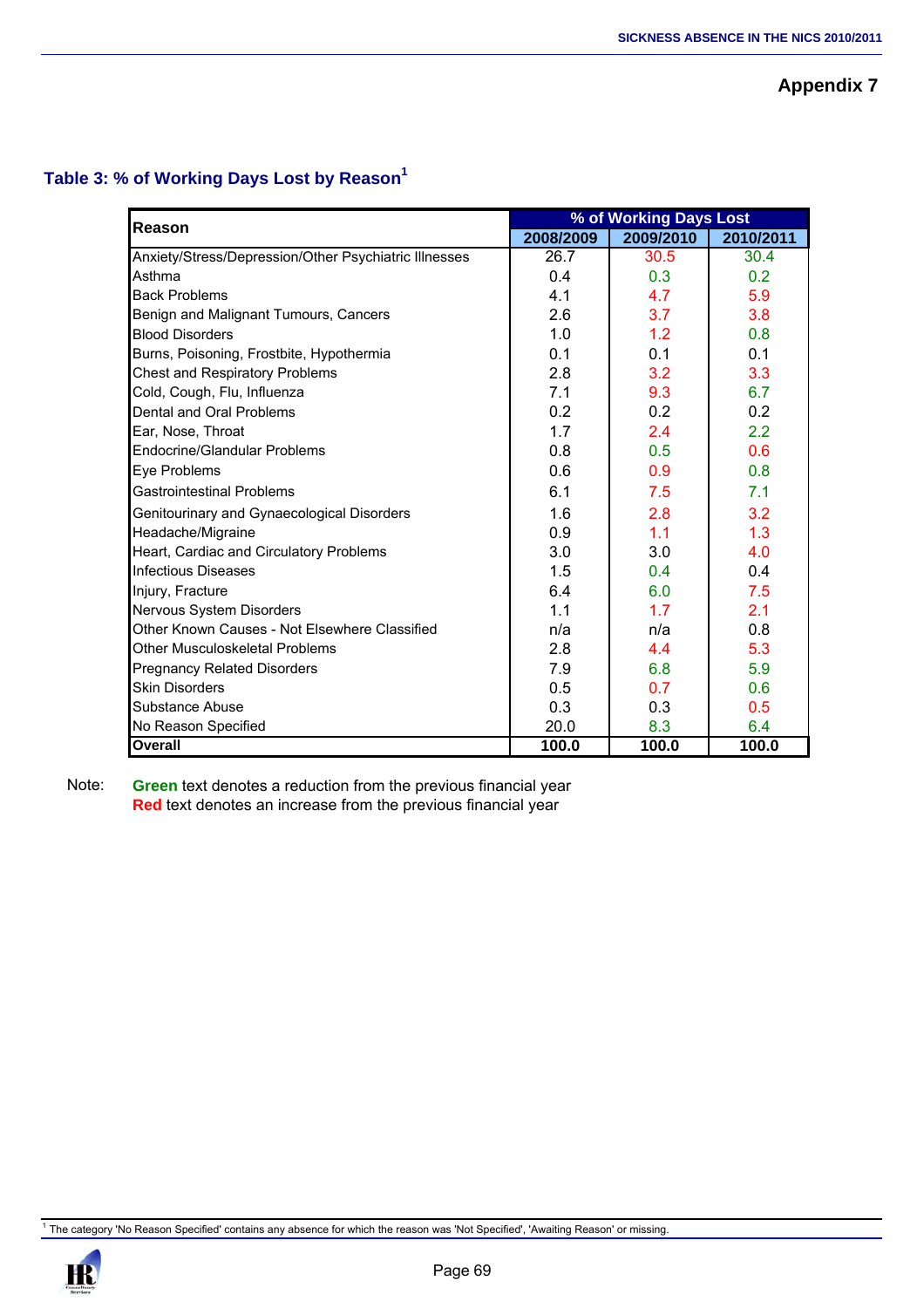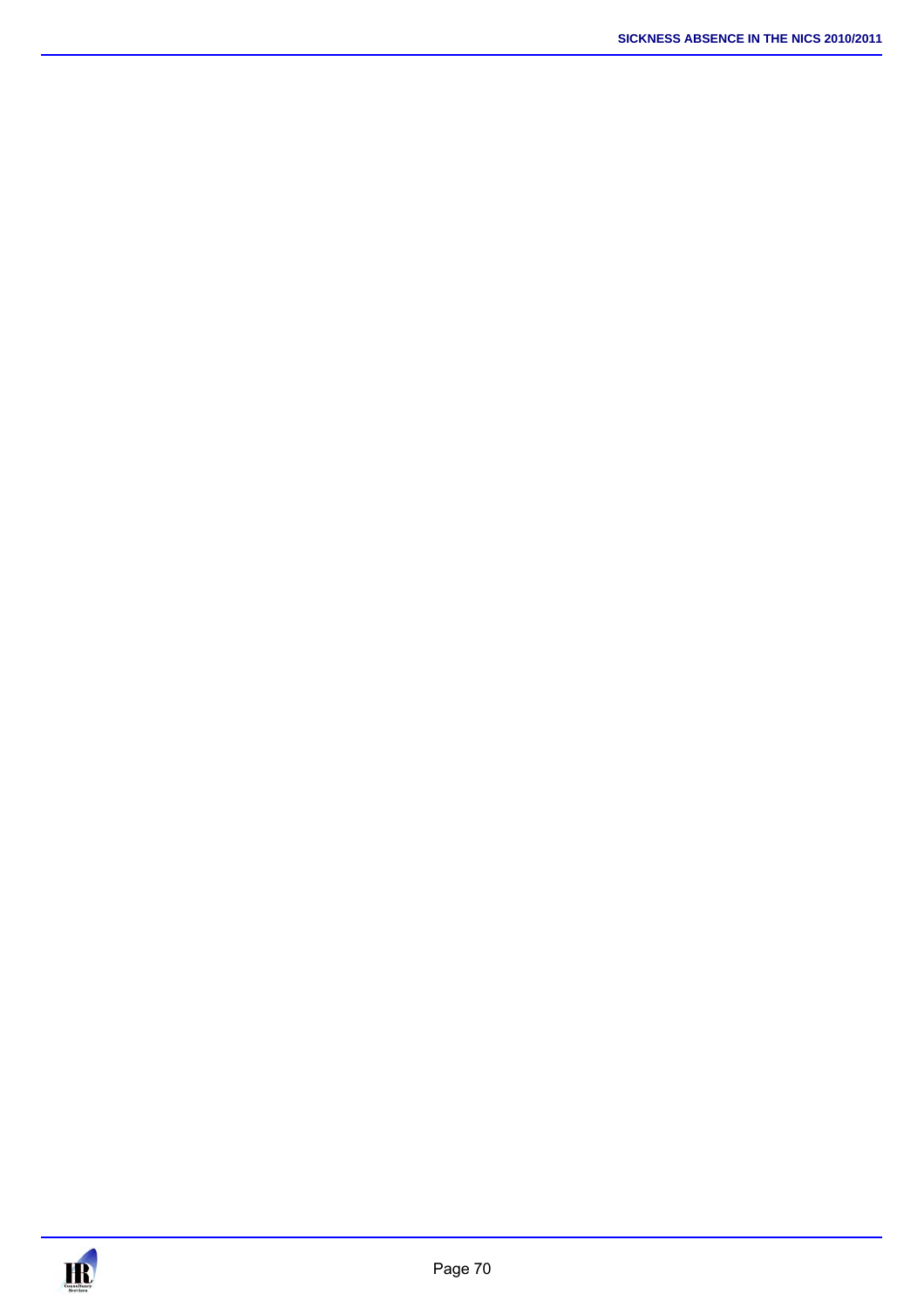# **[Appendix 8](#page-9-0) [Tables Relating to Chapter 4](#page-5-0)**

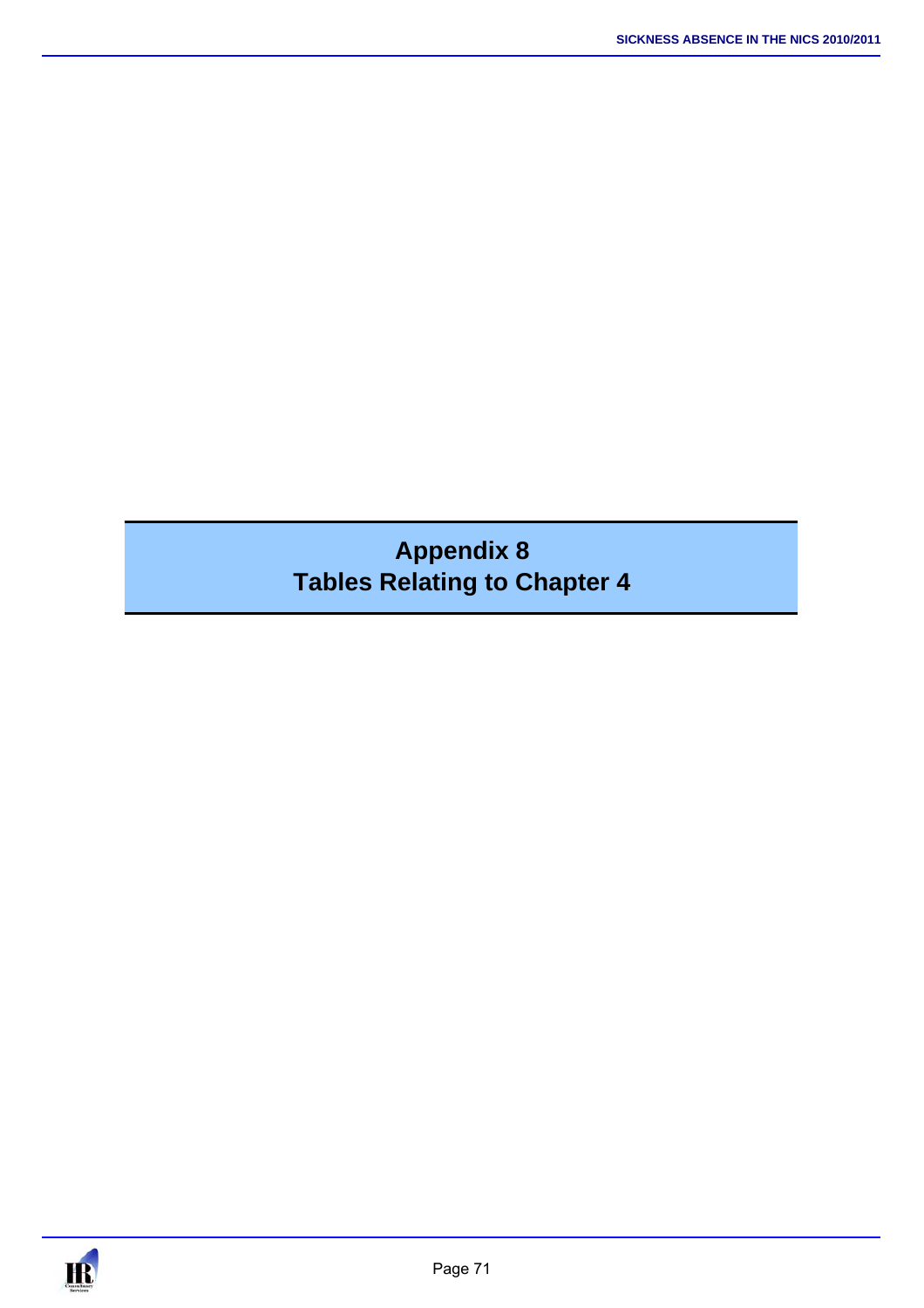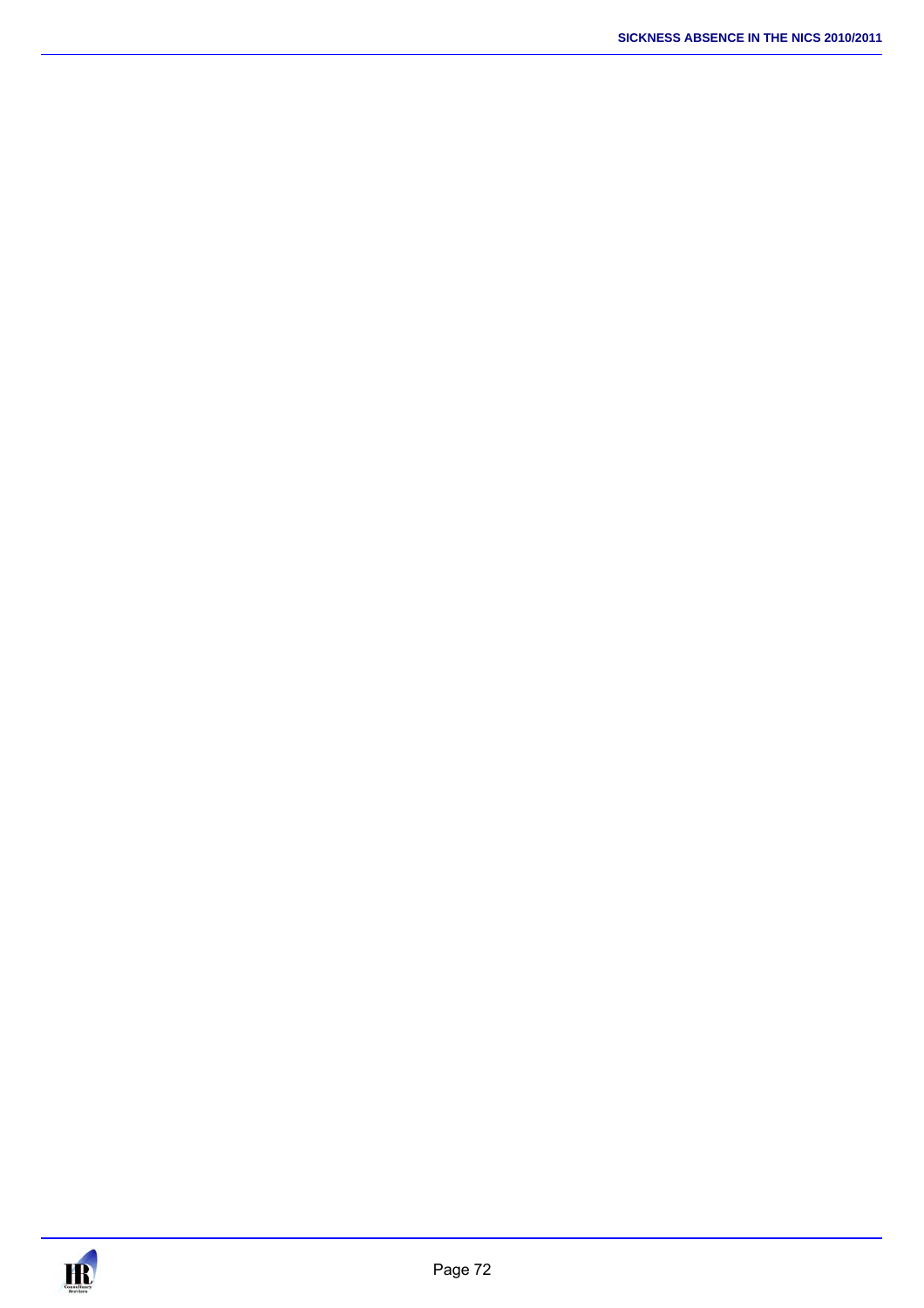# **Tables Relating to Chapter 4**

### **Table 1: Long-term Absence by Grade Level**

|                    | <b>Long-term Absence</b>                    |                                           |                                                                                 |  |  |
|--------------------|---------------------------------------------|-------------------------------------------|---------------------------------------------------------------------------------|--|--|
| <b>Grade Level</b> | No. of Spells per<br><b>100 Staff Years</b> | <b>Average Duration</b><br>(Working Days) | % of the Total Working<br>Days Lost attributable to<br><b>Long-term Absence</b> |  |  |
| $G5+$              | 4.9                                         | 85.6                                      | 77.5                                                                            |  |  |
| G6                 | 4.9                                         | 65.7                                      | 84.2                                                                            |  |  |
| G7                 | 5.0                                         | 66.3                                      | 69.3                                                                            |  |  |
| DP                 | 7.5                                         | 63.6                                      | 71.4                                                                            |  |  |
| SO                 | 9.2                                         | 59.4                                      | 72.1                                                                            |  |  |
| <b>EOI</b>         | 10.0                                        | 69.6                                      | 73.7                                                                            |  |  |
| <b>EOII</b>        | 13.8                                        | 59.0                                      | 71.6                                                                            |  |  |
| AO                 | 15.1                                        | 60.0                                      | 68.4                                                                            |  |  |
| AA                 | 14.4                                        | 61.1                                      | 70.4                                                                            |  |  |
| Industrial         | 14.0                                        | 66.9                                      | 79.0                                                                            |  |  |
| <b>Overall</b>     | 12.0                                        | 61.7                                      | 71.0                                                                            |  |  |

### **Table 2: Long-term Absence by Gender**

|                | <b>Long-term Absence</b>                    |                                           |                                                                                 |  |
|----------------|---------------------------------------------|-------------------------------------------|---------------------------------------------------------------------------------|--|
| <b>Sender</b>  | No. of Spells per<br><b>100 Staff Years</b> | <b>Average Duration</b><br>(Working Days) | % of the Total Working<br>Days Lost attributable to<br><b>Long-term Absence</b> |  |
| Male           | 8.9                                         | 63.2                                      | 69.6                                                                            |  |
| Female         | 15.2                                        | 60.7                                      | 71.9                                                                            |  |
| <b>Overall</b> | 12.0                                        | 61 7                                      | 71.0                                                                            |  |

### **Table 3: Long-term Absence by Age Group**

|                  | <b>Long-term Absence</b>                    |                                           |                                                                                 |  |  |
|------------------|---------------------------------------------|-------------------------------------------|---------------------------------------------------------------------------------|--|--|
| <b>Age Group</b> | No. of Spells per<br><b>100 Staff Years</b> | <b>Average Duration</b><br>(Working Days) | % of the Total Working<br>Days Lost attributable to<br><b>Long-term Absence</b> |  |  |
| 16-24            | 10.8                                        | 49.5                                      | 53.8                                                                            |  |  |
|                  | 11.3                                        | 53.4                                      | 60.5                                                                            |  |  |
| 25-34<br>35-44   | 12.7                                        | 60.6                                      | 72.0                                                                            |  |  |
| 45-54            | 11.7                                        | 66.1                                      | 76.0                                                                            |  |  |
| $55+$            | 12.7                                        | 70.3                                      | 79.4                                                                            |  |  |
| <b>Overall</b>   | 12.0                                        | 61.7                                      | 71.0                                                                            |  |  |

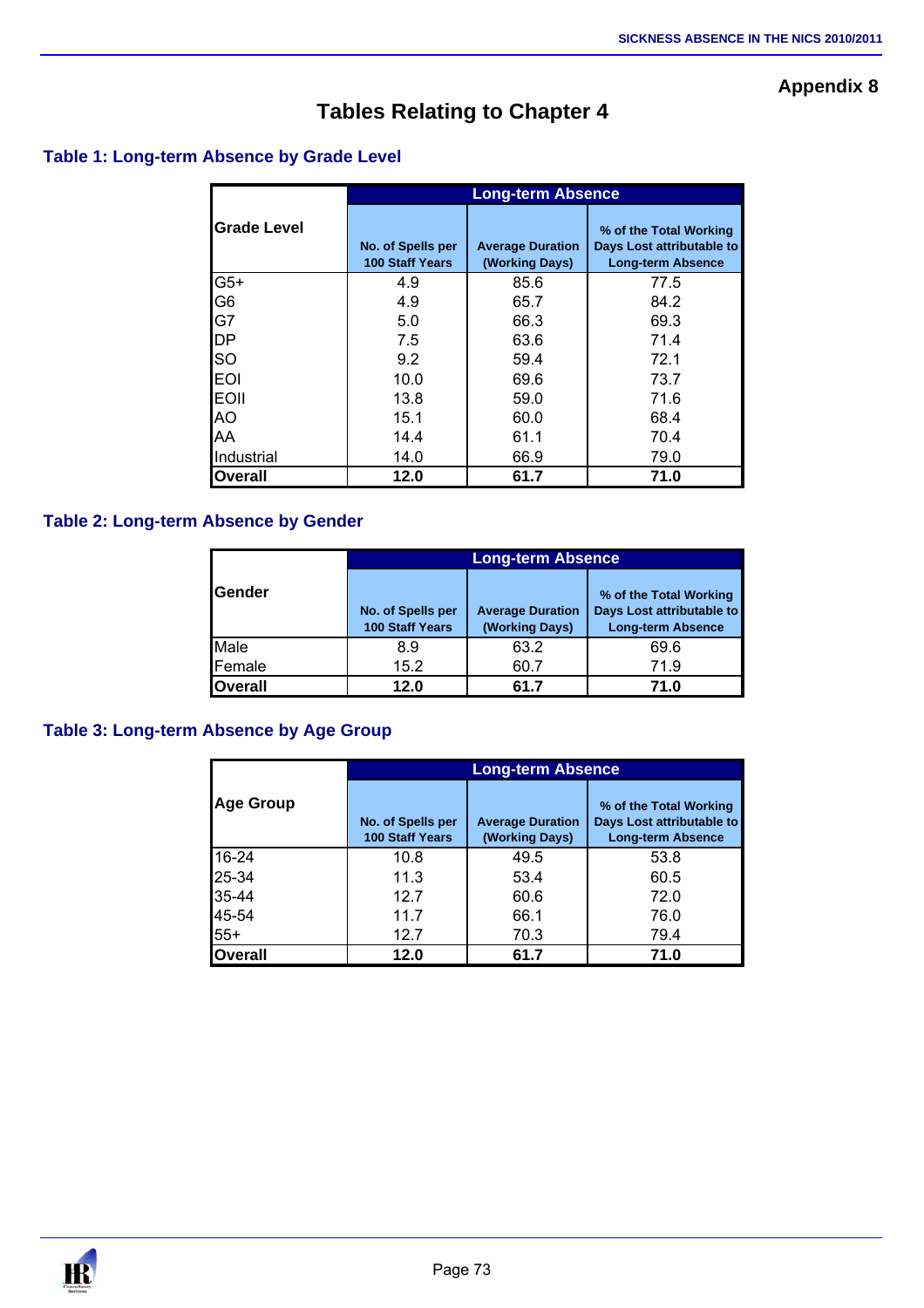| Grade          | % of Long-term Days Lost |           |           |           |           |           |
|----------------|--------------------------|-----------|-----------|-----------|-----------|-----------|
|                | 2005/2006                | 2006/2007 | 2007/2008 | 2008/2009 | 2009/2010 | 2010/2011 |
| $G5+$          | 61.9                     | 66.2      | 51.7      | 78.2      | 77.1      | 77.5      |
| G <sub>6</sub> | 72.9                     | 55.8      | 70.3      | 74.3      | 61.9      | 84.2      |
| G7             | 66.2                     | 60.5      | 66.6      | 63.3      | 72.3      | 69.3      |
| <b>IDP</b>     | 67.7                     | 65.9      | 64.7      | 66.7      | 71.4      | 71.4      |
| <b>SO</b>      | 65.6                     | 67.1      | 65.1      | 68.0      | 68.0      | 72.1      |
| <b>EOI</b>     | 65.3                     | 63.8      | 67.2      | 70.4      | 71.3      | 73.7      |
| <b>EOII</b>    | 72.9                     | 71.1      | 72.0      | 69.3      | 70.4      | 71.6      |
| <b>AO</b>      | 68.9                     | 71.6      | 71.2      | 71.9      | 69.8      | 68.4      |
| AA             | 66.1                     | 69.0      | 67.9      | 73.1      | 68.5      | 70.4      |
| Industrial     | n/a                      | n/a       | n/a       | n/a       | n/a       | 79.0      |
| <b>Overall</b> | 68.4                     | 69.3      | 69.4      | 70.6      | 70.0      | 71.0      |

#### **Table 4: Long-term Absence by Grade Level**

#### **Table 5: Long-term Absence by Gender**

| Gender         | <b>% of Long-term Days Lost</b> |           |           |           |           |           |
|----------------|---------------------------------|-----------|-----------|-----------|-----------|-----------|
|                | 2005/2006                       | 2006/2007 | 2007/2008 | 2008/2009 | 2009/2010 | 2010/2011 |
| Male           | 62.7                            | 65.1      | 65.7      | 66.4      | 65.4      | 69.6      |
| Female         | 71.4                            | 71.7      | 71.6      | 72.9      | 72.6      | 71.9      |
| <b>Overall</b> | 68.4                            | 69.3      | 69.4      | 70.6      | 70.0      | 71.0      |

## **Table 6: Long-term Absence by Age Group**

| <b>Age Group</b> | % of Long-term Days Lost |           |           |           |           |           |
|------------------|--------------------------|-----------|-----------|-----------|-----------|-----------|
|                  | 2005/2006                | 2006/2007 | 2007/2008 | 2008/2009 | 2009/2010 | 2010/2011 |
| $16 - 24$        | 55.4                     | 58.8      | 60.7      | 55.2      | 56.0      | 53.8      |
| $25 - 34$        | 64.7                     | 67.1      | 66.0      | 65.9      | 61.5      | 60.5      |
| $35 - 44$        | 69.9                     | 70.0      | 69.8      | 69.4      | 70.2      | 72.0      |
| $45 - 54$        | 73.4                     | 72.8      | 71.6      | 75.6      | 76.3      | 76.0      |
| $55+$            | 76.0                     | 75.4      | 78.0      | 81.4      | 78.5      | 79.4      |
| <b>Overall</b>   | 68.4                     | 69.3      | 69.4      | 70.6      | 70.0      | 71.0      |

Note: **Green** text denotes a reduction from the previous financial year **Red** text denotes an increase from the previous financial year

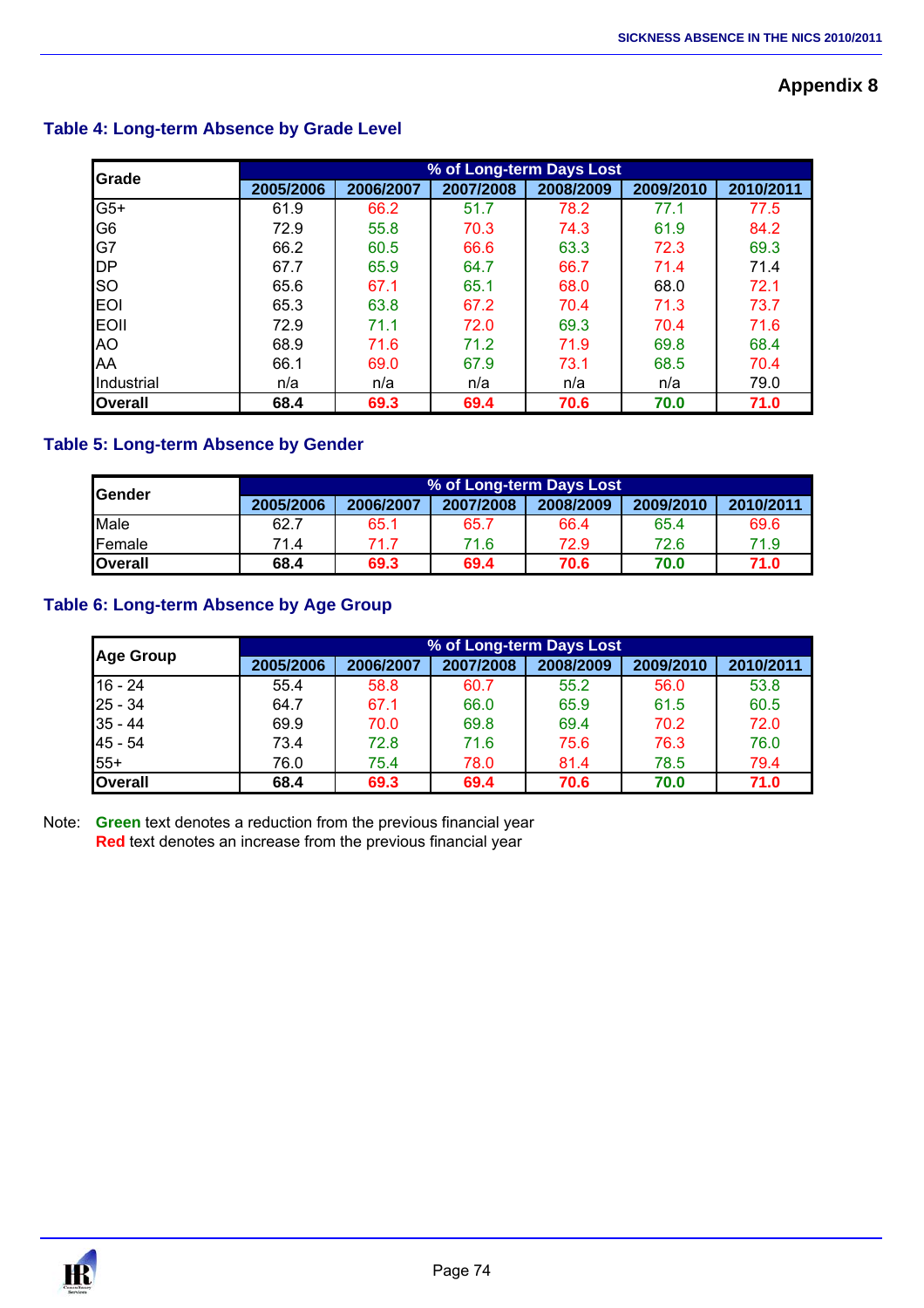### **Table 7: Long-term Absence by Reason<sup>1</sup>**

| Reason                                                |           | % of Long-term Working Days Lost |           |  |  |
|-------------------------------------------------------|-----------|----------------------------------|-----------|--|--|
|                                                       | 2008/2009 | 2009/2010                        | 2010/2011 |  |  |
| Anxiety/Stress/Depression/Other Psychiatric Illnesses | 34.2      | 39.5                             | 38.0      |  |  |
| Asthma                                                | 0.3       | 0.4                              |           |  |  |
| <b>Back Problems</b>                                  | 4.1       | 4.6                              | 6.0       |  |  |
| Benign and Malignant Tumours, Cancers                 | 3.5       | 5.1                              | 5.0       |  |  |
| <b>Blood Disorders</b>                                | 1.2       | 1.4                              | 0.9       |  |  |
| Burns, Poisoning, Frostbite, Hypothermia              |           |                                  |           |  |  |
| <b>Chest and Respiratory Problems</b>                 | 1.3       | 2.3                              | 1.8       |  |  |
| Cold, Cough, Flu, Influenza                           | 0.9       | 1.5                              | 0.7       |  |  |
| Dental and Oral Problems                              |           |                                  | n/a       |  |  |
| Ear, Nose, Throat                                     | 0.8       | 1.2                              | 1.0       |  |  |
| <b>Endocrine/Glandular Problems</b>                   | 1.0       | 0.5                              | 0.7       |  |  |
| Eye Problems                                          | 0.5       | 1.0                              | 0.8       |  |  |
| <b>Gastrointestinal Problems</b>                      | 3.6       | 5.0                              | 4.5       |  |  |
| Genitourinary and Gynaecological Disorders            | 1.6       | 3.0                              | 3.4       |  |  |
| Headache/Migraine                                     | 0.7       | 0.7                              | 1.0       |  |  |
| Heart, Cardiac and Circulatory Problems               | 3.8       | 3.8                              | 5.0       |  |  |
| <b>Infectious Diseases</b>                            | 0.9       | 0.2                              | 0.2       |  |  |
| Injury, Fracture                                      | 6.8       | 6.6                              | 8.1       |  |  |
| Nervous System Disorders                              | 1.4       | 2.2                              | 2.7       |  |  |
| Other Known Causes - Not Elsewhere Classified         | n/a       | n/a                              | 0.9       |  |  |
| <b>Other Musculoskeletal Problems</b>                 | 3.1       | 5.1                              | 6.1       |  |  |
| <b>Pregnancy Related Disorders</b>                    | 8.2       | 6.3                              | 5.3       |  |  |
| <b>Skin Disorders</b>                                 | 0.4       | 0.6                              | 0.6       |  |  |
| Substance Abuse                                       | 0.3       | 0.3                              | 0.7       |  |  |
| No Reason Specified                                   | 21.3      | 8.7                              | 6.4       |  |  |
| <b>Overall</b>                                        | 100.0     | 100.0                            | 100.0     |  |  |

Note: Green text denotes a reduction from the previous financial year **Red** text denotes an increase from the previous financial year

> Cells with small numbers of occurrences have been suppressed (-) n/a: No cases recorded

<sup>1</sup> The category 'No Reason Specified' contains any absence for which the reason was 'Not Specified', 'Awaiting Reason' or missing.

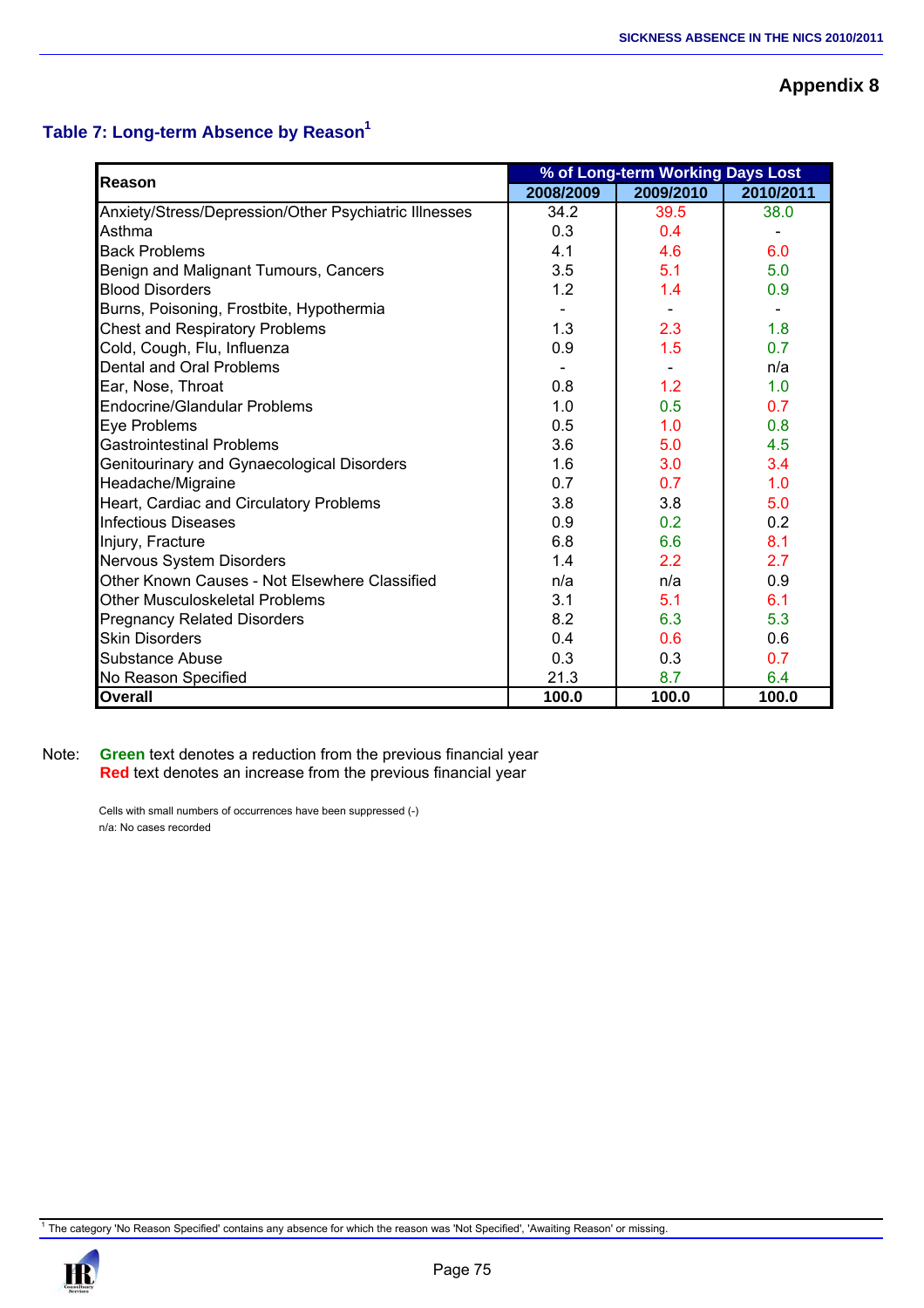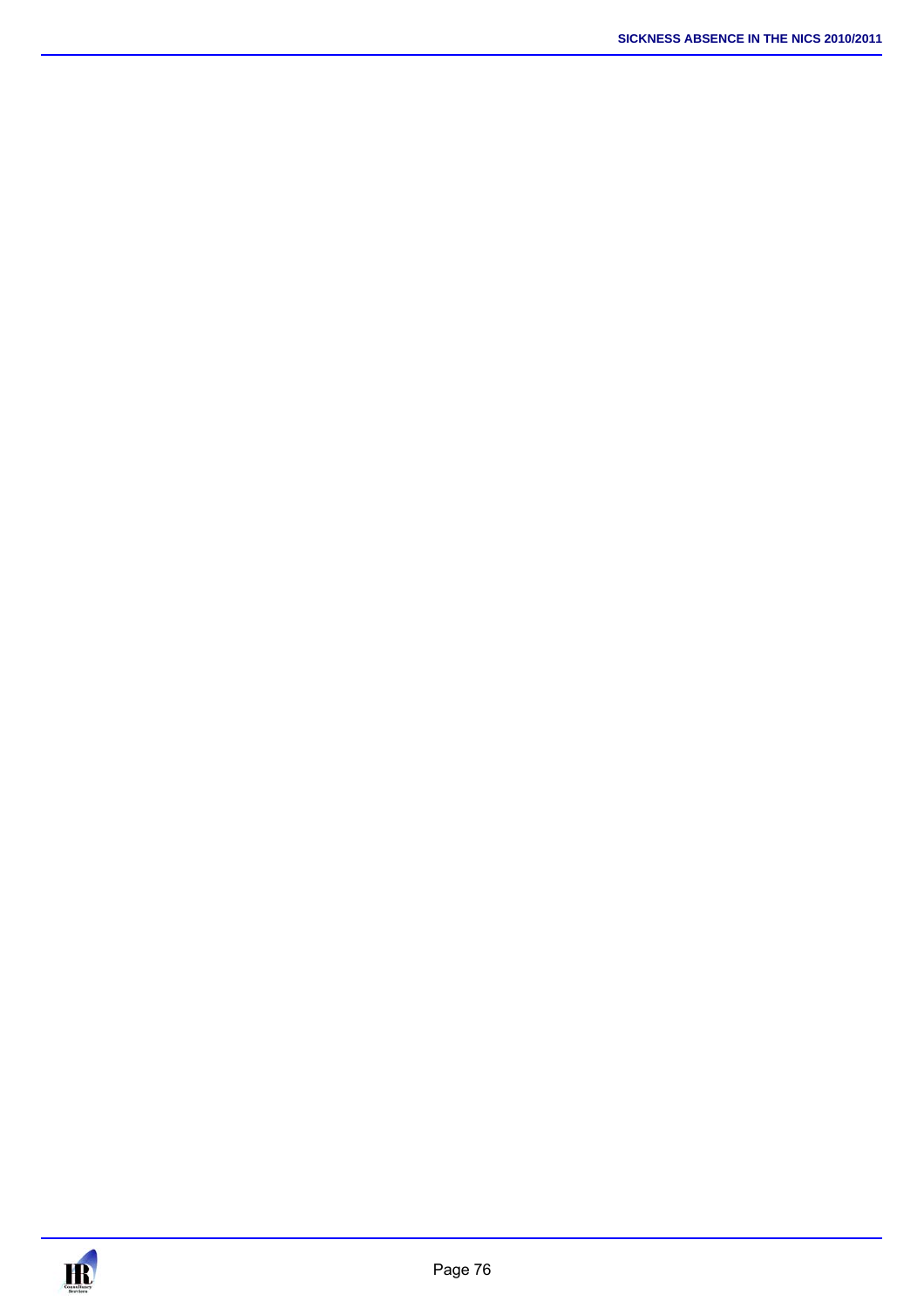## **Appendix 9 Impact of including DOJ, PPS and Industrial staff in the NICS Sickness Absence figures** and the state of the state of the state of the state of the state of the state of the state of the state of th

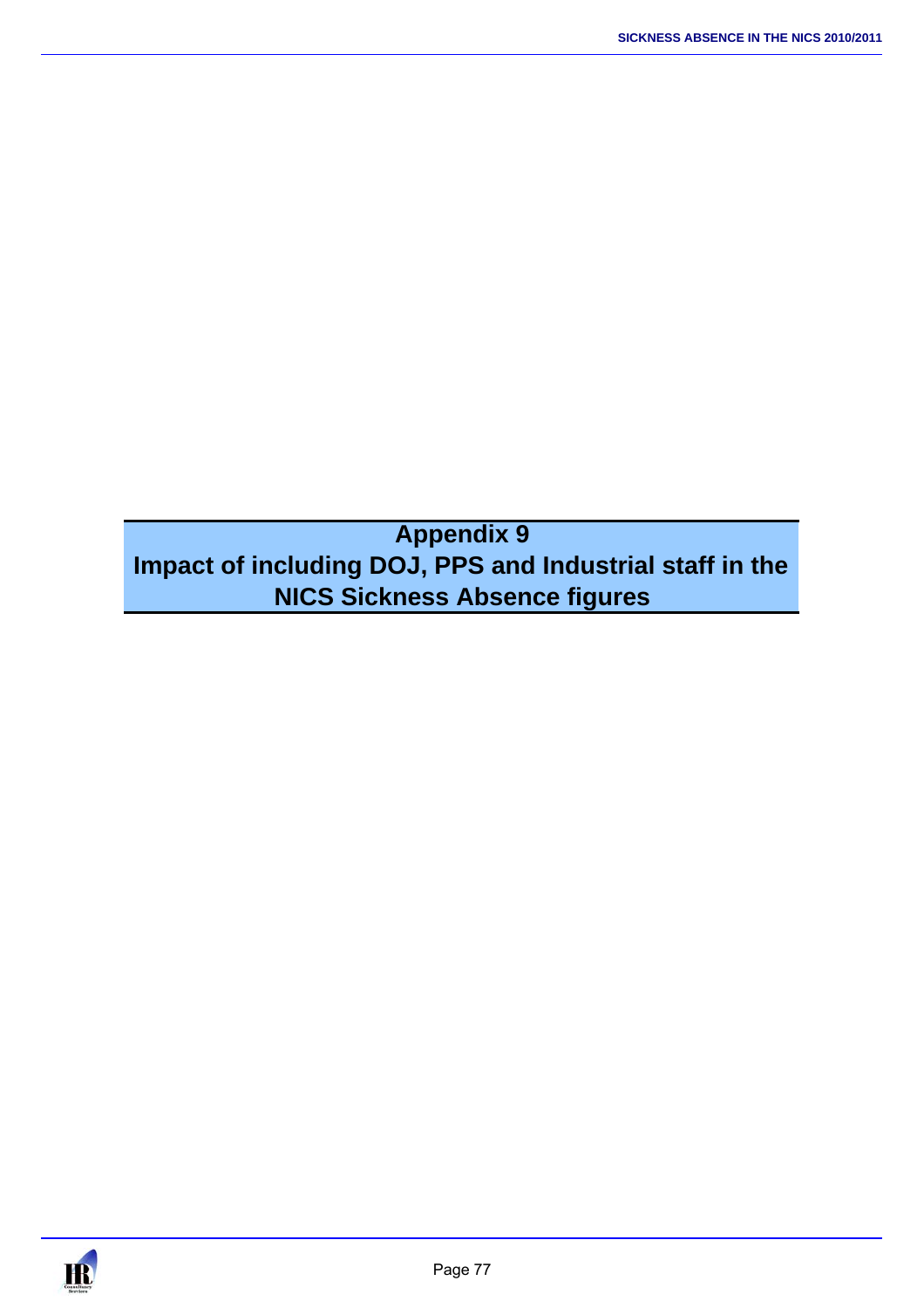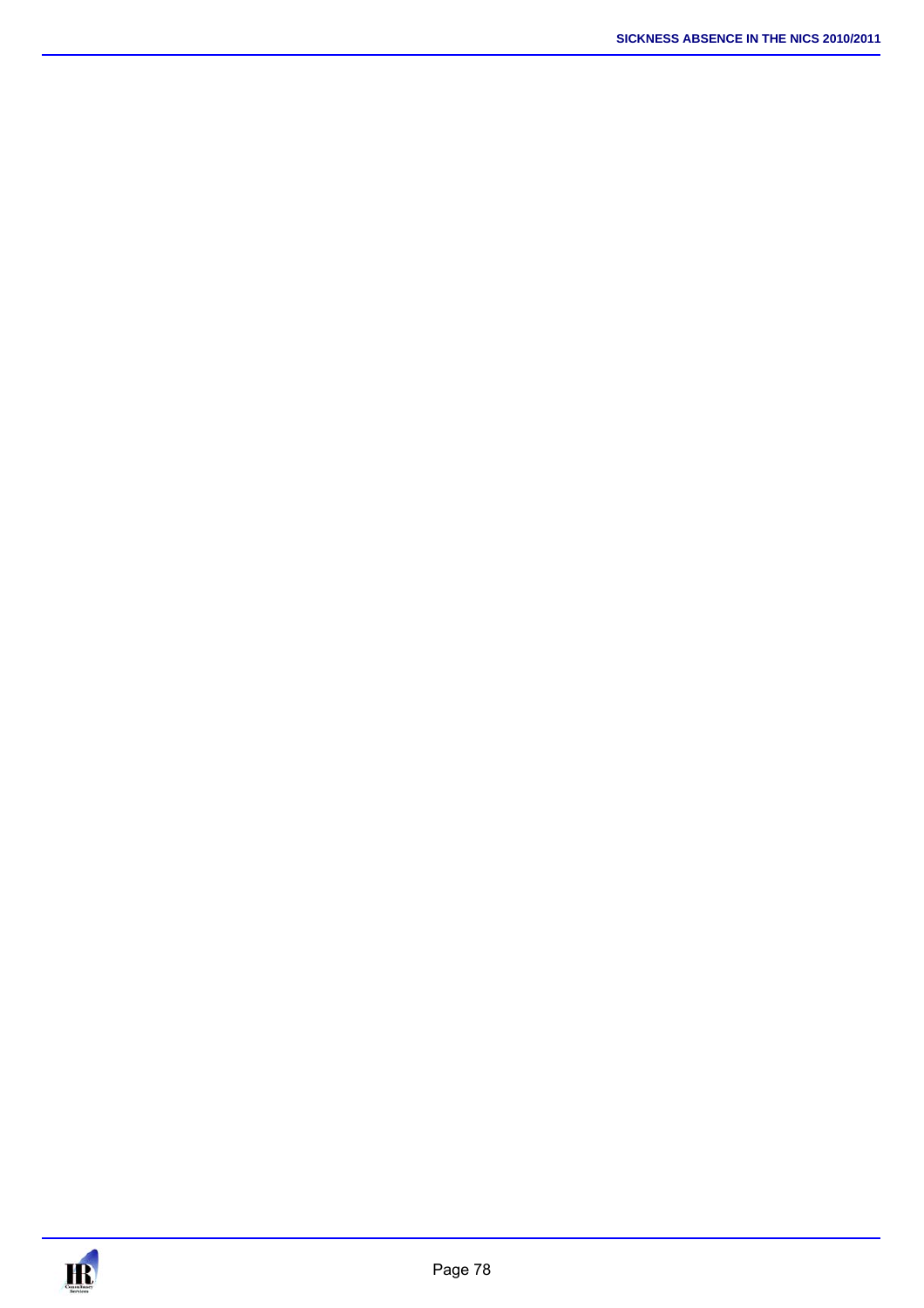# **Impact of including DOJ, PPS and Industrial Staff in the NICS Sickness Absence figures**

## **Key Facts**

|                                                               | <b>NICS</b> | <b>NICS Adjusted</b> <sup>1</sup> |
|---------------------------------------------------------------|-------------|-----------------------------------|
| Proportion of Staff with No Recorded Spells of Absence        | 51.5%       | 51.4%                             |
| <b>Working Days Lost per Staff Year</b>                       | 10.4        | 10.3                              |
| <b>Percentage of Available Working Days Lost</b>              | 4.7%        | 4.7%                              |
| <b>Total Number of Working Days Lost</b>                      | 256,663     | 218,962                           |
| <b>Estimated Lost Production<sup>2</sup></b> (£ Million)      | 25.5        | 21.9                              |
| Average Number of Spells per Staff Year                       | 0.8         | 0.8                               |
| Proportion of Working Days Lost by Certification <sup>3</sup> |             |                                   |
| Certified                                                     | 68.5%       | 67.0%                             |
| <b>Self-Certified</b>                                         | 23.8%       | 25.0%                             |
| <b>Long-term Absence</b>                                      |             |                                   |
| Proportion of Working Days Lost due to Long-term Absence      | 71.0%       | 70.6%                             |
| Frequency Rate <sup>4</sup>                                   | 10.8%       | 10.5%                             |
| <b>Average Duration (Working Days)</b>                        | 61.7        | 61.9                              |
| <b>Short-term Absence</b>                                     |             |                                   |
| Average Number of Spells per Staff Year                       | 0.69        | 0.69                              |

#### **Average Number of Working Days Lost per Staff Year by Department**



<sup>1</sup> Adjusted figures exclude Department of Justice, Public Prosecution Service and Industrial staff.

<sup>2</sup> Any information provided in this report that relates to lost production, is calculated where possible on the basis of each individual's actual salary.

 $^3$  Since moving to HRConnect in 2008/2009, the proportion of working days lost by certification shown here may not sum to 100%. This is due to absence spells which were uncertified or for which the certification type was missing.

4 Frequency Rate is the average number of long-term spells per employee, expressed as a percentage. (No of spells of long-term absence in the period/No of employees) x 100

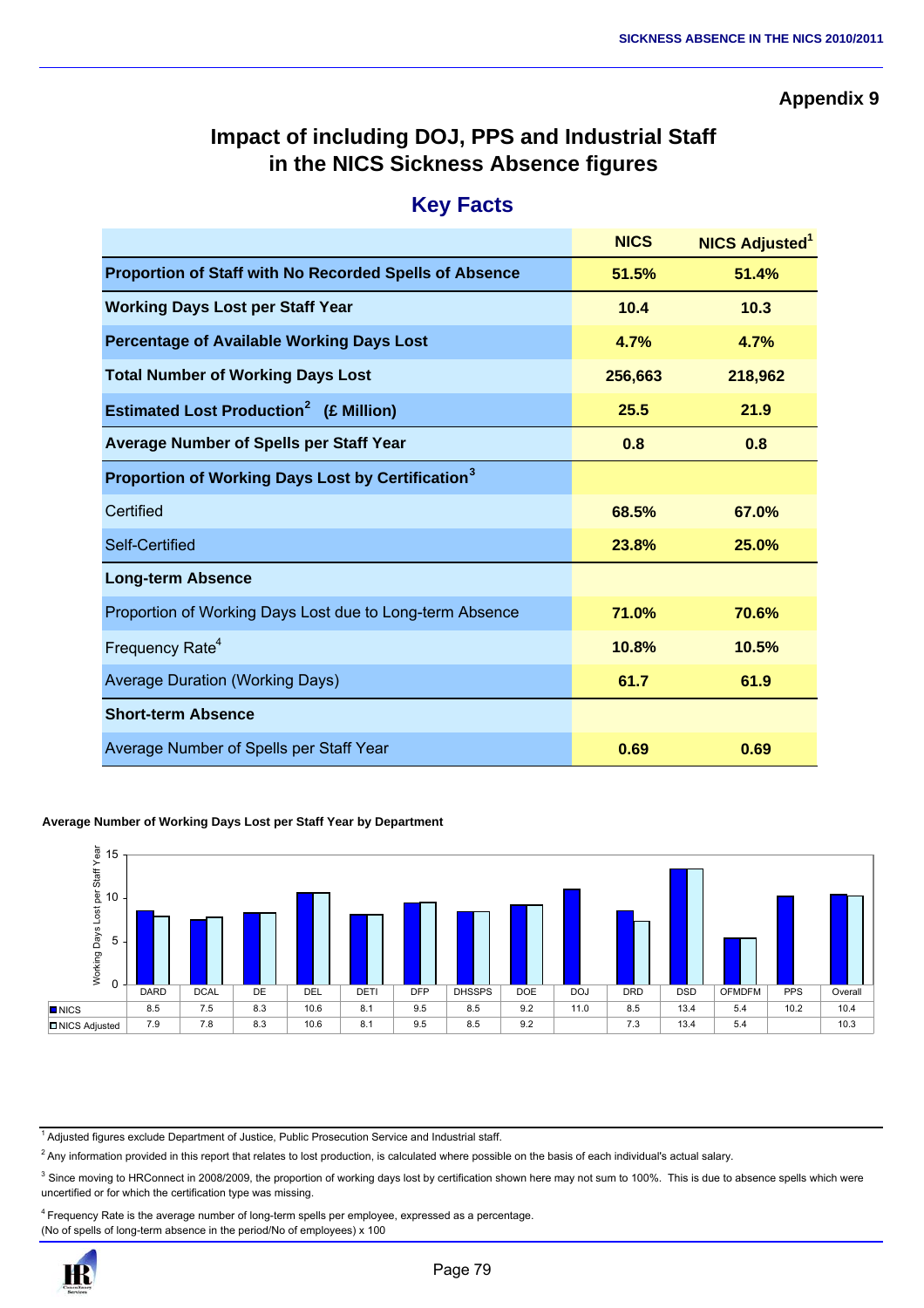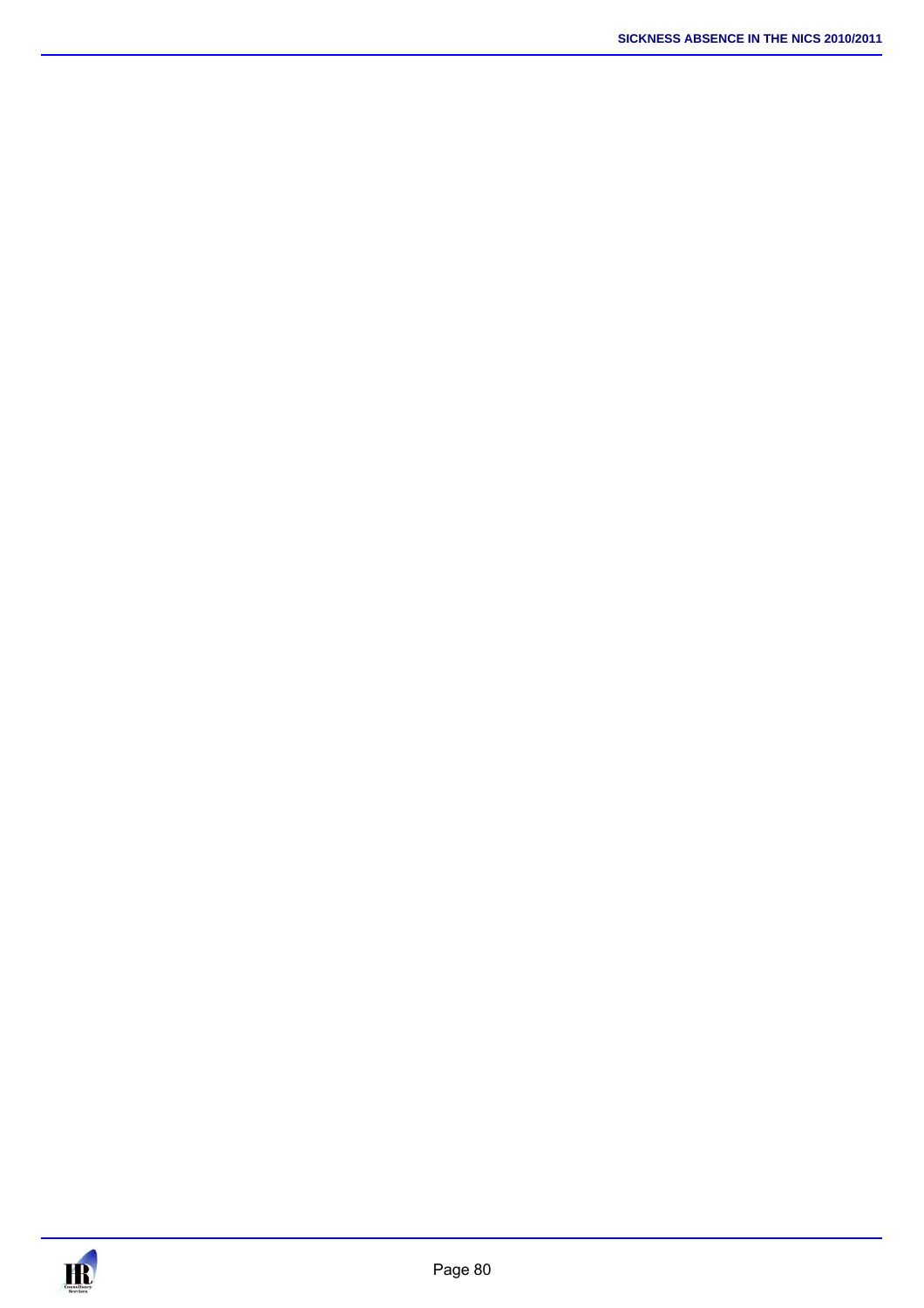# **[Appendix 10](#page-11-0) List of Abbreviations**

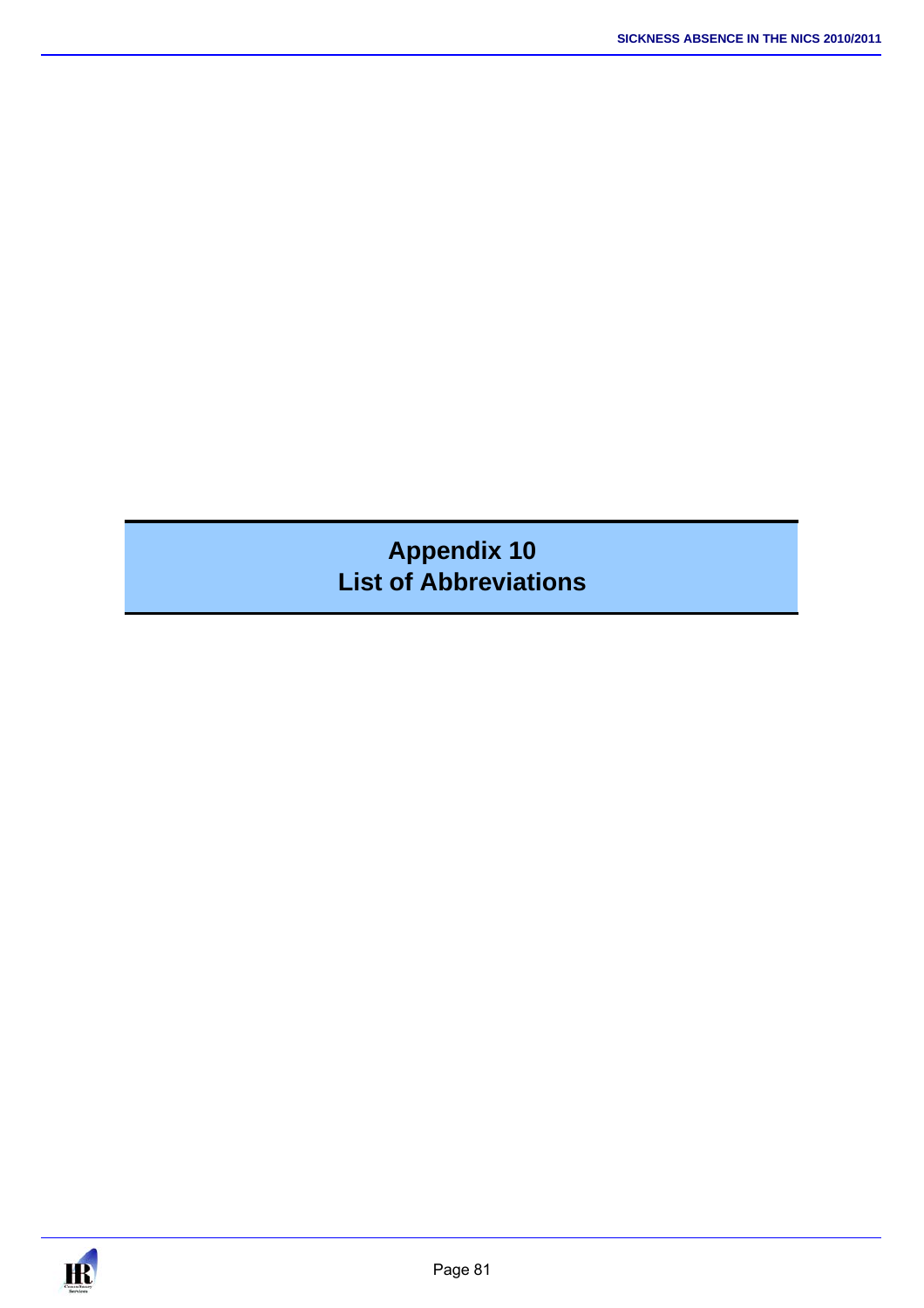